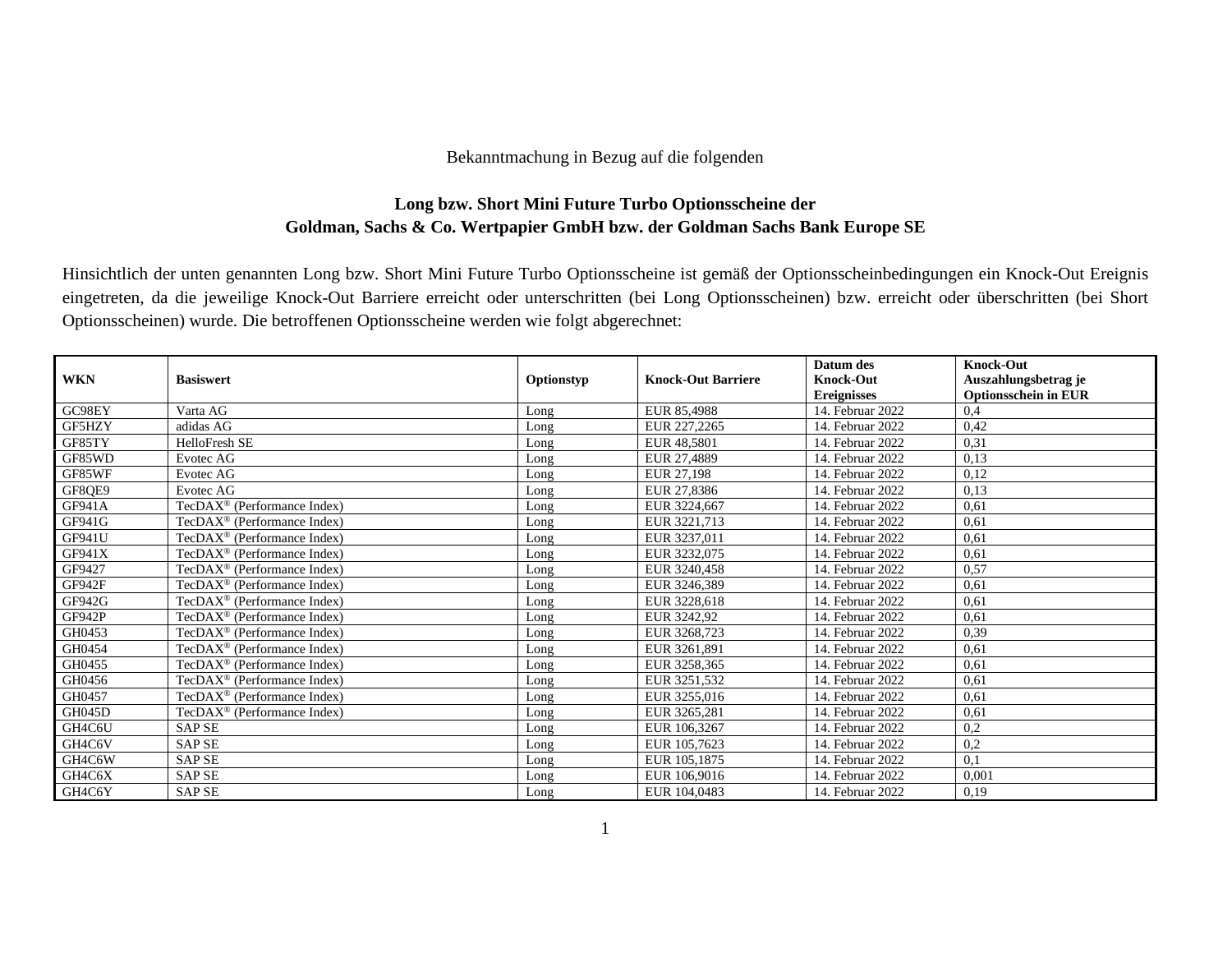|               |                                                                     |            |                           | Datum des          | <b>Knock-Out</b>            |
|---------------|---------------------------------------------------------------------|------------|---------------------------|--------------------|-----------------------------|
| <b>WKN</b>    | <b>Basiswert</b>                                                    | Optionstyp | <b>Knock-Out Barriere</b> | Knock-Out          | Auszahlungsbetrag je        |
|               |                                                                     |            |                           | <b>Ereignisses</b> | <b>Optionsschein in EUR</b> |
| GH4C72        | <b>SAP SE</b>                                                       | Long       | EUR 104,6126              | 14. Februar 2022   | 0.2                         |
| <b>GH57X0</b> | Kering S.A.                                                         | Long       | EUR 597,8827              | 14. Februar 2022   | 0,17                        |
| GH57X2        | Kering S.A.                                                         | Long       | EUR 605,5753              | 14. Februar 2022   | 0,17                        |
| <b>GH57X5</b> | Kering S.A.                                                         | Long       | EUR 601,9292              | 14. Februar 2022   | 0,17                        |
| GH5L2W        | $\text{DAX}^{\circledR}$ (Performance Index)                        | Long       | EUR 14878,603             | 14. Februar 2022   | 1,39                        |
| GH5L6P        | Symrise AG                                                          | Long       | EUR 99,9555               | 14. Februar 2022   | 0,19                        |
| GH5L6S        | Symrise AG                                                          | Long       | EUR 99,382                | 14. Februar 2022   | 0,19                        |
| GH5L8R        | Symrise AG                                                          | Long       | EUR 98,7458               | 14. Februar 2022   | 0,18                        |
| GH5PC7        | Kion Group AG                                                       | Long       | EUR 77,5122               | 14. Februar 2022   | 0,29                        |
| GH5PC9        | Kion Group AG                                                       | Long       | EUR 76,97                 | 14. Februar 2022   | 0,29                        |
| GH5QV4        | adidas AG                                                           | Long       | EUR 230,5867              | 14. Februar 2022   | 0,28                        |
| GH76SX        | L'Oréal S.A.                                                        | Long       | EUR 353,9383              | 14. Februar 2022   | 0,66                        |
| GH76SZ        | L'Oréal S.A.                                                        | Long       | EUR 351,4117              | 14. Februar 2022   | 0,66                        |
| GH76T0        | L'Oréal S.A.                                                        | Long       | EUR 348,5731              | 14. Februar 2022   | 0,65                        |
| GH7GCC        | ASML Holding N.V.                                                   | Long       | EUR 549,1885              | 14. Februar 2022   | 1,02                        |
| GH7GCD        | ASML Holding N.V.                                                   | Long       | EUR 546,164               | 14. Februar 2022   | 1,02                        |
| GH7GCE        | ASML Holding N.V.                                                   | Long       | EUR 552,2026              | 14. Februar 2022   | 1,03                        |
| GH7GCF        | ASML Holding N.V.                                                   | Long       | EUR 555,2375              | 14. Februar 2022   | 1,04                        |
| GH7GCL        | ASML Holding N.V.                                                   | Long       | EUR 543,1395              | 14. Februar 2022   | 1,01                        |
| GH7MH6        | <b>Barrick Gold Corporation</b>                                     | Short      | USD 21,9059               | 16. Februar 2022   | 0,57                        |
| GH7MH8        | <b>Barrick Gold Corporation</b>                                     | Short      | <b>USD 22,0198</b>        | 16. Februar 2022   | 0,57                        |
| GH7MHA        | <b>Barrick Gold Corporation</b>                                     | Short      | <b>USD 22,1242</b>        | 16. Februar 2022   | 0,58                        |
| GH7MHB        | <b>Barrick Gold Corporation</b>                                     | Short      | <b>USD 22,3329</b>        | 16. Februar 2022   | 0,58                        |
| GH7MHD        | <b>Barrick Gold Corporation</b>                                     | Short      | <b>USD 22,2286</b>        | 16. Februar 2022   | 0,58                        |
| GH7MHE        | <b>Barrick Gold Corporation</b>                                     | Short      | <b>USD 22,4468</b>        | 16. Februar 2022   | 0,58                        |
| GH7MJ0        | <b>Barrick Gold Corporation</b>                                     | Short      | <b>USD 21,8015</b>        | 16. Februar 2022   | 0,57                        |
| GH7MJ9        | Renault S.A.                                                        | Short      | EUR 36,8343               | 16. Februar 2022   | 0,11                        |
| GH7MJD        | Renault S.A.                                                        | Short      | EUR 37,0328               | 16. Februar 2022   | 0,11                        |
| GH7MJE        | Renault S.A.                                                        | Short      | EUR 37,2313               | 16. Februar 2022   | 0,11                        |
| GH7MK2        | Sartorius AG                                                        | Long       | EUR 404,6146              | 14. Februar 2022   | 1,14                        |
| GH7MK4        | Sartorius AG                                                        | Long       | EUR 408,854               | 14. Februar 2022   | 1,15                        |
| GH7MK5        | Sartorius AG                                                        | Long       | EUR 406,7343              | 14. Februar 2022   | 1,15                        |
| GH7MK7        | Sartorius AG                                                        | Long       | EUR 402,4949              | 14. Februar 2022   | 1,13                        |
| GH7MKG        | <b>Barrick Gold Corporation</b>                                     | Short      | <b>USD 21,6972</b>        | 16. Februar 2022   | 0,56                        |
| GH7NHX        | <b>Barrick Gold Corporation</b>                                     | Short      | <b>USD 21,5042</b>        | 16. Februar 2022   | 0,56                        |
| GH7QDM        | NYMEX Light, Sweet Crude Oil Future (Generic Front<br>Month Future) | Short      | USD 93,45916              | 14. Februar 2022   | 2,51                        |
| GH7TEZ        | Halma plc                                                           | Long       | GBP 23,4616               | 14. Februar 2022   | 0.05                        |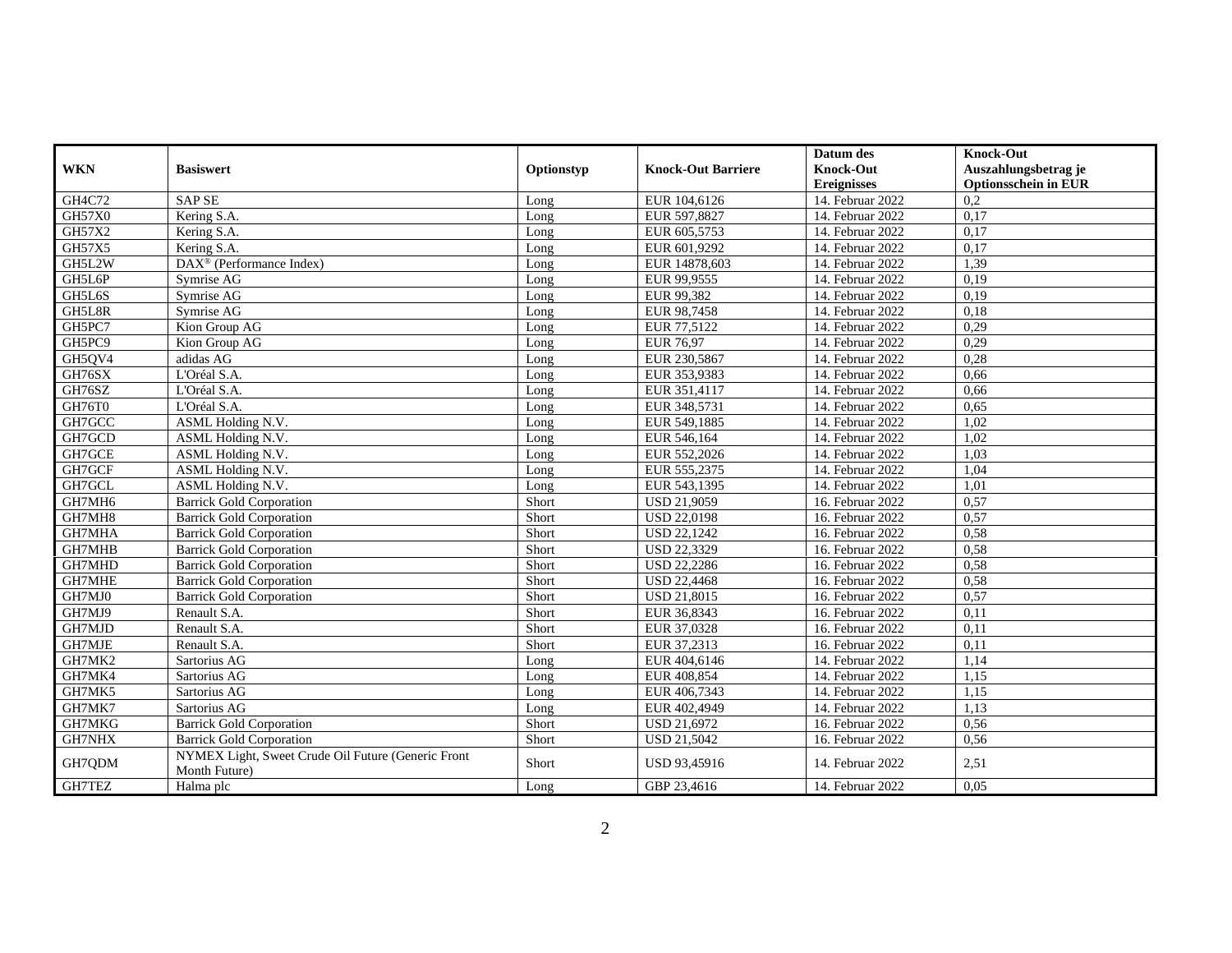|               |                                             |            |                           | Datum des          | <b>Knock-Out</b>            |
|---------------|---------------------------------------------|------------|---------------------------|--------------------|-----------------------------|
| <b>WKN</b>    | <b>Basiswert</b>                            | Optionstyp | <b>Knock-Out Barriere</b> | Knock-Out          | Auszahlungsbetrag je        |
|               |                                             |            |                           | <b>Ereignisses</b> | <b>Optionsschein in EUR</b> |
| GH7TFM        | <b>Oracle Corporation</b>                   | Long       | <b>USD 78,3724</b>        | 16. Februar 2022   | 0,13                        |
| GH7ZW6        | $DAX^{\circledR}$ (Performance Index)       | Long       | EUR 14893.949             | 14. Februar 2022   | 1,44                        |
| <b>GH802B</b> | TecDAX <sup>®</sup> (Performance Index)     | Long       | EUR 3309,568              | 14. Februar 2022   | 0,62                        |
| <b>GH802D</b> | TecDAX <sup>®</sup> (Performance Index)     | Long       | EUR 3294,878              | 14. Februar 2022   | 0,14                        |
| <b>GH802E</b> | TecDAX <sup>®</sup> (Performance Index)     | Long       | EUR 3305,831              | 14. Februar 2022   | 0,62                        |
| <b>GH802G</b> | TecDAX <sup>®</sup> (Performance Index)     | Long       | EUR 3302,021              | 14. Februar 2022   | 0,62                        |
| <b>GH802J</b> | $TecDAX^{\circledR}$ (Performance Index)    | Long       | EUR 3298,481              | 14. Februar 2022   | 0.62                        |
| <b>GH802K</b> | TecDA $X^{\circledR}$ (Performance Index)   | Long       | EUR 3287,436              | 14. Februar 2022   | 0.62                        |
| <b>GH802L</b> | TecDAX <sup>®</sup> (Performance Index)     | Long       | EUR 3283,988              | 14. Februar 2022   | 0,24                        |
| <b>GH802M</b> | TecDAX <sup>®</sup> (Performance Index)     | Long       | EUR 3272,84               | 14. Februar 2022   | 0,35                        |
| <b>GH802P</b> | $TecDAX^{\circledcirc}$ (Performance Index) | Long       | EUR 3280,075              | 14. Februar 2022   | 0,62                        |
| GH8030        | $TecDAX^{\circledR}$ (Performance Index)    | Long       | EUR 3324,06               | 14. Februar 2022   | 0.001                       |
| GH8037        | $TecDAX^{\circledR}$ (Performance Index)    | Long       | EUR 3313,222              | 14. Februar 2022   | 0.001                       |
| <b>GH803T</b> | TecDAX <sup>®</sup> (Performance Index)     | Long       | EUR 3276,494              | 14. Februar 2022   | 0,62                        |
| GH8041        | TecDAX <sup>®</sup> (Performance Index)     | Long       | EUR 3291,193              | 14. Februar 2022   | 0,62                        |
| GH804E        | TecDAX <sup>®</sup> (Performance Index)     | Long       | EUR 3316,804              | 14. Februar 2022   | 0,62                        |
| <b>GH806D</b> | TecDAX <sup>®</sup> (Performance Index)     | Long       | EUR 3320,313              | 14. Februar 2022   | 0,62                        |
| <b>GH806H</b> | Sartorius AG                                | Long       | EUR 416,4894              | 14. Februar 2022   | 1,17                        |
| <b>GH806J</b> | Sartorius AG                                | Long       | EUR 411,9808              | 14. Februar 2022   | 1,16                        |
| <b>GH807H</b> | Sartorius AG                                | Long       | EUR 414,2246              | 14. Februar 2022   | 1,17                        |
| GH9QRC        | MTU Aero Engines AG                         | Short      | EUR 208,6518              | 16. Februar 2022   | 0,39                        |
| GH9QRJ        | MTU Aero Engines AG                         | Short      | EUR 209,6599              | 16. Februar 2022   | 0,39                        |
| GH9R7R        | LINDE PLC                                   | Long       | <b>USD 291.444</b>        | 14. Februar 2022   | 0.48                        |
| GH9RHT        | MTU Aero Engines AG                         | Short      | EUR 211,6855              | 16. Februar 2022   | 0,4                         |
| GH9RHU        | MTU Aero Engines AG                         | Short      | EUR 210,6775              | 16. Februar 2022   | 0,4                         |
| GK01KV        | Evotec AG                                   | Long       | EUR 27,52                 | 14. Februar 2022   | 0,13                        |
| GK01KY        | <b>LEONI AG</b>                             | Long       | EUR 9,53                  | 14. Februar 2022   | 0,06                        |
| GK01LA        | <b>AIXTRON SE</b>                           | Long       | EUR 16,04                 | 14. Februar 2022   | 0,76                        |
| GK01LM        | <b>AIXTRON SE</b>                           | Long       | EUR 16,37                 | 14. Februar 2022   | 0,77                        |
| GK01LN        | HeidelbergCement AG                         | Long       | EUR 63,65                 | 14. Februar 2022   | 0,12                        |
| GK01LV        | HeidelbergCement AG                         | Long       | EUR 64,31                 | 14. Februar 2022   | 0,12                        |
| <b>GK01LW</b> | <b>LEONI AG</b>                             | Long       | EUR 9,32                  | 14. Februar 2022   | 0,06                        |
| GK01LY        | HeidelbergCement AG                         | Long       | EUR 62,99                 | 14. Februar 2022   | 0,12                        |
| GK01LZ        | HeidelbergCement AG                         | Long       | EUR 63,98                 | 14. Februar 2022   | 0,12                        |
| GK01M0        | HeidelbergCement AG                         | Long       | EUR 63,32                 | 14. Februar 2022   | 0,12                        |
| GK01M7        | HeidelbergCement AG                         | Long       | EUR 64,64                 | 14. Februar 2022   | 0,12                        |
| GK01M8        | <b>AIXTRON SE</b>                           | Long       | EUR 16,59                 | 14. Februar 2022   | 0,78                        |
| GK01MB        | <b>AIXTRON SE</b>                           | Long       | <b>EUR 16,48</b>          | 14. Februar 2022   | 0,78                        |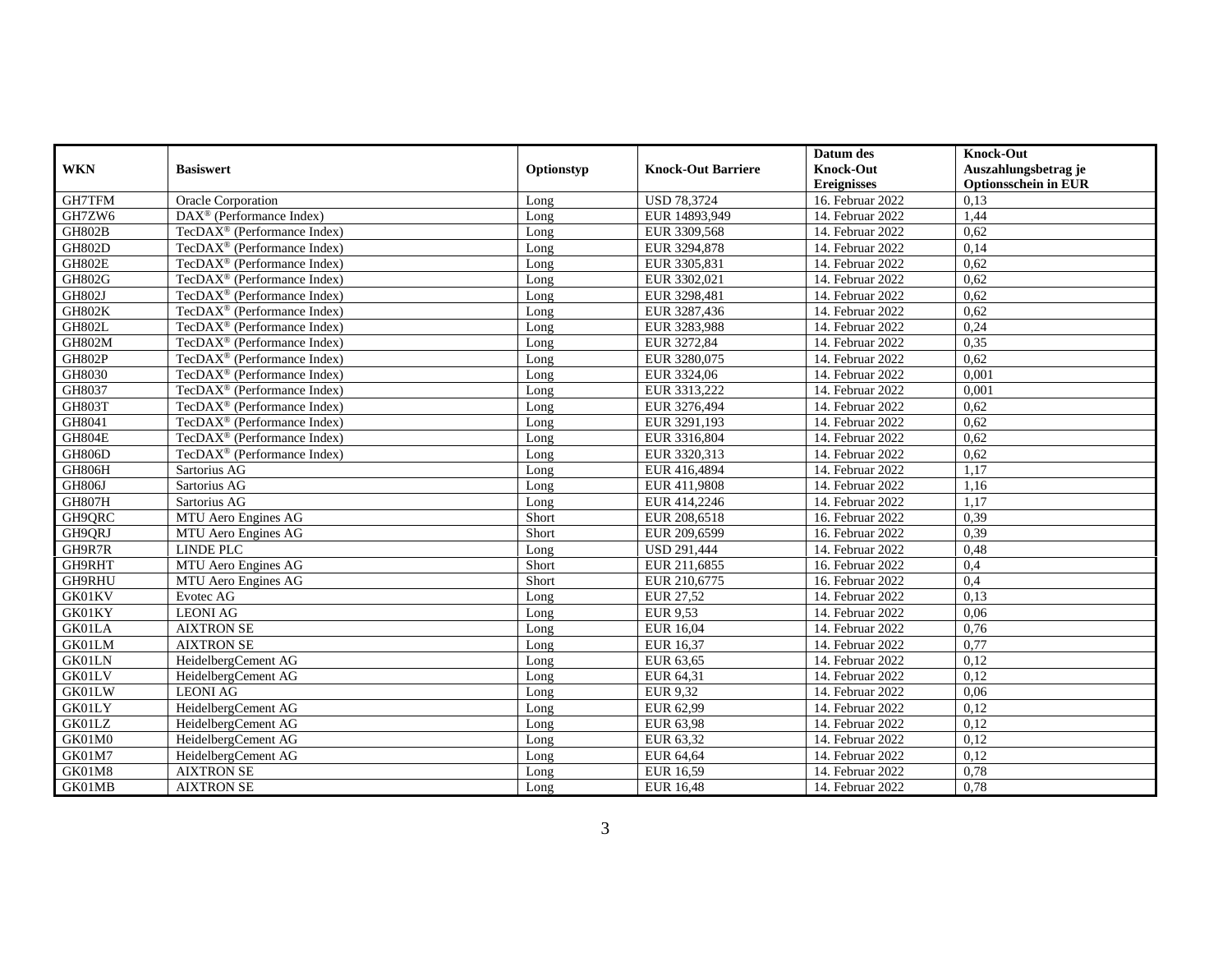|                    |                                              |            |                           | Datum des          | <b>Knock-Out</b>            |
|--------------------|----------------------------------------------|------------|---------------------------|--------------------|-----------------------------|
| <b>WKN</b>         | <b>Basiswert</b>                             | Optionstyp | <b>Knock-Out Barriere</b> | <b>Knock-Out</b>   | Auszahlungsbetrag je        |
|                    |                                              |            |                           | <b>Ereignisses</b> | <b>Optionsschein in EUR</b> |
| GK01MF             | <b>AIXTRON SE</b>                            | Long       | EUR 16,15                 | 14. Februar 2022   | 0,76                        |
| GK01MZ             | <b>AIXTRON SE</b>                            | Long       | <b>EUR</b> 16,7           | 14. Februar 2022   | 0,79                        |
| GK01N3             | <b>AIXTRON SE</b>                            | Long       | EUR 16,26                 | 14. Februar 2022   | 0,77                        |
| GK01NR             | HelloFresh SE                                | Long       | EUR 49,07                 | 14. Februar 2022   | 0,32                        |
| GK01P0             | <b>LEONI AG</b>                              | Long       | EUR 9,43                  | 14. Februar 2022   | 0,06                        |
| GK01PA             | Danone S.A.                                  | Long       | EUR 54,47                 | 14. Februar 2022   | 0,1                         |
| GK01PJ             | Danone S.A.                                  | Long       | EUR 53,9                  | 14. Februar 2022   | 0.1                         |
| GK01PL             | Danone S.A.                                  | Long       | EUR 54,18                 | 14. Februar 2022   | 0,1                         |
| GK01PP             | Evonik Industries AG                         | Long       | <b>EUR 28,77</b>          | 14. Februar 2022   | 0,06                        |
| GK01PX             | Evonik Industries AG                         | Long       | EUR 28,62                 | 14. Februar 2022   | 0.05                        |
| GK01RE             | TecDAX <sup>®</sup> (Performance Index)      | Long       | EUR 3242,51               | 14. Februar 2022   | 0,63                        |
| GK01RH             | TecDAX <sup>®</sup> (Performance Index)      | Long       | EUR 3221,63               | 14. Februar 2022   | 0,62                        |
| GK01RK             | TecDAX <sup>®</sup> (Performance Index)      | Long       | EUR 3228,65               | 14. Februar 2022   | 0,62                        |
| GK01RR             | $TecDAX^{\circledR}$ (Performance Index)     | Long       | EUR 3266,96               | 14. Februar 2022   | 0,63                        |
| GK01RV             | TecDAX <sup>®</sup> (Performance Index)      | Long       | EUR 3253,07               | 14. Februar 2022   | 0.63                        |
| <b>GK01S3</b>      | $TecDAX^{\circledcirc}$ (Performance Index)  | Long       | EUR 3232,12               | 14. Februar 2022   | 0.62                        |
| G <sub>K01S4</sub> | TecDAX <sup>®</sup> (Performance Index)      | Long       | EUR 3270,45               | 14. Februar 2022   | 0,63                        |
| <b>GK01S5</b>      | TecDA $X^{\circledR}$ (Performance Index)    | Long       | EUR 3256,54               | 14. Februar 2022   | 0.63                        |
| GK01SX             | TecDAX <sup>®</sup> (Performance Index)      | Long       | EUR 3260,07               | 14. Februar 2022   | 0,63                        |
| GK01T2             | TecDA $X^{\circledR}$ (Performance Index)    | Long       | EUR 3245,96               | 14. Februar 2022   | 0,63                        |
| GK01T3             | $TecDAX^{\circledR}$ (Performance Index)     | Long       | EUR 3235,49               | 14. Februar 2022   | 0,62                        |
| GK01T8             | $TecDAX^{\circledR}$ (Performance Index)     | Long       | EUR 3225,09               | 14. Februar 2022   | 0.62                        |
| GK01TA             | TecDA $X^{\circledR}$ (Performance Index)    | Long       | EUR 3249,49               | 14. Februar 2022   | 0,63                        |
| GK01TH             | TecDAX <sup>®</sup> (Performance Index)      | Long       | EUR 3239,14               | 14. Februar 2022   | 0,62                        |
| GK01TX             | TecDA $X^{\circledR}$ (Performance Index)    | Long       | EUR 3263,49               | 14. Februar 2022   | 0,63                        |
| GK01UE             | EURO STOXX 50 <sup>®</sup> Index (Price EUR) | Long       | EUR 4093,784              | 14. Februar 2022   | 0,79                        |
| GK01UF             | EURO STOXX $50^{\circ}$ Index (Price EUR)    | Long       | EUR 4085,358              | 14. Februar 2022   | 0,79                        |
| GK01UJ             | EURO STOXX $50^{\circ}$ Index (Price EUR)    | Long       | EUR 4097,977              | 14. Februar 2022   | 0,8                         |
| GK01UK             | EURO STOXX 50 <sup>®</sup> Index (Price EUR) | Long       | EUR 4102,18               | 14. Februar 2022   | 0,8                         |
| GK01UL             | EURO STOXX $50^{\circ}$ Index (Price EUR)    | Long       | EUR 4026,486              | 14. Februar 2022   | 0,78                        |
| GK01UM             | EURO STOXX 50 <sup>®</sup> Index (Price EUR) | Long       | EUR 4081,145              | 14. Februar 2022   | 0,79                        |
| GK01UN             | EURO STOXX 50 <sup>®</sup> Index (Price EUR) | Long       | EUR 4051,734              | 14. Februar 2022   | 0,79                        |
| GK01UP             | EURO STOXX 50 <sup>®</sup> Index (Price EUR) | Long       | EUR 4039,115              | 14. Februar 2022   | 0,78                        |
| GK01UQ             | EURO STOXX 50 <sup>®</sup> Index (Price EUR) | Long       | EUR 4055,927              | 14. Februar 2022   | 0.79                        |
| GK01UR             | EURO STOXX 50 <sup>®</sup> Index (Price EUR) | Long       | EUR 4043,308              | 14. Februar 2022   | 0,78                        |
| GK01US             | EURO STOXX 50 <sup>®</sup> Index (Price EUR) | Long       | EUR 4047,521              | 14. Februar 2022   | 0,79                        |
| GK01UT             | EURO STOXX $50^{\circ}$ Index (Price EUR)    | Long       | EUR 4072,749              | 14. Februar 2022   | 0,79                        |
| GK01UU             | EURO STOXX 50 <sup>®</sup> Index (Price EUR) | Long       | EUR 4064,333              | 14. Februar 2022   | 0,79                        |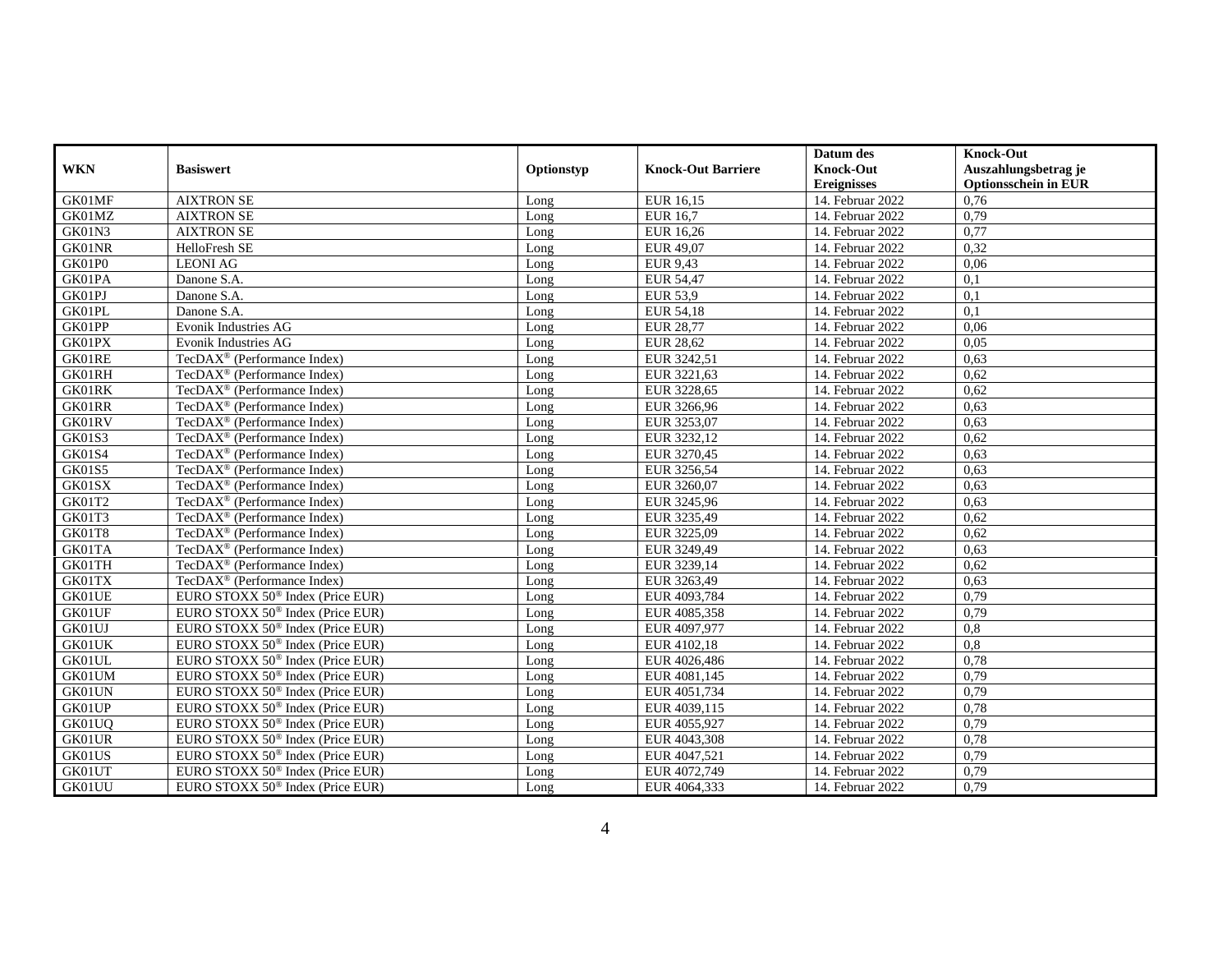|               |                                                 |            |                           | Datum des          | <b>Knock-Out</b>            |
|---------------|-------------------------------------------------|------------|---------------------------|--------------------|-----------------------------|
| <b>WKN</b>    | <b>Basiswert</b>                                | Optionstyp | <b>Knock-Out Barriere</b> | <b>Knock-Out</b>   | Auszahlungsbetrag je        |
|               |                                                 |            |                           | <b>Ereignisses</b> | <b>Optionsschein in EUR</b> |
| GK01UW        | EURO STOXX 50 <sup>®</sup> Index (Price EUR)    | Long       | EUR 4068,546              | 14. Februar 2022   | 0.79                        |
| GK01V1        | EURO STOXX $50^{\circ}$ Index (Price EUR)       | Long       | EUR 4034,892              | 14. Februar 2022   | 0.78                        |
| GK01V4        | EURO STOXX 50 <sup>®</sup> Index (Price EUR)    | Long       | EUR 4030,648              | 14. Februar 2022   | 0,78                        |
| <b>GK01V9</b> | EURO STOXX 50 <sup>®</sup> Index (Price EUR)    | Long       | EUR 4076,962              | 14. Februar 2022   | 0,79                        |
| GK01VE        | EURO STOXX 50 <sup>®</sup> Index (Price EUR)    | Long       | EUR 4089,561              | 14. Februar 2022   | 0,79                        |
| GK01VF        | EURO STOXX $50^{\circ}$ Index (Price EUR)       | Long       | EUR 4018,09               | 14. Februar 2022   | 0,78                        |
| GK01VJ        | EURO STOXX 50 <sup>®</sup> Index (Price EUR)    | Long       | EUR 4060,13               | 14. Februar 2022   | 0,75                        |
| GK01VK        | EURO STOXX 50 <sup>®</sup> Index (Price EUR)    | Long       | EUR 4005,42               | 14. Februar 2022   | 0,78                        |
| GK01VL        | EURO STOXX 50 <sup>®</sup> Index (Price EUR)    | Long       | EUR 4009,653              | 14. Februar 2022   | 0,78                        |
| GK01VT        | EURO STOXX 50 <sup>®</sup> Index (Price EUR)    | Long       | EUR 4013,887              | 14. Februar 2022   | 0,78                        |
| GK01WD        | EURO STOXX 50 <sup>®</sup> Index (Price EUR)    | Long       | EUR 4022,272              | 14. Februar 2022   | 0,78                        |
| GK01YT        | CAC 40 <sup>®</sup> Index                       | Long       | EUR 6923,32               | 14. Februar 2022   | 1,33                        |
| GK01YU        | CAC 40 <sup>®</sup> Index                       | Long       | EUR 6937,65               | 14. Februar 2022   | 1,34                        |
| GK01YW        | CAC 40 <sup>®</sup> Index                       | Long       | EUR 6951,99               | 14. Februar 2022   | 1,34                        |
| GK01YX        | CAC 40 <sup>®</sup> Index                       | Long       | EUR 6959,12               | 14. Februar 2022   | 1,34                        |
| GK01YZ        | CAC 40 <sup>®</sup> Index                       | Long       | EUR 6973,46               | 14. Februar 2022   | 1,34                        |
| GK01Z0        | $\overline{CAC 40^{\circledast} \text{ Index}}$ | Long       | EUR 6944,81               | 14. Februar 2022   | 1,34                        |
| <b>GK01Z1</b> | CAC 40 <sup>®</sup> Index                       | Long       | EUR 6980,65               | 14. Februar 2022   | 1,35                        |
| <b>GK01Z2</b> | CAC 40 <sup>®</sup> Index                       | Long       | EUR 6930,47               | 14. Februar 2022   | 1,34                        |
| GK01Z3        | CAC 40 <sup>®</sup> Index                       | Long       | EUR 6966,3                | 14. Februar 2022   | 1,34                        |
| GK01Z4        | CAC 40 <sup>®</sup> Index                       | Long       | EUR 6987,8                | 14. Februar 2022   | 1,35                        |
| GK01Z5        | CAC 40 <sup>®</sup> Index                       | Long       | EUR 6823,04               | 14. Februar 2022   | 1,32                        |
| <b>GK01Z9</b> | CAC 40 <sup>®</sup> Index                       | Long       | EUR 6837,32               | 14. Februar 2022   | 1,32                        |
| GK01ZA        | CAC 40 <sup>®</sup> Index                       | Long       | EUR 6815,85               | 14. Februar 2022   | 1,31                        |
| GK01ZD        | $CAC 40^{\circledast}$ Index                    | Long       | EUR 6844,53               | 14. Februar 2022   | 1,32                        |
| GK01ZE        | CAC 40 <sup>®</sup> Index                       | Long       | EUR 6858,82               | 14. Februar 2022   | 1,32                        |
| GK01ZF        | CAC 40 <sup>®</sup> Index                       | Long       | EUR 6873,09               | 14. Februar 2022   | 1,32                        |
| GK01ZG        | CAC 40 <sup>®</sup> Index                       | Long       | EUR 6880,31               | 14. Februar 2022   | 1,33                        |
| GK01ZH        | CAC 40 <sup>®</sup> Index                       | Long       | EUR 6851,7                | 14. Februar 2022   | 1,32                        |
| GK01ZJ        | $CAC 40$ <sup>®</sup> Index                     | Long       | <b>EUR 6866</b>           | 14. Februar 2022   | 1,32                        |
| GK01ZK        | CAC 40 <sup>®</sup> Index                       | Long       | EUR 6894,65               | 14. Februar 2022   | 1,33                        |
| GK01ZL        | CAC 40 <sup>®</sup> Index                       | Long       | EUR 6887,51               | 14. Februar 2022   | 1,33                        |
| GK01ZN        | CAC 40 <sup>®</sup> Index                       | Long       | EUR 6916,15               | 14. Februar 2022   | 1,33                        |
| GK01ZP        | CAC 40 <sup>®</sup> Index                       | Long       | EUR 6901,83               | 14. Februar 2022   | 1,33                        |
| GK01ZU        | $CAC 40$ <sup>®</sup> Index                     | Long       | EUR 6909,01               | 14. Februar 2022   | 1,33                        |
| GK01ZZ        | $CAC 40^{\circledast}$ Index                    | Long       | EUR 6765,7                | 14. Februar 2022   | 1,3                         |
| GK0200        | CAC 40 <sup>®</sup> Index                       | Long       | EUR 6758,43               | 14. Februar 2022   | 1,3                         |
| GK0202        | CAC 40 <sup>®</sup> Index                       | Long       | EUR 6808,71               | 14. Februar 2022   | 1,31                        |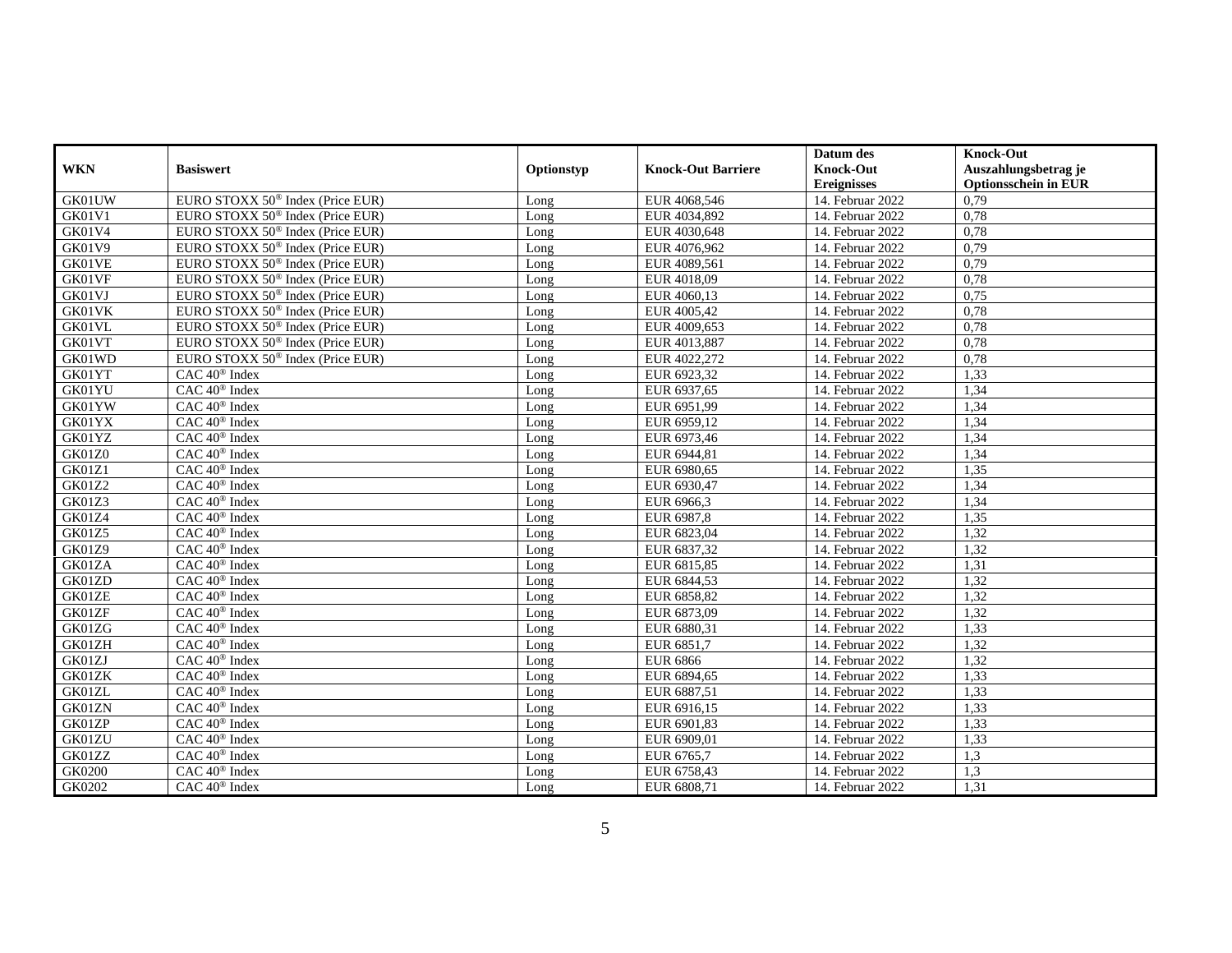|               |                                                 |            |                           | Datum des          | <b>Knock-Out</b>            |
|---------------|-------------------------------------------------|------------|---------------------------|--------------------|-----------------------------|
| <b>WKN</b>    | <b>Basiswert</b>                                | Optionstyp | <b>Knock-Out Barriere</b> | <b>Knock-Out</b>   | Auszahlungsbetrag je        |
|               |                                                 |            |                           | <b>Ereignisses</b> | <b>Optionsschein in EUR</b> |
| GK0204        | CAC 40 <sup>®</sup> Index                       | Long       | EUR 6794,29               | 14. Februar 2022   | 1,31                        |
| GK0205        | $CAC 40$ <sup>®</sup> Index                     | Long       | EUR 6787.24               | 14. Februar 2022   | 1,31                        |
| GK0206        | $CAC 40$ <sup>®</sup> Index                     | Long       | EUR 6779,9                | 14. Februar 2022   | 1,31                        |
| <b>GK020A</b> | CAC 40 <sup>®</sup> Index                       | Long       | EUR 6801,46               | 14. Februar 2022   | 1,31                        |
| <b>GK020J</b> | $CAC 40$ <sup>®</sup> Index                     | Long       | EUR 6772.93               | 14. Februar 2022   | 1.31                        |
| GK020M        | CAC 40 <sup>®</sup> Index                       | Long       | EUR 6830,1                | 14. Februar 2022   | 1,32                        |
| GK04QW        | <b>FACC AG</b>                                  | Long       | <b>EUR 9,04</b>           | 14. Februar 2022   | 0,26                        |
| GK04R3        | Signify N.V.                                    | Long       | EUR 44,56                 | 14. Februar 2022   | 0,13                        |
| GK04R4        | Meta Platforms, Inc.                            | Long       | <b>USD 213,43</b>         | 16. Februar 2022   | 0,54                        |
| <b>GK04R8</b> | Sodexo S.A.                                     | Long       | EUR 81,64                 | 14. Februar 2022   | 0,16                        |
| GK04R9        | Meta Platforms, Inc.                            | Long       | <b>USD 216,84</b>         | 14. Februar 2022   | 0,55                        |
| GK04RE        | Meta Platforms, Inc.                            | Long       | <b>USD 217,98</b>         | 14. Februar 2022   | 0,55                        |
| GK04RM        | Signify N.V.                                    | Long       | EUR 45,09                 | $14.$ Februar 2022 | 0,13                        |
| GK04SL        | <b>FACC AG</b>                                  | Long       | <b>EUR 8,75</b>           | 14. Februar 2022   | 0,24                        |
| GK04SR        | Sodexo S.A.                                     | Long       | <b>EUR 83,52</b>          | 14. Februar 2022   | 0,16                        |
| GK054Y        | $AEX-Index^{\circledR}$                         | Long       | EUR 753,54                | 14. Februar 2022   | 0,15                        |
| GK054Z        | EURO STOXX <sup>®</sup> Banks (Price EUR) Index | Long       | EUR 112,47                | 14. Februar 2022   | 0.02                        |
| GK0550        | EURO STOXX <sup>®</sup> Banks (Price EUR) Index | Long       | <b>EUR 112</b>            | 14. Februar 2022   | 0,02                        |
| GK0551        | EURO STOXX <sup>®</sup> Banks (Price EUR) Index | Long       | EUR 113,41                | 14. Februar 2022   | 0,02                        |
| GK0552        | EURO STOXX <sup>®</sup> Banks (Price EUR) Index | Long       | EUR 112,71                | 14. Februar 2022   | 0.02                        |
| GK0558        | DAX <sup>®</sup> (Performance Index)            | Long       | EUR 15212,193             | 14. Februar 2022   | 1,48                        |
| GK055A        | $AEX-Index^{\circledR}$                         | Long       | EUR 743,51                | 14. Februar 2022   | 0,14                        |
| GK055B        | EURO STOXX <sup>®</sup> Banks (Price EUR) Index | Long       | EUR 112,35                | 14. Februar 2022   | 0,02                        |
| GK055E        | $AEX-Index^{\circledR}$                         | Long       | EUR 751,23                | 14. Februar 2022   | 0.15                        |
| GK055H        | $AEX-Index^{\circledR}$                         | Long       | EUR 745,83                | 14. Februar 2022   | 0,14                        |
| GK055J        | $AEX-Index^{\circledR}$                         | Long       | EUR 746,6                 | 14. Februar 2022   | 0,14                        |
| GK055K        | EURO STOXX <sup>®</sup> Banks (Price EUR) Index | Long       | EUR 112.94                | 14. Februar 2022   | 0.02                        |
| <b>GK055R</b> | $AEX-Index^{\circledR}$                         | Long       | EUR 749,68                | 14. Februar 2022   | 0,15                        |
| <b>GK055W</b> | $AEX-Index^{\circledR}$                         | Long       | EUR 738,88                | 14. Februar 2022   | 0,14                        |
| GK055Z        | EURO STOXX <sup>®</sup> Banks (Price EUR) Index | Long       | EUR 111,54                | 14. Februar 2022   | 0,02                        |
| GK0561        | $AEX-Index^{\circledR}$                         | Long       | EUR 742,74                | 14. Februar 2022   | 0,14                        |
| GK0564        | EURO STOXX <sup>®</sup> Banks (Price EUR) Index | Long       | EUR 112,59                | 14. Februar 2022   | 0.02                        |
| GK0565        | EURO STOXX <sup>®</sup> Banks (Price EUR) Index | Long       | EUR 112,82                | 14. Februar 2022   | 0,02                        |
| GK0566        | EURO STOXX <sup>®</sup> Banks (Price EUR) Index | Long       | EUR 112,12                | 14. Februar 2022   | 0,02                        |
| GK0568        | $AEX-Index^{\circledR}$                         | Long       | EUR 750,46                | 14. Februar 2022   | 0.15                        |
| GK0569        | $AEX-Index^{\circledR}$                         | Long       | EUR 740,42                | 14. Februar 2022   | 0,14                        |
| GK056B        | $AEX-Index^{\circledR}$                         | Long       | <b>EUR 752</b>            | 14. Februar 2022   | 0,15                        |
| GK056D        | $AEX-Index^{\circledR}$                         | Long       | EUR 741,97                | 14. Februar 2022   | 0,14                        |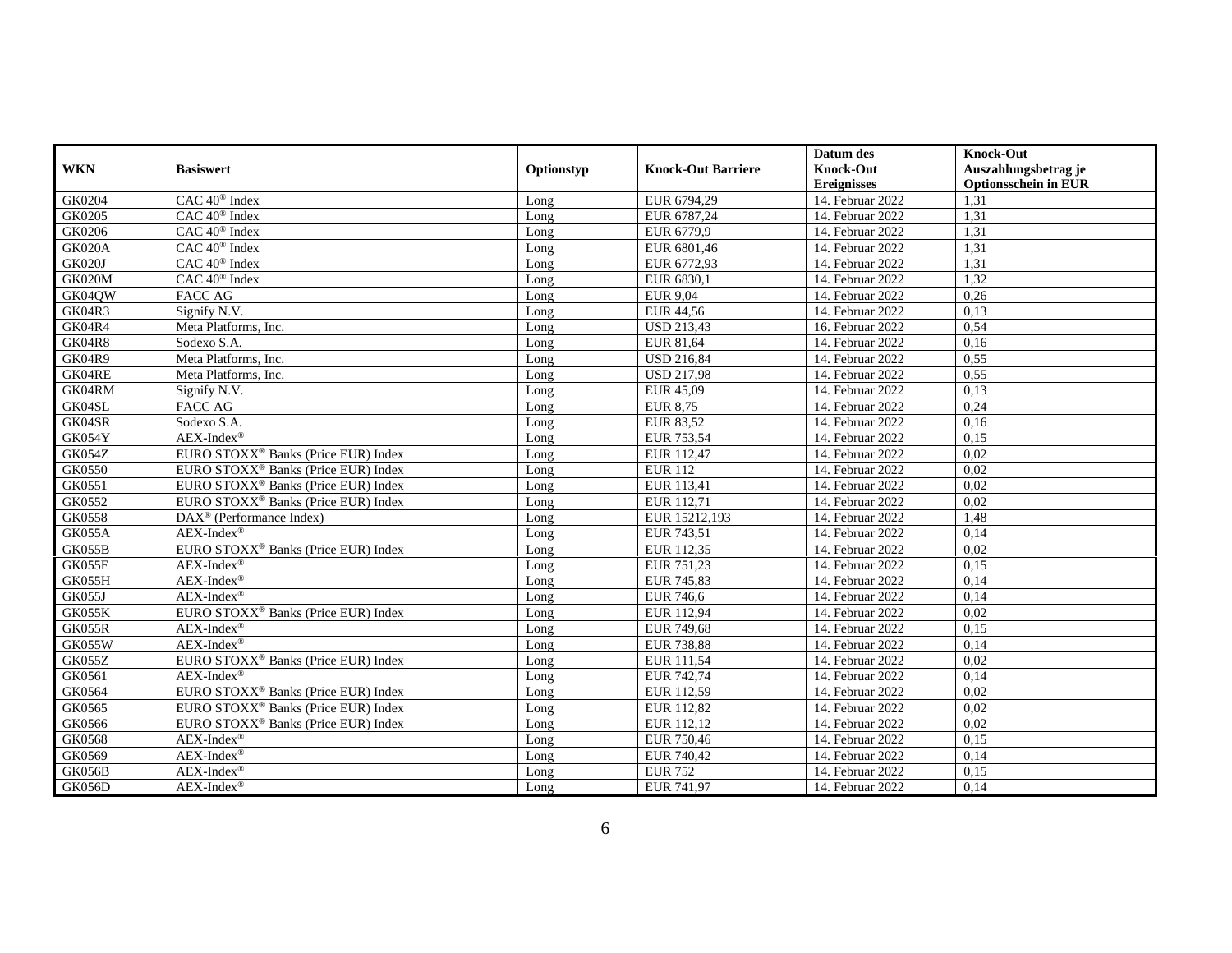|               |                                                       |            |                           | Datum des          | <b>Knock-Out</b>            |
|---------------|-------------------------------------------------------|------------|---------------------------|--------------------|-----------------------------|
| <b>WKN</b>    | <b>Basiswert</b>                                      | Optionstyp | <b>Knock-Out Barriere</b> | <b>Knock-Out</b>   | Auszahlungsbetrag je        |
|               |                                                       |            |                           | <b>Ereignisses</b> | <b>Optionsschein in EUR</b> |
| GK056F        | EURO STOXX <sup>®</sup> Banks (Price EUR) Index       | Long       | EUR 111,65                | 14. Februar 2022   | 0,02                        |
| GK056M        | EURO STOXX <sup>®</sup> Banks (Price EUR) Index       | Long       | EUR 113,06                | 14. Februar 2022   | 0,02                        |
| <b>GK056Q</b> | $AEX-Index^{\circledR}$                               | Long       | EUR 741,19                | 14. Februar 2022   | 0.14                        |
| GK056T        | $AEX-Index^{\circledR}$                               | Long       | EUR 748,92                | 14. Februar 2022   | 0,14                        |
| GK056U        | $AEX-Index^{\circledR}$                               | Long       | EUR 744,29                | 14. Februar 2022   | 0,14                        |
| GK056V        | $AEX-Index^{\circledR}$                               | Long       | EUR 748,14                | 14. Februar 2022   | 0,14                        |
| <b>GK056W</b> | $AEX-Index^{\circledR}$                               | Long       | EUR 739,65                | 14. Februar 2022   | 0,14                        |
| GK0574        | $\text{DAX}^{\otimes}$ (Performance Index)            | Long       | EUR 15112,005             | 14. Februar 2022   | 1,47                        |
| GK0578        | DAX <sup>®</sup> (Performance Index)                  | Long       | EUR 15104,298             | 14. Februar 2022   | 1,47                        |
| <b>GK057A</b> | $DAX^{\circledR}$ (Performance Index)                 | Long       | EUR 15227,617             | 14. Februar 2022   | 0.001                       |
| <b>GK057C</b> | $\overline{\text{DAX}^{\otimes}}$ (Performance Index) | Long       | EUR 15088,874             | 14. Februar 2022   | 0,001                       |
| <b>GK057D</b> | DAX <sup>®</sup> (Performance Index)                  | Long       | EUR 15142,852             | 14. Februar 2022   | 1,47                        |
| <b>GK057G</b> | $AEX-Index^{\circledR}$                               | Long       | EUR 747,37                | 14. Februar 2022   | 0,14                        |
| <b>GK057H</b> | $\text{DAX}^{\otimes}$ (Performance Index)            | Long       | EUR 15173,669             | 14. Februar 2022   | 0.001                       |
| <b>GK057L</b> | EURO STOXX <sup>®</sup> Banks (Price EUR) Index       | Long       | EUR 111,77                | 14. Februar 2022   | 0.02                        |
| <b>GK057M</b> | $AEX-Index^{\circledR}$                               | Long       | EUR 745.06                | 14. Februar 2022   | 0,14                        |
| GK057N        | DAX <sup>®</sup> (Performance Index)                  | Long       | EUR 15189,093             | 14. Februar 2022   | 1,47                        |
| GK057P        | EURO STOXX <sup>®</sup> Banks (Price EUR) Index       | Long       | EUR 111,89                | 14. Februar 2022   | 0.02                        |
| GK057T        | EURO STOXX <sup>®</sup> Banks (Price EUR) Index       | Long       | EUR 112,24                | 14. Februar 2022   | 0,02                        |
| <b>GK057W</b> | DAX <sup>®</sup> (Performance Index)                  | Long       | EUR 15119,701             | 14. Februar 2022   | 0,001                       |
| <b>GK057X</b> | $DAX^{\circledR}$ (Performance Index)                 | Long       | EUR 15181,386             | 14. Februar 2022   | 1,47                        |
| <b>GK057Y</b> | $\text{DAX}^{\circledR}$ (Performance Index)          | Long       | EUR 15073.43              | 14. Februar 2022   | 1,46                        |
| GK0581        | $AEX-Index^{\circledR}$                               | Long       | EUR 738,11                | 14. Februar 2022   | 0,14                        |
| GK0584        | EURO STOXX <sup>®</sup> Banks (Price EUR) Index       | Long       | EUR 113,29                | 14. Februar 2022   | 0,02                        |
| GK058P        | $\text{DAX}^{\otimes}$ (Performance Index)            | Long       | EUR 15165,972             | 14. Februar 2022   | 1,47                        |
| <b>GK058Q</b> | EURO STOXX <sup>®</sup> Banks (Price EUR) Index       | Long       | EUR 113,17                | 14. Februar 2022   | 0.02                        |
| GK059K        | $AEX-Index^{\circledR}$                               | Long       | EUR 752.77                | 14. Februar 2022   | 0,15                        |
| GK05A1        | DAX <sup>®</sup> (Performance Index)                  | Long       | EUR 15196,8               | 14. Februar 2022   | 1,47                        |
| GK05B0        | Texas Instruments Incorporated                        | Long       | <b>USD 161,89</b>         | 14. Februar 2022   | 0,41                        |
| GK05BV        | Austria Technologie & Systemtechnik AG                | Long       | EUR 47,92                 | 14. Februar 2022   | 1,83                        |
| GK05BZ        | Texas Instruments Incorporated                        | Long       | <b>USD 162,85</b>         | 14. Februar 2022   | 0,41                        |
| GK05CF        | Nordex SE                                             | Long       | <b>EUR 12,54</b>          | 14. Februar 2022   | 0,58                        |
| <b>GK05D2</b> | ProSiebenSat.1 Media SE                               | Long       | EUR 13,64                 | 14. Februar 2022   | 0,39                        |
| <b>GK05D3</b> | ProSiebenSat.1 Media SE                               | Long       | EUR 13.75                 | 14. Februar 2022   | 0.39                        |
| GK05DC        | Austria Technologie & Systemtechnik AG                | Long       | EUR 48,31                 | 14. Februar 2022   | 1,84                        |
| GK05DV        | Lanxess AG                                            | Long       | EUR 52,21                 | 14. Februar 2022   | 0,15                        |
| GK05DW        | Lanxess AG                                            | Long       | EUR 52,63                 | 14. Februar 2022   | 0,15                        |
| GK05E9        | Lanxess AG                                            | Long       | EUR 50,93                 | 14. Februar 2022   | 0,15                        |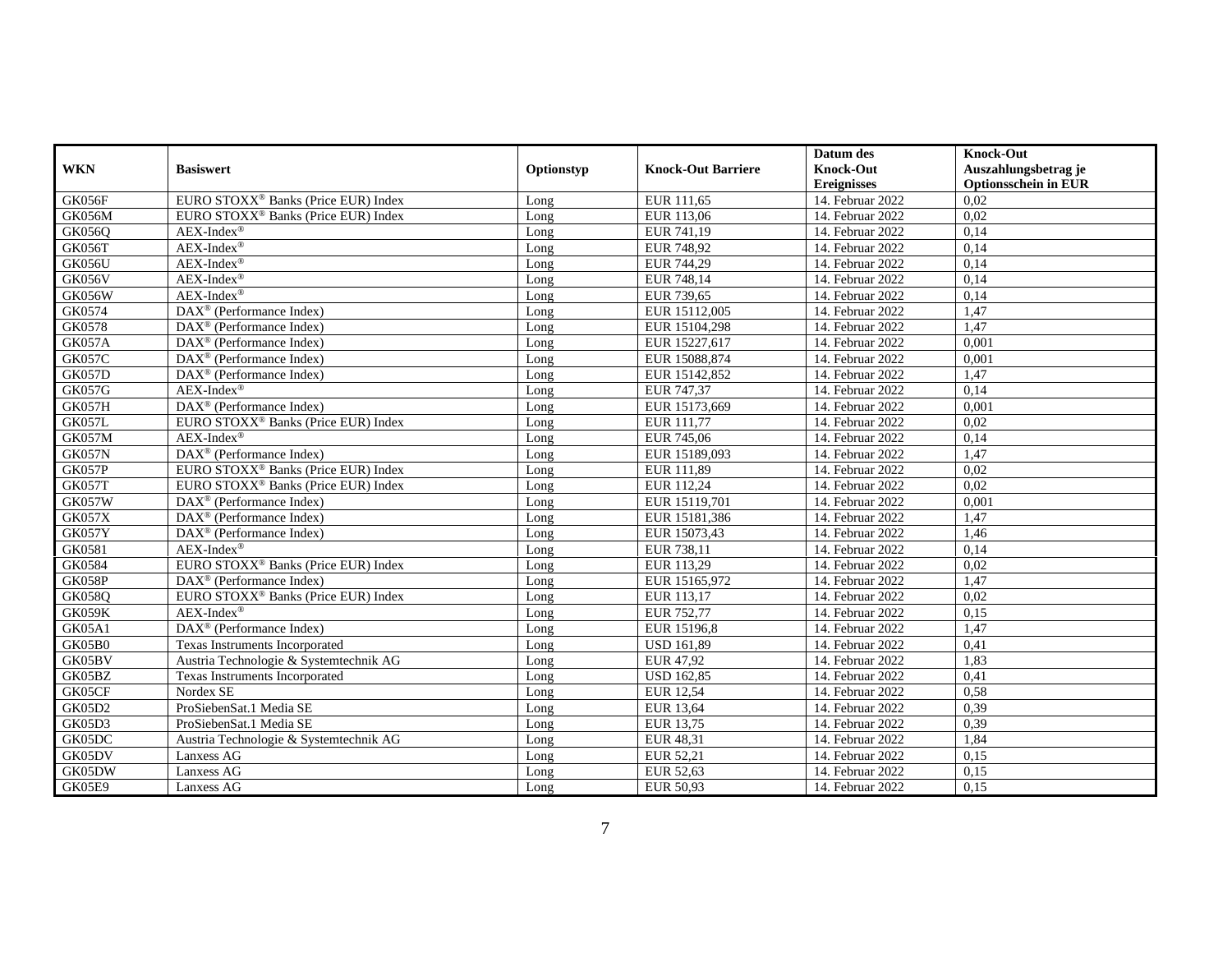|               |                                                              |            |                           | Datum des          | <b>Knock-Out</b>            |
|---------------|--------------------------------------------------------------|------------|---------------------------|--------------------|-----------------------------|
| <b>WKN</b>    | <b>Basiswert</b>                                             | Optionstyp | <b>Knock-Out Barriere</b> | <b>Knock-Out</b>   | Auszahlungsbetrag je        |
|               |                                                              |            |                           | <b>Ereignisses</b> | <b>Optionsschein in EUR</b> |
| GK05EA        | Lanxess AG                                                   | Long       | EUR 51,36                 | 14. Februar 2022   | 0,15                        |
| GK05EB        | Capgemini SE                                                 | Long       | EUR 183,78                | 16. Februar 2022   | 0,53                        |
| GK05ED        | Capgemini SE                                                 | Long       | <b>EUR 185,4</b>          | 15. Februar 2022   | 0,53                        |
| GK05EH        | Capgemini SE                                                 | Long       | EUR 188,63                | 15. Februar 2022   | 0,54                        |
| GK05EK        | Capgemini SE                                                 | Long       | EUR 193,48                | 14. Februar 2022   | 0,56                        |
| GK05EL        | Capgemini SE                                                 | Long       | EUR 191,86                | 14. Februar 2022   | 0,55                        |
| GK05EM        | Capgemini SE                                                 | Long       | EUR 190,24                | 14. Februar 2022   | 0,55                        |
| GK05EP        | Lanxess AG                                                   | Long       | EUR 51,78                 | 14. Februar 2022   | 0.15                        |
| GK05EQ        | Galapagos N.V                                                | Long       | EUR 56,34                 | 14. Februar 2022   | 0,22                        |
| GK05ER        | Galapagos N.V                                                | Long       | EUR 57,41                 | 14. Februar 2022   | 0,22                        |
| GK05EU        | Capgemini SE                                                 | Long       | EUR 180,54                | 16. Februar 2022   | 0,52                        |
| GK05F2        | Capgemini SE                                                 | Long       | EUR 177,31                | 16. Februar 2022   | 0,51                        |
| GK05F7        | Capgemini SE                                                 | Long       | EUR 178,93                | 16. Februar 2022   | 0,51                        |
| GK05FC        | ElringKlinger AG                                             | Long       | EUR 10,13                 | 14. Februar 2022   | 0,04                        |
| GK05FF        | Ørsted A/S                                                   | Long       | DKK 654,69                | 14. Februar 2022   | 0.34                        |
| GK05FK        | ElringKlinger AG                                             | Long       | EUR 10,24                 | 14. Februar 2022   | 0,04                        |
| GK05FL        | ElringKlinger AG                                             | Long       | <b>EUR 10,02</b>          | 14. Februar 2022   | 0,04                        |
| <b>GK05G7</b> | Software AG                                                  | Long       | EUR 32,63                 | 14. Februar 2022   | 0,09                        |
| GK05H0        | Accor S.A.                                                   | Long       | EUR 32,41                 | 14. Februar 2022   | 0,06                        |
| GK05H4        | Bouygues S.A.                                                | Long       | EUR 31,45                 | 14. Februar 2022   | 0,06                        |
| <b>GK05H7</b> | Bouygues S.A.                                                | Long       | EUR 31,83                 | 14. Februar 2022   | 0,06                        |
| GK05HA        | Accor S.A.                                                   | Short      | EUR 34,31                 | 16. Februar 2022   | 0,07                        |
| GK05HE        | Bouygues S.A.                                                | Long       | EUR 31,64                 | 14. Februar 2022   | 0,06                        |
| GK05JF        | Crédit Agricole S.A.                                         | Long       | EUR 13,71                 | 14. Februar 2022   | 0,27                        |
| GK05JY        | Crédit Agricole S.A.                                         | Long       | EUR 13,56                 | 14. Februar 2022   | 0,26                        |
| GK05JZ        | Crédit Agricole S.A.                                         | Long       | EUR 13,42                 | 14. Februar 2022   | 0,27                        |
| GK05K2        | Suedzucker AG                                                | Long       | EUR 12,41                 | 14. Februar 2022   | 0,37                        |
| GK05KQ        | Suedzucker AG                                                | Long       | <b>EUR 12,28</b>          | 14. Februar 2022   | 0,36                        |
| GK05KY        | ABB Ltd                                                      | Long       | CHF 32,11                 | 14. Februar 2022   | 0,89                        |
| GK05KZ        | ABB Ltd                                                      | Long       | CHF 31,37                 | 14. Februar 2022   | 0,86                        |
| GK05L9        | <b>ABB</b> Ltd                                               | Long       | CHF 31,74                 | 14. Februar 2022   | 0,88                        |
| GK08DA        | DAX <sup>®</sup> (Performance Index)/ X-DAX <sup>®</sup>     | Long       | EUR 15118,68              | 14. Februar 2022   | 1,47                        |
| GK08DG        | $\text{DAX}^{\textcircled{p}}$ (Performance Index)           | Long       | EUR 15306,35              | 14. Februar 2022   | 1,48                        |
| GK08DH        | $DAX^{\circledcirc}$ (Performance Index)/ X-DAX <sup>®</sup> | Long       | EUR 15071,87              | 14. Februar 2022   | 1,46                        |
| GK08DN        | DAX <sup>®</sup> (Performance Index)/ X-DAX <sup>®</sup>     | Long       | EUR 15095,36              | 14. Februar 2022   | 1,46                        |
| GK08DP        | $\text{DAX}^{\circledR}$ (Performance Index)                 | Long       | EUR 15275,09              | 14. Februar 2022   | 1,48                        |
| GK08DU        | DAX <sup>®</sup> (Performance Index)/ X-DAX <sup>®</sup>     | Long       | EUR 14946,83              | 14. Februar 2022   | 1,45                        |
| GK08DV        | $\text{DAX}^{\circledR}$ (Performance Index)                 | Long       | EUR 15243,81              | 14. Februar 2022   | 1,48                        |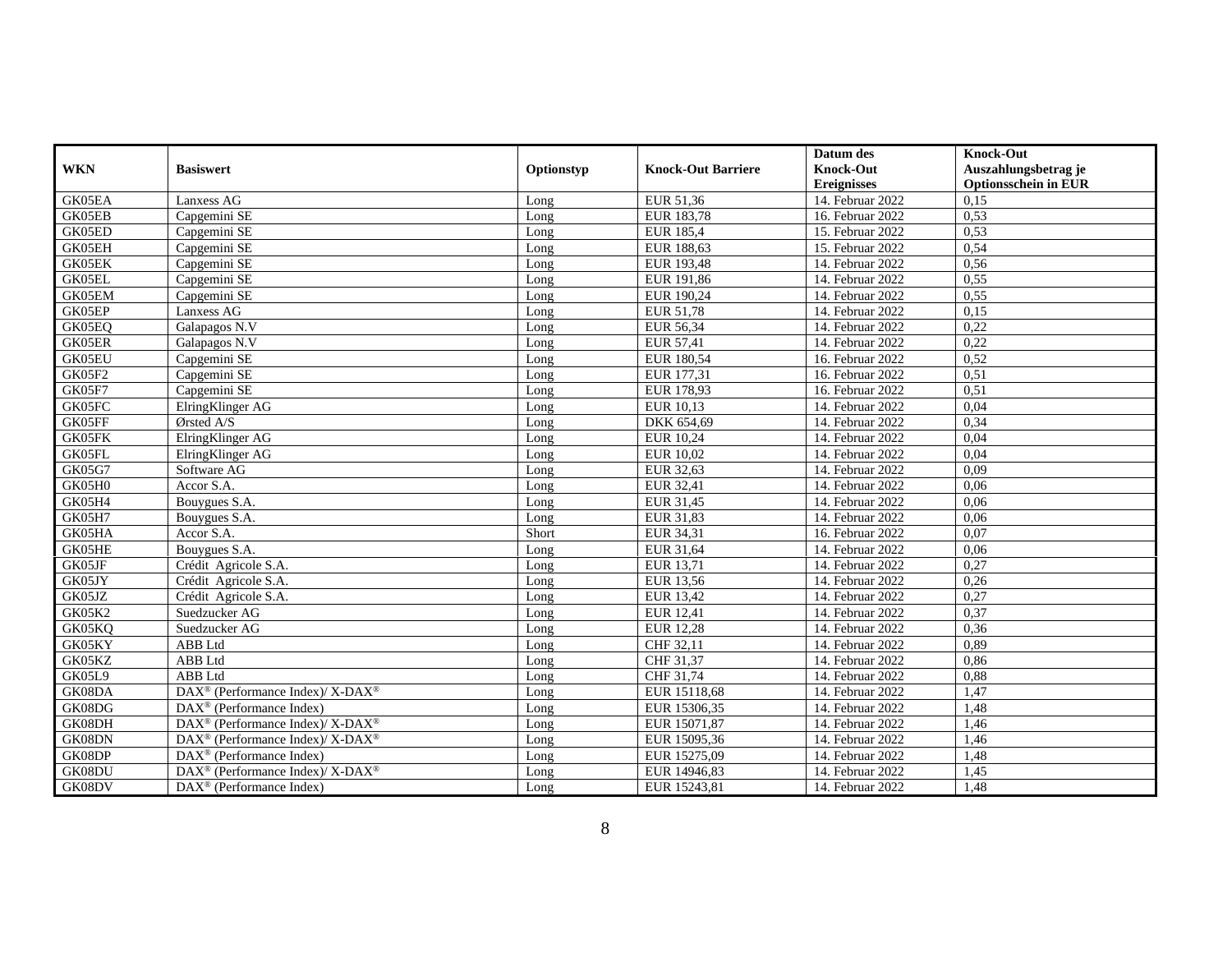|               |                                                           |            |                           | Datum des          | <b>Knock-Out</b>            |
|---------------|-----------------------------------------------------------|------------|---------------------------|--------------------|-----------------------------|
| <b>WKN</b>    | <b>Basiswert</b>                                          | Optionstyp | <b>Knock-Out Barriere</b> | Knock-Out          | Auszahlungsbetrag je        |
|               |                                                           |            |                           | <b>Ereignisses</b> | <b>Optionsschein in EUR</b> |
| GK08E4        | DAX <sup>®</sup> (Performance Index)/ X-DAX <sup>®</sup>  | Short      | EUR 15539,559             | 16. Februar 2022   | 1,57                        |
| GK08E6        | $DAX^{\circledR}$ (Performance Index)                     | Long       | EUR 15282,86              | 14. Februar 2022   | 1,48                        |
| GK08EA        | $DAX^{\circledR}$ (Performance Index)                     | Long       | EUR 15290,68              | 14. Februar 2022   | 1,48                        |
| GK08EB        | DAX <sup>®</sup> (Performance Index)/ X-DAX <sup>®</sup>  | Short      | EUR 15524,261             | 16. Februar 2022   | 1,57                        |
| GK08EN        | $DAX^{\circledR}$ (Performance Index)/ X-DAX <sup>®</sup> | Long       | EUR 15103,06              | 14. Februar 2022   | 1,47                        |
| GK08EP        | DAX <sup>®</sup> (Performance Index)/ X-DAX <sup>®</sup>  | Long       | EUR 15079,66              | 14. Februar 2022   | 1,46                        |
| GK08EV        | DAX <sup>®</sup> (Performance Index)/ X-DAX <sup>®</sup>  | Long       | EUR 14970,22              | 14. Februar 2022   | 1,45                        |
| GK08F7        | $DAX^{\circledR}$ (Performance Index)/ X-DAX <sup>®</sup> | Long       | EUR 14978,03              | 14. Februar 2022   | 1,45                        |
| GK08F9        | DAX <sup>®</sup> (Performance Index)                      | Long       | EUR 15267,23              | 14. Februar 2022   | 1,48                        |
| GK08FC        | $DAX^{\circledR}$ (Performance Index)/X-DAX <sup>®</sup>  | Short      | EUR 15516,602             | 16. Februar 2022   | 1.57                        |
| GK08FG        | $\text{DAX}^{\circledR}$ (Performance Index)              | Long       | EUR 15298,52              | 14. Februar 2022   | 1,48                        |
| GK08FJ        | DAX <sup>®</sup> (Performance Index)                      | Long       | EUR 15251,66              | 14. Februar 2022   | 1,48                        |
| GK08FM        | DAX <sup>®</sup> (Performance Index)/ X-DAX <sup>®</sup>  | Short      | EUR 15508,934             | 16. Februar 2022   | 1,57                        |
| GK08FN        | $DAX^{\circledR}$ (Performance Index)/X-DAX <sup>®</sup>  | Short      | EUR 15531,91              | 16. Februar 2022   | 1,57                        |
| GK08FU        | $DAX^{\circledR}$ (Performance Index)/X-DAX <sup>®</sup>  | Long       | EUR 15110,9               | 14. Februar 2022   | 1.47                        |
| GK08GB        | $\text{DAX}^{\otimes}$ (Performance Index)                | Long       | EUR 15259.47              | 14. Februar 2022   | 1,48                        |
| GK08GE        | DAX <sup>®</sup> (Performance Index)/ X-DAX <sup>®</sup>  | Long       | EUR 15087,43              | 14. Februar 2022   | 1,46                        |
| GK08GY        | $DAX^{\circledR}$ (Performance Index)                     | Short      | EUR 15531,91              | 16. Februar 2022   | 1,57                        |
| GK08GZ        | DAX <sup>®</sup> (Performance Index)                      | Short      | EUR 15539,559             | 16. Februar 2022   | 1,57                        |
| <b>GK08H2</b> | DAX <sup>®</sup> (Performance Index)                      | Short      | EUR 15508,934             | 16. Februar 2022   | 1,57                        |
| GK08H3        | $DAX^{\circledR}$ (Performance Index)                     | Short      | EUR 15524,261             | 16. Februar 2022   | 1,57                        |
| <b>GK08H5</b> | $DAX^{\circledR}$ (Performance Index)                     | Short      | EUR 15516.602             | 16. Februar 2022   | 1,57                        |
| GK08JV        | Volkswagen AG                                             | Long       | EUR 180,34                | 14. Februar 2022   | 0,35                        |
| GK08JW        | Moderna Inc                                               | Long       | <b>USD 157,99</b>         | 14. Februar 2022   | 1,26                        |
| GK08JX        | <b>TUI AG</b>                                             | Long       | EUR 3,15                  | 14. Februar 2022   | 0,12                        |
| <b>GK08K3</b> | Volkswagen AG                                             | Long       | EUR 181,3                 | 14. Februar 2022   | 0,35                        |
| GK08K5        | <b>TUI AG</b>                                             | Long       | EUR 3,17                  | 14. Februar 2022   | 0,12                        |
| <b>GK08K8</b> | Volkswagen AG                                             | Long       | EUR 182,25                | 14. Februar 2022   | 0,35                        |
| GK08KU        | Moderna Inc                                               | Long       | <b>USD 155,52</b>         | 14. Februar 2022   | 1,24                        |
| GK08L3        | <b>TUI AG</b>                                             | Long       | EUR 3,19                  | 14. Februar 2022   | 0,13                        |
| GK08LG        | Moderna Inc                                               | Long       | <b>USD 152,35</b>         | 14. Februar 2022   | 1,22                        |
| GK08LH        | NIO Inc                                                   | Long       | <b>USD 23,43</b>          | 14. Februar 2022   | 2,2                         |
| GK08LJ        | Moderna Inc                                               | Long       | <b>USD</b> 156,83         | 14. Februar 2022   | 1,25                        |
| GK08QM        | Aareal Bank AG                                            | Long       | EUR 27.42                 | 14. Februar 2022   | 0.08                        |
| GK08RP        | Aareal Bank AG                                            | Long       | EUR 27,69                 | 14. Februar 2022   | 0,08                        |
| GK08RT        | Verizon Communications Inc.                               | Long       | <b>USD 52,51</b>          | 14. Februar 2022   | 0,09                        |
| GK08SJ        | Vinci S.A.                                                | Short      | EUR 103,34                | 16. Februar 2022   | 0,21                        |
| GK08SK        | Aareal Bank AG                                            | Long       | EUR 28,25                 | 14. Februar 2022   | 0,08                        |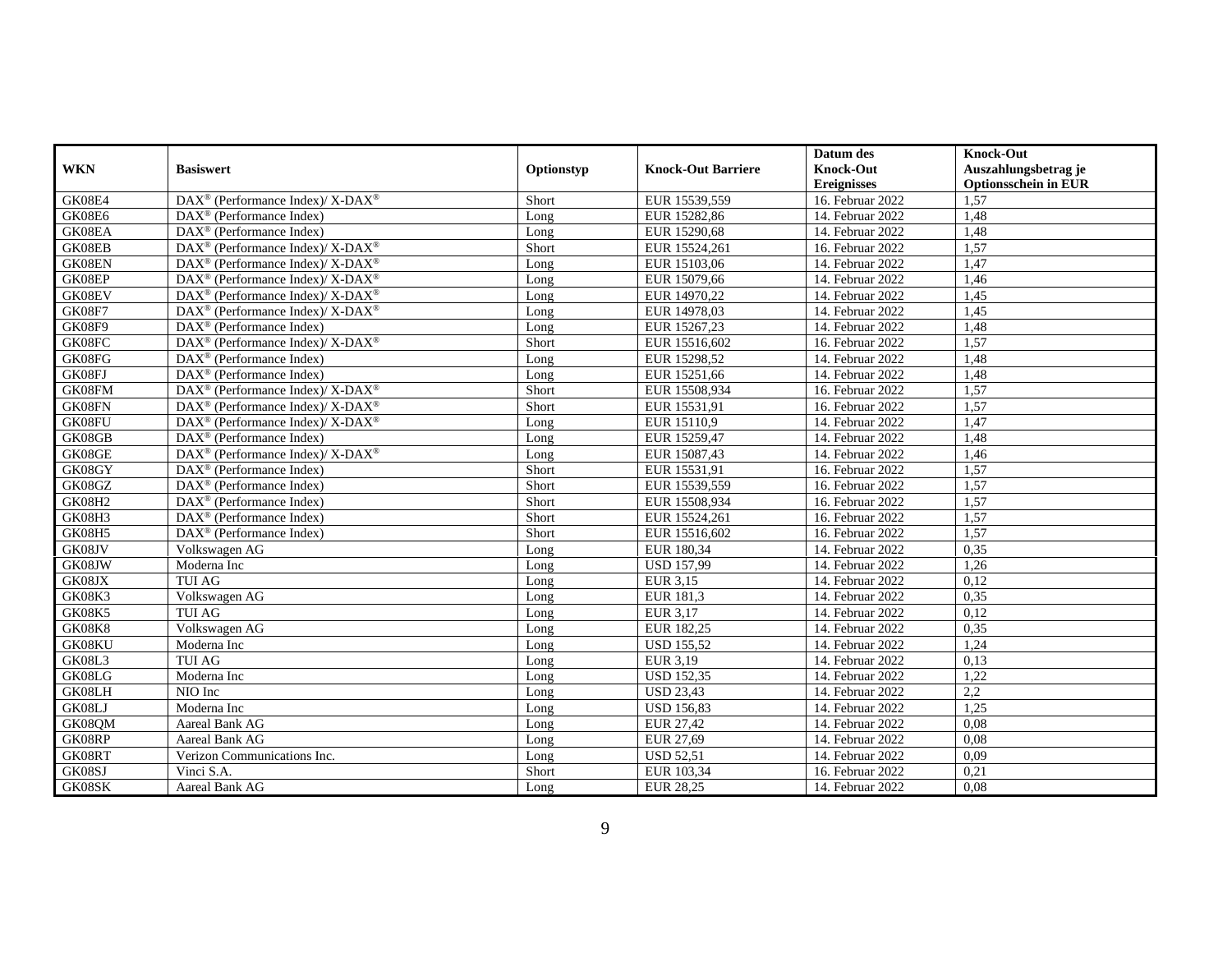|                     |                                  |            |                           | Datum des          | <b>Knock-Out</b>            |
|---------------------|----------------------------------|------------|---------------------------|--------------------|-----------------------------|
| <b>WKN</b>          | <b>Basiswert</b>                 | Optionstyp | <b>Knock-Out Barriere</b> | <b>Knock-Out</b>   | Auszahlungsbetrag je        |
|                     |                                  |            |                           | <b>Ereignisses</b> | <b>Optionsschein in EUR</b> |
| GK08SX              | Aareal Bank AG                   | Long       | <b>EUR 27,97</b>          | 14. Februar 2022   | 0,08                        |
| GK08TR              | Koninklijke D <sup>SM</sup> N.V. | Short      | EUR 162.94                | 15. Februar 2022   | 0,33                        |
| <b>GK08U4</b>       | Koninklijke D <sup>SM</sup> N.V. | Short      | EUR 164,85                | 16. Februar 2022   | 0,33                        |
| GK08UH              | <b>BioNTech SE</b>               | Long       | <b>USD 160,14</b>         | 14. Februar 2022   | 0.6                         |
| GK08UJ              | <b>BioNTech SE</b>               | Long       | <b>USD 158,37</b>         | 14. Februar 2022   | 0,6                         |
| GK08UM              | <b>BioNTech SE</b>               | Long       | <b>USD 157,38</b>         | 14. Februar 2022   | 0,59                        |
| GK08US              | <b>BioNTech SE</b>               | Long       | <b>USD 161,02</b>         | 14. Februar 2022   | 0.61                        |
| GK08UT              | <b>BioNTech SE</b>               | Long       | <b>USD 159,25</b>         | 14. Februar 2022   | 0.6                         |
| GK08UU              | <b>BioNTech SE</b>               | Long       | <b>USD 164,55</b>         | 14. Februar 2022   | 0.62                        |
| GK08UV              | <b>BioNTech SE</b>               | Long       | <b>USD 161,9</b>          | 14. Februar 2022   | 0,61                        |
| GK08UY              | <b>BioNTech SE</b>               | Long       | <b>USD 165,43</b>         | 14. Februar 2022   | 0,62                        |
| GK08UZ              | <b>BioNTech SE</b>               | Long       | <b>USD 162,78</b>         | 14. Februar 2022   | 0,61                        |
| <b>GK08V1</b>       | Amazon.com, Inc.                 | Long       | <b>USD 3041,64</b>        | 14. Februar 2022   | 0,77                        |
| <b>GK08V3</b>       | <b>BioNTech SE</b>               | Long       | <b>USD</b> 166,31         | 14. Februar 2022   | 0,63                        |
| GK08VM              | Peloton Interactive Inc.         | Long       | <b>USD 31,95</b>          | 16. Februar 2022   | 0,25                        |
| GK08VN              | Peloton Interactive Inc.         | Long       | <b>USD 33,28</b>          | 14. Februar 2022   | 0,27                        |
| GK08VQ              | <b>BioNTech SE</b>               | Long       | <b>USD 163,67</b>         | 14. Februar 2022   | 0,62                        |
| GK08WF              | Alibaba Group Holding Limited    | Long       | <b>USD 121,55</b>         | 14. Februar 2022   | 0,31                        |
| $GK08\overline{WK}$ | <b>BioNTech SE</b>               | Long       | <b>USD 167,2</b>          | 14. Februar 2022   | 0,63                        |
| GK08WL              | Alibaba Group Holding Limited    | Long       | <b>USD 120,9</b>          | 14. Februar 2022   | 0,31                        |
| GK08X0              | Alibaba Group Holding Limited    | Long       | <b>USD 120,25</b>         | 14. Februar 2022   | 0,31                        |
| GK08XF              | Daimler Truck Holding AG         | Long       | <b>EUR 32,08</b>          | 14. Februar 2022   | 0,06                        |
| GK08XH              | Daimler Truck Holding AG         | Long       | EUR 31.74                 | 14. Februar 2022   | 0.06                        |
| GK08XL              | Infineon Technologies AG         | Long       | EUR 32,77                 | 14. Februar 2022   | 1,25                        |
| GK08XM              | Alibaba Group Holding Limited    | Long       | <b>USD</b> 119,6          | 14. Februar 2022   | 0,3                         |
| GK08XN              | Infineon Technologies AG         | Long       | EUR 32,6                  | 14. Februar 2022   | 1,25                        |
| GK08XQ              | Infineon Technologies AG         | Long       | EUR 32,95                 | 14. Februar 2022   | 1,26                        |
| GK08XR              | Infineon Technologies AG         | Long       | EUR 33,13                 | 14. Februar 2022   | 1,27                        |
| GK08XV              | Daimler Truck Holding AG         | Long       | EUR 31,56                 | 14. Februar 2022   | 0.06                        |
| GK08XX              | Daimler Truck Holding AG         | Long       | EUR 31,22                 | 14. Februar 2022   | 0,06                        |
| GK08XZ              | Daimler Truck Holding AG         | Long       | EUR 31,39                 | 14. Februar 2022   | 0,06                        |
| GK08Y3              | Infineon Technologies AG         | Long       | EUR 32,24                 | 14. Februar 2022   | 1,23                        |
| <b>GK08Y6</b>       | Infineon Technologies AG         | Long       | EUR 32,42                 | 14. Februar 2022   | 1,24                        |
| GK08Y9              | <b>Exxon Mobil Corporation</b>   | Long       | <b>USD 76,68</b>          | 15. Februar 2022   | 0.13                        |
| GK08YA              | Exxon Mobil Corporation          | Long       | <b>USD 77,08</b>          | 14. Februar 2022   | 0,13                        |
| GK08YC              | Exxon Mobil Corporation          | Long       | <b>USD 77,89</b>          | 14. Februar 2022   | 0,13                        |
| GK08YG              | Daimler Truck Holding AG         | Long       | EUR 31,91                 | 14. Februar 2022   | 0,06                        |
| GK08YJ              | <b>Exxon Mobil Corporation</b>   | Long       | <b>USD 77,49</b>          | 14. Februar 2022   | 0,13                        |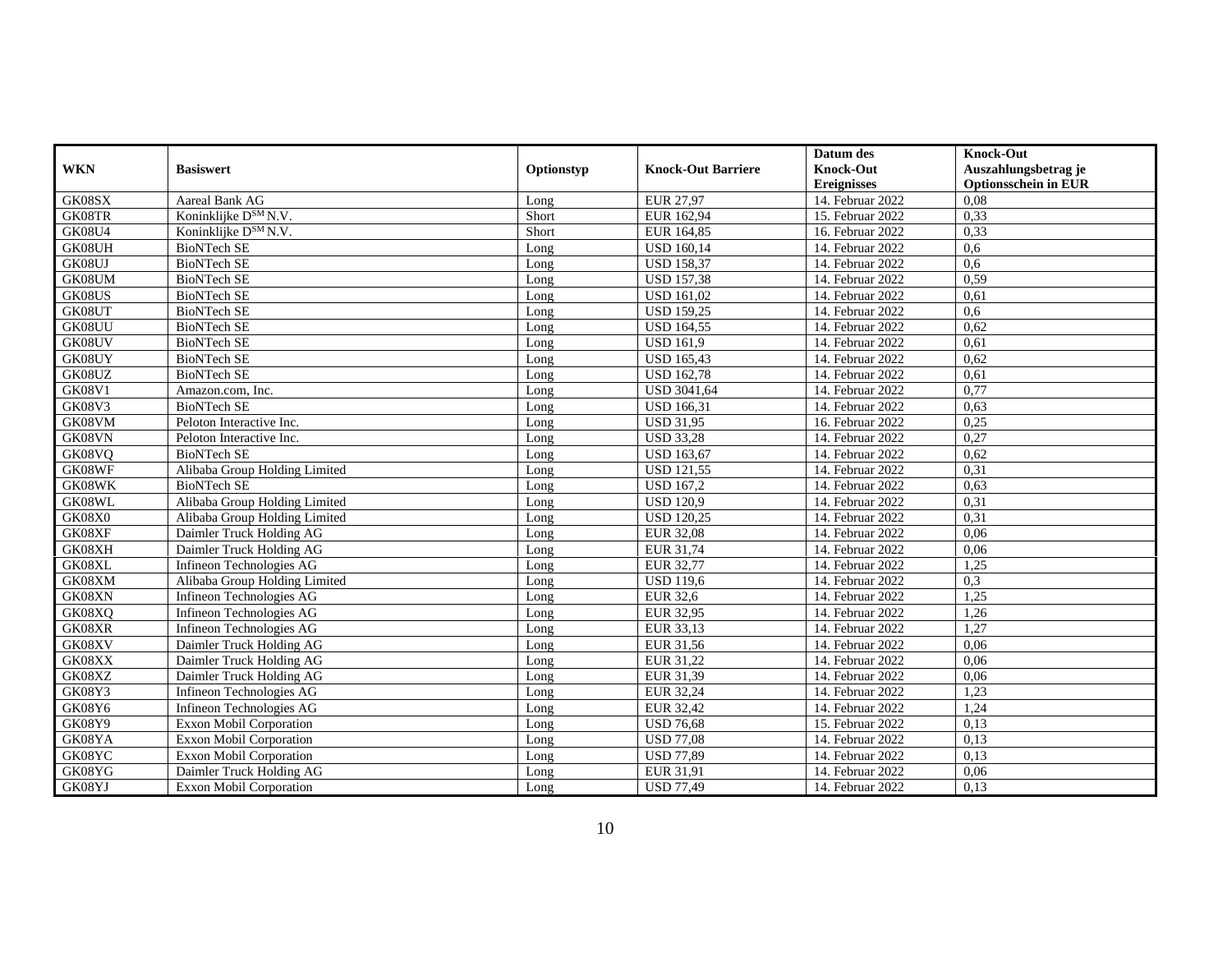|               |                                                                                     |            |                           | Datum des          | <b>Knock-Out</b>            |
|---------------|-------------------------------------------------------------------------------------|------------|---------------------------|--------------------|-----------------------------|
| <b>WKN</b>    | <b>Basiswert</b>                                                                    | Optionstyp | <b>Knock-Out Barriere</b> | <b>Knock-Out</b>   | Auszahlungsbetrag je        |
|               |                                                                                     |            |                           | <b>Ereignisses</b> | <b>Optionsschein in EUR</b> |
| GK08ZB        | Rivian Automotive Inc                                                               | Short      | <b>USD 67,09</b>          | 15. Februar 2022   | 0,66                        |
| GK08ZF        | Pinterest, Inc.                                                                     | Long       | <b>USD 24.63</b>          | 14. Februar 2022   | 0.07                        |
| GK08ZK        | Pinterest, Inc.                                                                     | Long       | <b>USD 25,14</b>          | 14. Februar 2022   | 0,07                        |
| GK08ZL        | TUI AG                                                                              | Long       | <b>EUR 3,28</b>           | 14. Februar 2022   | 0,13                        |
| GK08ZM        | <b>TUI AG</b>                                                                       | Long       | EUR 3,22                  | 14. Februar 2022   | 0,12                        |
| GK08ZN        | <b>TUI AG</b>                                                                       | Long       | EUR 3,2                   | 14. Februar 2022   | 0,12                        |
| GK08ZT        | <b>TUI AG</b>                                                                       | Long       | EUR 3,26                  | 14. Februar 2022   | 0,13                        |
| GK08ZX        | <b>TUI AG</b>                                                                       | Long       | EUR 3,29                  | 14. Februar 2022   | 0,12                        |
| GK0902        | <b>TUI AG</b>                                                                       | Long       | <b>EUR 3,24</b>           | 14. Februar 2022   | 0,12                        |
| <b>GK0BHY</b> | $\text{DAX}^{\circledR}$ (Performance Index)/ X-DAX <sup>®</sup>                    | Long       | EUR 15430,14              | 14. Februar 2022   | 1,53                        |
| <b>GK0BHZ</b> | $\text{DAX}^{\circledR}$ (Performance Index)                                        | Long       | EUR 15469,3               | 14. Februar 2022   | 1,53                        |
| GK0BJ0        | $DAX^{\circledcirc}$ (Performance Index)/ X-DAX <sup>®</sup>                        | Long       | EUR 15336,07              | 14. Februar 2022   | 1,52                        |
| GK0BJ1        | $DAX^{\circledR}$ (Performance Index)/ X-DAX <sup>®</sup>                           | Long       | EUR 15328,21              | 14. Februar 2022   | 1,52                        |
| GK0BJ2        | DAX <sup>®</sup> (Performance Index)/ X-DAX <sup>®</sup>                            | Long       | EUR 15375,26              | 14. Februar 2022   | 1,52                        |
| GK0BJ3        | $DAX^{\circledR}$ (Performance Index)/ X-DAX <sup>®</sup>                           | Long       | EUR 15383,08              | 14. Februar 2022   | 1,52                        |
| GK0BJ5        | DAX <sup>®</sup> (Performance Index)/ X-DAX <sup>®</sup>                            | Long       | EUR 15437,97              | 14. Februar 2022   | 1,53                        |
| GK0BJ6        | DAX <sup>®</sup> (Performance Index)/ X-DAX <sup>®</sup>                            | Long       | EUR 15398,76              | 14. Februar 2022   | 1,52                        |
| GK0BJ8        | $\text{DAX}^{\circledR}$ (Performance Index)/ $\overline{\text{X-DAX}^{\circledR}}$ | Long       | EUR 15343,93              | 14. Februar 2022   | 1,52                        |
| GK0BJ9        | $DAX^{\circledast}$ (Performance Index)                                             | Long       | EUR 15477,14              | 14. Februar 2022   | 1,53                        |
| <b>GK0BJA</b> | $\text{DAX}^{\otimes}$ (Performance Index)                                          | Long       | EUR 15367,42              | 14. Februar 2022   | 1,52                        |
| <b>GK0BJC</b> | DAX <sup>®</sup> (Performance Index)                                                | Long       | EUR 15422,29              | 14. Februar 2022   | 1,53                        |
| <b>GK0BJD</b> | $\text{DAX}^{\circledR}$ (Performance Index)/ $\overline{\text{X-DAX}^{\circledR}}$ | Long       | EUR 15359,59              | 14. Februar 2022   | 1,52                        |
| <b>GK0BJE</b> | $DAX^{\circledR}$ (Performance Index)/ X-DAX <sup>®</sup>                           | Long       | EUR 15453.64              | 14. Februar 2022   | 1,53                        |
| <b>GK0BJF</b> | $\text{DAX}^{\circledR}$ (Performance Index)                                        | Long       | EUR 15398,76              | 14. Februar 2022   | 1,52                        |
| <b>GK0BJJ</b> | $\text{DAX}^{\otimes}$ (Performance Index)                                          | Long       | EUR 15406,6               | 14. Februar 2022   | 1,53                        |
| <b>GK0BJK</b> | DAX <sup>®</sup> (Performance Index)/ X-DAX <sup>®</sup>                            | Long       | EUR 15390,96              | 14. Februar 2022   | 1,52                        |
| <b>GK0BJL</b> | $\text{DAX}^{\circledR}$ (Performance Index)                                        | Long       | EUR 15461,46              | 14. Februar 2022   | 1,53                        |
| <b>GK0BJM</b> | $\text{DAX}^{\circledR}$ (Performance Index)                                        | Long       | EUR 15351,75              | 14. Februar 2022   | 1,52                        |
| <b>GK0BJN</b> | $\text{DAX}^{\circledR}$ (Performance Index)                                        | Long       | EUR 15414,47              | 14. Februar 2022   | 1,53                        |
| <b>GK0BJP</b> | $\text{DAX}^{\otimes}$ (Performance Index)                                          | Long       | EUR 15390,96              | 14. Februar 2022   | 1,52                        |
| <b>GK0BJQ</b> | $\text{DAX}^{\circledR}$ (Performance Index)                                        | Long       | EUR 15437,97              | 14. Februar 2022   | 1,53                        |
| <b>GK0BJR</b> | $\text{DAX}^{\circledR}$ (Performance Index)                                        | Long       | EUR 15375,26              | 14. Februar 2022   | 1,52                        |
| <b>GK0BJS</b> | DAX <sup>®</sup> (Performance Index)/ X-DAX <sup>®</sup>                            | Long       | EUR 15367,42              | 14. Februar 2022   | 1,52                        |
| <b>GK0BJT</b> | $DAX^{\circledast}$ (Performance Index)/X-DAX <sup>®</sup>                          | Long       | EUR 15477,14              | 14. Februar 2022   | 1,53                        |
| <b>GK0BJU</b> | $DAX^{\circledast}$ (Performance Index)                                             | Long       | EUR 15383,08              | 14. Februar 2022   | 1,52                        |
| <b>GK0BJV</b> | $\text{DAX}^{\otimes}$ (Performance Index)                                          | Long       | EUR 15453,64              | 14. Februar 2022   | 1,53                        |
| <b>GK0BJW</b> | DAX <sup>®</sup> (Performance Index)                                                | Long       | EUR 15430,14              | 14. Februar 2022   | 1,53                        |
| <b>GK0BJX</b> | DAX <sup>®</sup> (Performance Index)/ X-DAX <sup>®</sup>                            | Long       | EUR 15406,6               | 14. Februar 2022   | 1,53                        |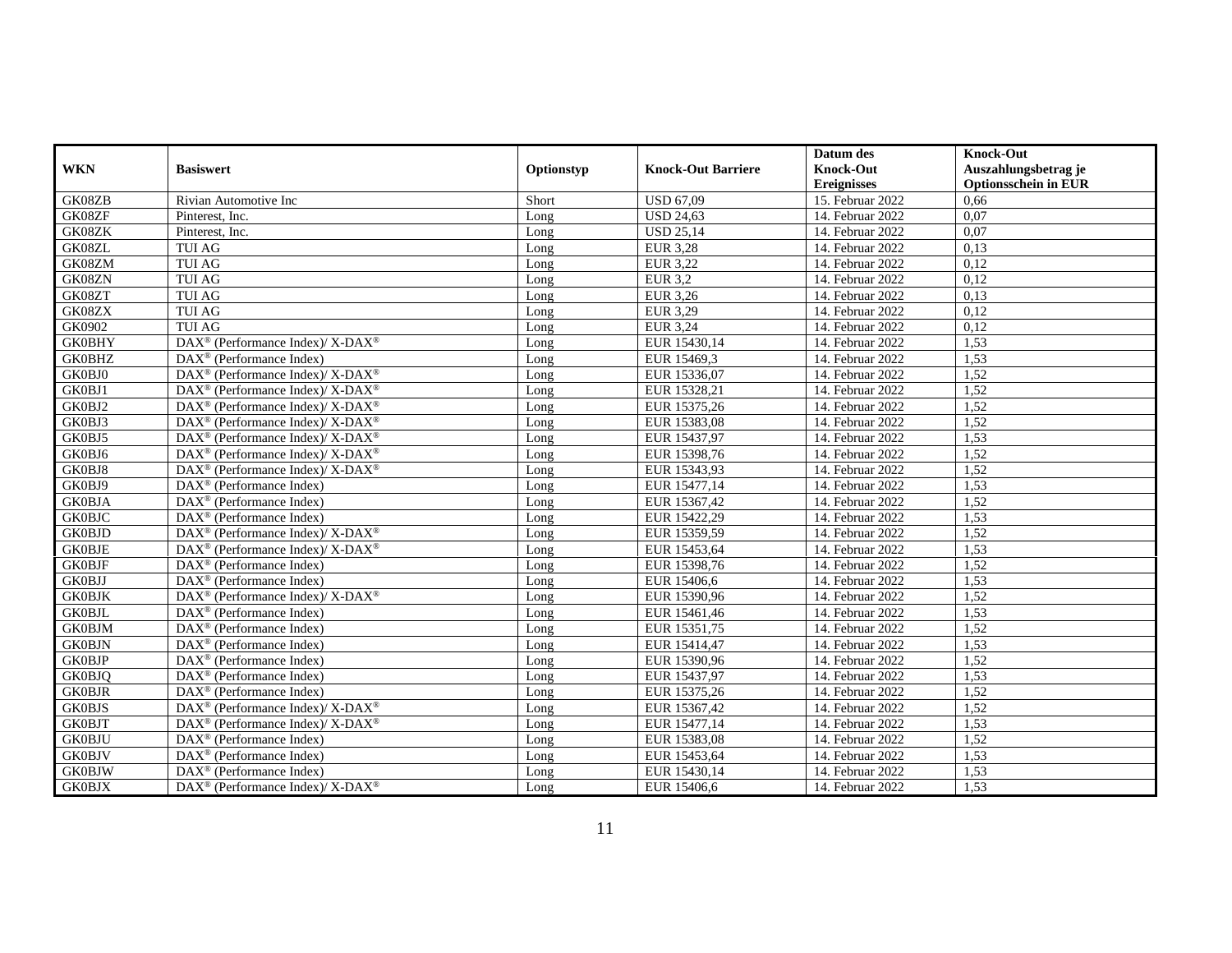|               |                                                                                     |            |                           | Datum des          | <b>Knock-Out</b>            |
|---------------|-------------------------------------------------------------------------------------|------------|---------------------------|--------------------|-----------------------------|
| <b>WKN</b>    | <b>Basiswert</b>                                                                    | Optionstyp | <b>Knock-Out Barriere</b> | <b>Knock-Out</b>   | Auszahlungsbetrag je        |
|               |                                                                                     |            |                           | <b>Ereignisses</b> | <b>Optionsschein in EUR</b> |
| <b>GK0BJY</b> | DAX <sup>®</sup> (Performance Index)/ X-DAX <sup>®</sup>                            | Long       | EUR 15461,46              | 14. Februar 2022   | 1,53                        |
| <b>GK0BJZ</b> | $DAX^{\circledcirc}$ (Performance Index)/ X-DAX <sup>®</sup>                        | Long       | EUR 15469.3               | 14. Februar 2022   | 1,53                        |
| GK0BK0        | DAX <sup>®</sup> (Performance Index)/ X-DAX <sup>®</sup>                            | Long       | EUR 15414,47              | 14. Februar 2022   | 1,53                        |
| GK0BK2        | DAX <sup>®</sup> (Performance Index)/X-DAX <sup>®</sup>                             | Long       | EUR 15422,29              | 14. Februar 2022   | 1,53                        |
| GK0BK3        | DAX <sup>®</sup> (Performance Index)                                                | Long       | EUR 15359,59              | 14. Februar 2022   | 1,52                        |
| GK0BK4        | $\text{DAX}^{\circledR}$ (Performance Index)/ $\overline{\text{X-DAX}^{\circledR}}$ | Long       | EUR 15351,75              | 14. Februar 2022   | 1,52                        |
| GK0BK5        | $\text{DAX}^{\circledR}$ (Performance Index)                                        | Long       | EUR 15445,81              | 14. Februar 2022   | 1,53                        |
| GK0BK6        | $\text{DAX}^{\circledR}$ (Performance Index)/ $\overline{\text{X-DAX}^{\circledR}}$ | Long       | EUR 15445,81              | 14. Februar 2022   | 1,53                        |
| GK0BK8        | EUR/CHF (WM-Fixing)                                                                 | Long       | CHF 1,05119               | 14. Februar 2022   | 1,77                        |
| GK0BK9        | EUR/USD (WM-Fixing)                                                                 | Long       | <b>USD 1,13612</b>        | 14. Februar 2022   | 0,99                        |
| <b>GK0BKA</b> | EUR/CHF (WM-Fixing)                                                                 | Long       | CHF 1,0458                | 14. Februar 2022   | 1,76                        |
| <b>GK0BKN</b> | EUR/CHF (WM-Fixing)                                                                 | Long       | CHF 1,05388               | 14. Februar 2022   | 1,78                        |
| <b>GK0BKP</b> | EUR/CHF (WM-Fixing)                                                                 | Long       | CHF 1,0485                | 14. Februar 2022   | 1,77                        |
| GK0C3S        | Pan American Silver Corp                                                            | Short      | <b>USD 23,17</b>          | 14. Februar 2022   | 0,07                        |
| GK0C3T        | Delivery Hero SE                                                                    | Long       | <b>EUR 42,82</b>          | 14. Februar 2022   | 0,24                        |
| GK0C3X        | Just Eat Takeaway.com N.V.                                                          | Long       | <b>EUR 38,47</b>          | 14. Februar 2022   | 0,15                        |
| GK0C40        | Pan American Silver Corp                                                            | Short      | <b>USD 23,06</b>          | 14. Februar 2022   | 0,07                        |
| GK0C43        | Delivery Hero SE                                                                    | Long       | EUR 41,69                 | 14. Februar 2022   | 0.24                        |
| GK0C45        | Delivery Hero SE                                                                    | Long       | EUR 43,7                  | 14. Februar 2022   | 0,25                        |
| GK0C4D        | Uber Technologies, Inc.                                                             | Long       | <b>USD 36,94</b>          | 14. Februar 2022   | 0,18                        |
| GK0C4F        | Bilfinger SE                                                                        | Short      | EUR 36,1                  | 16. Februar 2022   | 0,15                        |
| GK0C4H        | Delivery Hero SE                                                                    | Long       | EUR 44,91                 | 14. Februar 2022   | 0,25                        |
| GK0C4J        | Delivery Hero SE                                                                    | Long       | EUR 43.44                 | 14. Februar 2022   | 0.25                        |
| GK0C4M        | Uber Technologies, Inc.                                                             | Long       | <b>USD 35,83</b>          | 14. Februar 2022   | 0,18                        |
| GK0C4N        | Uber Technologies, Inc.                                                             | Long       | <b>USD 37,57</b>          | 14. Februar 2022   | 0,19                        |
| GK0C4P        | Uber Technologies, Inc.                                                             | Long       | <b>USD 36,63</b>          | 14. Februar 2022   | 0,18                        |
| GK0C4Q        | Uber Technologies, Inc.                                                             | Long       | <b>USD 34,84</b>          | 14. Februar 2022   | 0,17                        |
| GK0C4R        | Uber Technologies, Inc.                                                             | Long       | <b>USD 38.19</b>          | 14. Februar 2022   | 0,19                        |
| GK0C4S        | Uber Technologies, Inc.                                                             | Long       | <b>USD 37,88</b>          | 14. Februar 2022   | 0,19                        |
| GK0C4V        | Uber Technologies, Inc.                                                             | Long       | <b>USD 37,26</b>          | 14. Februar 2022   | 0,19                        |
| GK0C4X        | Uber Technologies, Inc.                                                             | Long       | <b>USD 38,82</b>          | 14. Februar 2022   | 0,19                        |
| GK0C4Y        | Uber Technologies, Inc.                                                             | Long       | <b>USD 36,28</b>          | 14. Februar 2022   | 0,18                        |
| GK0C4Z        | Delivery Hero SE                                                                    | Long       | EUR 44,67                 | 14. Februar 2022   | 0,25                        |
| GK0C52        | Delivery Hero SE                                                                    | Long       | EUR 44,19                 | 14. Februar 2022   | 0,25                        |
| GK0C53        | Just Eat Takeaway.com N.V.                                                          | Long       | EUR 40,47                 | 14. Februar 2022   | 0,16                        |
| GK0C55        | Pan American Silver Corp                                                            | Short      | <b>USD 24,19</b>          | 16. Februar 2022   | 0,08                        |
| GK0C59        | Pan American Silver Corp                                                            | Short      | <b>USD 22,94</b>          | 14. Februar 2022   | 0,07                        |
| GK0C5F        | Occidental Petroleum Corporation                                                    | Short      | <b>USD 42,5</b>           | 14. Februar 2022   | 0,12                        |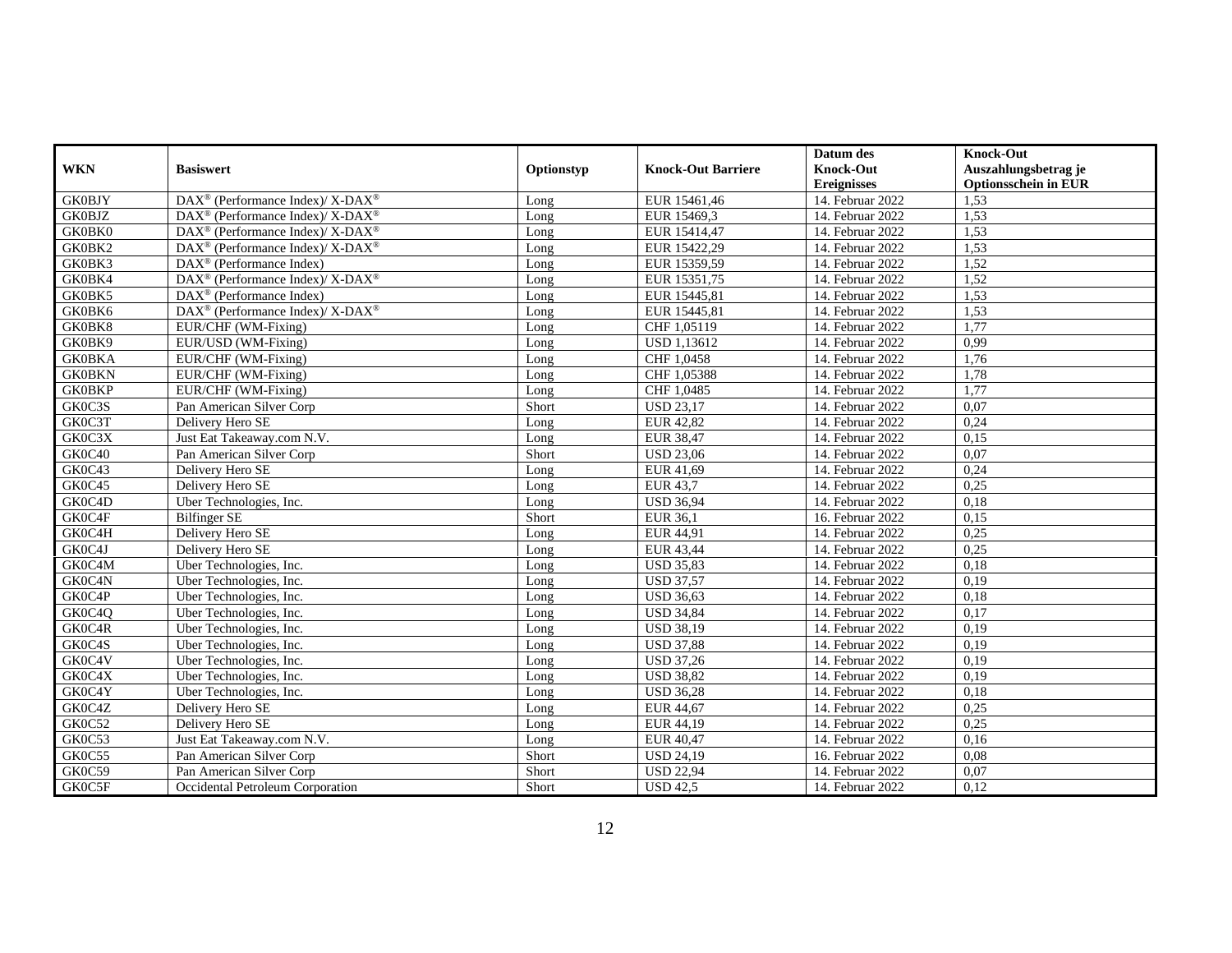|            |                                  |            |                           | Datum des          | <b>Knock-Out</b>            |
|------------|----------------------------------|------------|---------------------------|--------------------|-----------------------------|
| <b>WKN</b> | <b>Basiswert</b>                 | Optionstyp | <b>Knock-Out Barriere</b> | <b>Knock-Out</b>   | Auszahlungsbetrag je        |
|            |                                  |            |                           | <b>Ereignisses</b> | <b>Optionsschein in EUR</b> |
| GK0C5G     | Occidental Petroleum Corporation | Short      | <b>USD 41,21</b>          | 14. Februar 2022   | 0.11                        |
| GK0C5H     | Delivery Hero SE                 | Long       | EUR 42.45                 | 14. Februar 2022   | 0.24                        |
| GK0C5N     | Gilead Sciences, Inc.            | Long       | <b>USD 60,88</b>          | 14. Februar 2022   | 0,11                        |
| GK0C5P     | Delivery Hero SE                 | Long       | EUR 45,16                 | 14. Februar 2022   | 0,26                        |
| GK0C5Q     | Just Eat Takeaway.com N.V.       | Long       | EUR 36,42                 | 14. Februar 2022   | 0,14                        |
| GK0C5S     | <b>Bilfinger SE</b>              | Short      | EUR 35,45                 | 15. Februar 2022   | 0,15                        |
| GK0C5T     | Delivery Hero SE                 | Long       | EUR 43,94                 | 14. Februar 2022   | 0,25                        |
| GK0C5U     | Delivery Hero SE                 | Long       | EUR 44,43                 | 14. Februar 2022   | 0,25                        |
| GK0C5V     | Pan American Silver Corp         | Short      | <b>USD 23,4</b>           | 14. Februar 2022   | 0,07                        |
| GK0C5Y     | Pan American Silver Corp         | Short      | <b>USD 23,28</b>          | 14. Februar 2022   | 0.07                        |
| GK0C62     | Delivery Hero SE                 | Long       | EUR 43,14                 | 14. Februar 2022   | 0,24                        |
| GK0C65     | Uber Technologies, Inc.          | Long       | <b>USD 38,51</b>          | 14. Februar 2022   | 0,19                        |
| GK0C66     | Sodexo S.A.                      | Short      | EUR 85,46                 | 15. Februar 2022   | 0,17                        |
| GK0C67     | Delivery Hero SE                 | Long       | EUR 38,91                 | 14. Februar 2022   | 0,22                        |
| GK0C68     | Occidental Petroleum Corporation | Short      | <b>USD 41,85</b>          | 14. Februar 2022   | 0,11                        |
| GK0C6A     | Pan American Silver Corp         | Short      | <b>USD 23,51</b>          | 14. Februar 2022   | 0.07                        |
| GK0C6K     | Shop Apotheke Europe NV          | Long       | EUR 105,1                 | 14. Februar 2022   | 0,69                        |
| GK0C6L     | Gilead Sciences, Inc.            | Long       | <b>USD 62,51</b>          | 14. Februar 2022   | 0,11                        |
| GK0C6M     | Shop Apotheke Europe NV          | Long       | EUR 104,52                | 14. Februar 2022   | 0,68                        |
| GK0C6N     | Shop Apotheke Europe NV          | Long       | EUR 103,38                | 14. Februar 2022   | 0.68                        |
| GK0C6P     | Shop Apotheke Europe NV          | Long       | EUR 102,79                | 14. Februar 2022   | 0,67                        |
| GK0C6Q     | Shop Apotheke Europe NV          | Long       | EUR 98,27                 | 16. Februar 2022   | 0,64                        |
| GK0C6R     | Shop Apotheke Europe NV          | Long       | EUR 102.15                | 14. Februar 2022   | 0,67                        |
| GK0C6S     | Shop Apotheke Europe NV          | Long       | EUR 103,95                | 14. Februar 2022   | 0,68                        |
| GK0C6T     | Shop Apotheke Europe NV          | Long       | <b>EUR 99,7</b>           | 16. Februar 2022   | 0.65                        |
| GK0C6U     | <b>Bilfinger SE</b>              | Short      | <b>EUR 35,78</b>          | 16. Februar 2022   | 0,15                        |
| GK0C6V     | Twitter, Inc.                    | Long       | <b>USD 37,29</b>          | 14. Februar 2022   | 0,16                        |
| GK0C6W     | Twitter, Inc.                    | Long       | <b>USD 36,72</b>          | 14. Februar 2022   | 0,15                        |
| GK0C6X     | Shop Apotheke Europe NV          | Long       | EUR 101,43                | 16. Februar 2022   | 0,66                        |
| GK0C70     | Shop Apotheke Europe NV          | Long       | EUR 100.62                | 16. Februar 2022   | 0,66                        |
| GK0C72     | Twitter, Inc.                    | Long       | <b>USD 35,6</b>           | 14. Februar 2022   | 0,15                        |
| GK0C73     | Twitter, Inc.                    | Long       | <b>USD 36,16</b>          | 14. Februar 2022   | 0,15                        |
| GK0C7B     | American Express Company         | Short      | <b>USD 197,15</b>         | 15. Februar 2022   | 0,35                        |
| GK0C7C     | American Express Company         | Short      | <b>USD 196,19</b>         | 15. Februar 2022   | 0.35                        |
| GK0C7D     | American Express Company         | Short      | <b>USD 199,07</b>         | 16. Februar 2022   | 0.35                        |
| GK0C7E     | American Express Company         | Short      | <b>USD 198,11</b>         | 15. Februar 2022   | 0,36                        |
| GK0C7F     | Nvidia Corporation               | Long       | <b>USD 257,04</b>         | 14. Februar 2022   | 1,08                        |
| GK0C7J     | Nvidia Corporation               | Long       | <b>USD 262,66</b>         | 14. Februar 2022   | 1,1                         |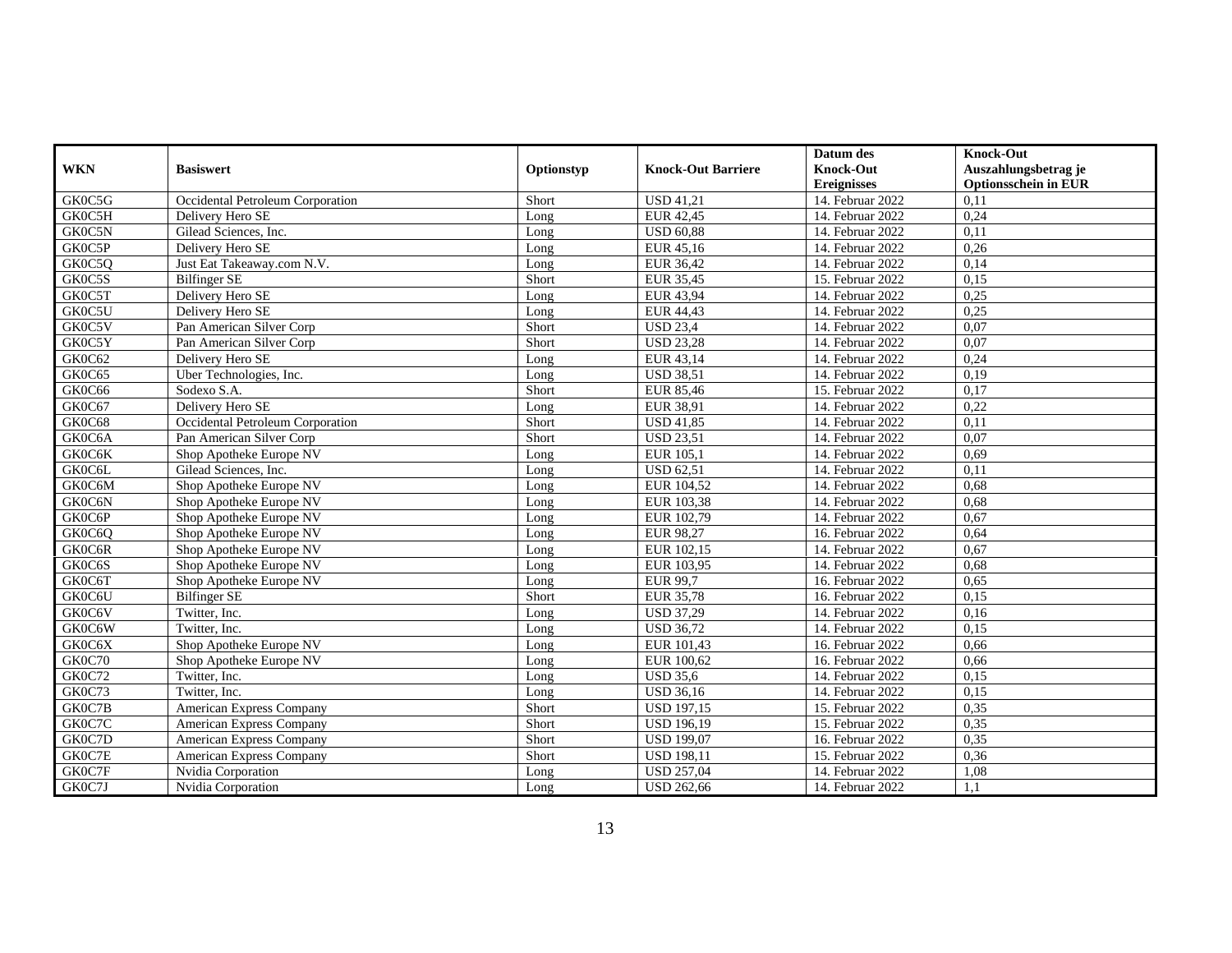|            |                                |            |                           | Datum des          | <b>Knock-Out</b>            |
|------------|--------------------------------|------------|---------------------------|--------------------|-----------------------------|
| <b>WKN</b> | <b>Basiswert</b>               | Optionstyp | <b>Knock-Out Barriere</b> | <b>Knock-Out</b>   | Auszahlungsbetrag je        |
|            |                                |            |                           | <b>Ereignisses</b> | <b>Optionsschein in EUR</b> |
| GK0C7K     | Nvidia Corporation             | Long       | <b>USD 251,4</b>          | 14. Februar 2022   | 1,06                        |
| GK0C7L     | Nvidia Corporation             | Long       | <b>USD 259.85</b>         | 14. Februar 2022   | 1,09                        |
| GK0C7M     | Nvidia Corporation             | Long       | <b>USD 258,45</b>         | 14. Februar 2022   | 1,09                        |
| GK0C7N     | Nvidia Corporation             | Long       | <b>USD 264,06</b>         | 14. Februar 2022   | 1,11                        |
| GK0C7P     | Nvidia Corporation             | Long       | <b>USD 254,24</b>         | 14. Februar 2022   | 1,07                        |
| GK0C7Q     | Nvidia Corporation             | Long       | <b>USD 252,84</b>         | 14. Februar 2022   | 1,06                        |
| GK0C7R     | Bechtle AG                     | Long       | EUR 46,31                 | 14. Februar 2022   | 0,13                        |
| GK0C7S     | Nvidia Corporation             | Long       | <b>USD 255,64</b>         | 14. Februar 2022   | 1,07                        |
| GK0C7T     | Nvidia Corporation             | Long       | <b>USD 246,01</b>         | 14. Februar 2022   | 1,03                        |
| GK0C7U     | Nvidia Corporation             | Long       | <b>USD 249,8</b>          | 14. Februar 2022   | 1,05                        |
| GK0C7V     | <b>Bechtle AG</b>              | Long       | <b>EUR 46,62</b>          | 14. Februar 2022   | 0,14                        |
| GK0C7Y     | Nvidia Corporation             | Long       | <b>USD 248,01</b>         | 14. Februar 2022   | 1.04                        |
| GK0C81     | <b>Bechtle AG</b>              | Long       | EUR 45,7                  | 14. Februar 2022   | 0,13                        |
| GK0C82     | Bechtle AG                     | Long       | EUR 46,93                 | 14. Februar 2022   | 0,14                        |
| GK0C83     | Meta Platforms, Inc.           | Long       | <b>USD 227,09</b>         | 14. Februar 2022   | 0,58                        |
| GK0C85     | Meta Platforms, Inc.           | Long       | <b>USD 229,48</b>         | 14. Februar 2022   | 0,59                        |
| GK0C88     | Meta Platforms, Inc.           | Long       | <b>USD 230,68</b>         | 14. Februar 2022   | 0,59                        |
| GK0C8C     | Meta Platforms, Inc.           | Long       | <b>USD 228,29</b>         | 14. Februar 2022   | 0.59                        |
| GK0C8D     | ADYEN N.V.                     | Short      | EUR 1919,97               | 15. Februar 2022   | 1,67                        |
| GK0C8F     | ADYEN N.V.                     | Short      | EUR 1907,16               | 15. Februar 2022   | 1,66                        |
| GK0C8H     | Nvidia Corporation             | Long       | <b>USD 261,25</b>         | 14. Februar 2022   | 1,1                         |
| GK0C8J     | Bechtle AG                     | Long       | EUR 46,01                 | 14. Februar 2022   | 0,13                        |
| GK0C8L     | ADYEN N.V.                     | Short      | EUR 1867.91               | 14. Februar 2022   | 1.62                        |
| GK0C8M     | <b>Exxon Mobil Corporation</b> | Short      | <b>USD 78,86</b>          | 14. Februar 2022   | 0,14                        |
| GK0C8N     | ADYEN N.V.                     | Short      | EUR 1895,78               | 15. Februar 2022   | 1,65                        |
| GK0C8Q     | ADYEN N.V.                     | Short      | EUR 1859,44               | 14. Februar 2022   | 1,62                        |
| GK0C8S     | ADYEN N.V.                     | Short      | EUR 1876,48               | 14. Februar 2022   | 1,63                        |
| GK0C8W     | ADYEN N.V.                     | Short      | EUR 1947.98               | 15. Februar 2022   | 1,69                        |
| GK0C90     | ADYEN N.V.                     | Short      | EUR 1988,56               | 16. Februar 2022   | 1,73                        |
| GK0C95     | ADYEN N.V.                     | Short      | EUR 1885,62               | 15. Februar 2022   | 1,64                        |
| GK0C99     | The Boeing Company             | Long       | <b>USD 221,4</b>          | 14. Februar 2022   | 0,06                        |
| GK0C9E     | The Boeing Company             | Long       | <b>USD 217,95</b>         | 14. Februar 2022   | 0,06                        |
| GK0C9F     | The Boeing Company             | Long       | <b>USD 216,81</b>         | 14. Februar 2022   | 0,06                        |
| GK0C9G     | The Boeing Company             | Long       | <b>USD 213,36</b>         | 14. Februar 2022   | 0.05                        |
| GK0C9H     | The Boeing Company             | Long       | <b>USD 219,1</b>          | 14. Februar 2022   | 0,06                        |
| GK0C9J     | The Boeing Company             | Long       | <b>USD 220,25</b>         | 14. Februar 2022   | 0,06                        |
| GK0C9K     | The Boeing Company             | Long       | <b>USD 214,51</b>         | 14. Februar 2022   | 0,06                        |
| GK0C9M     | Deutsche Bank AG               | Long       | EUR 14,33                 | 14. Februar 2022   | 0,55                        |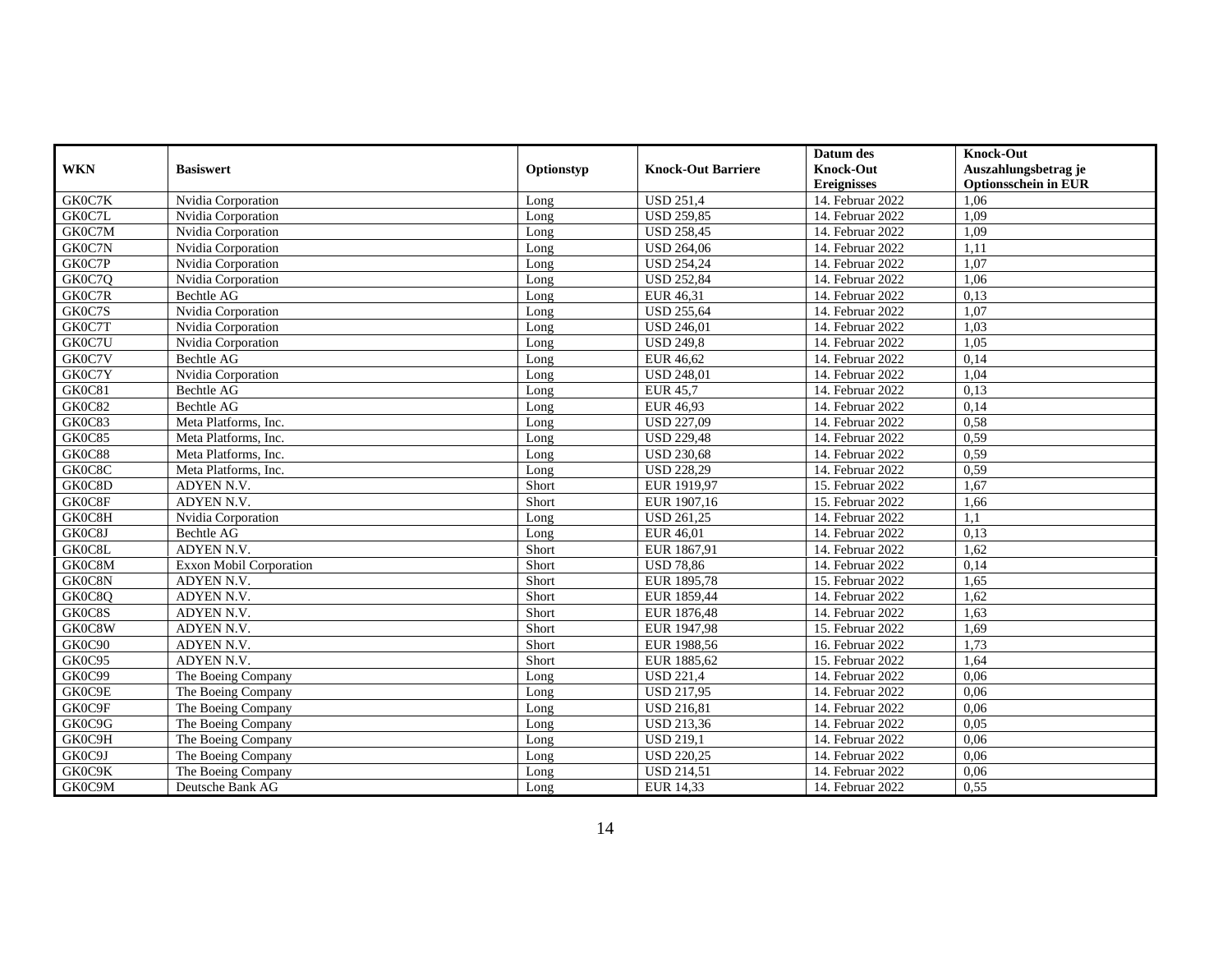|               |                         |            |                           | Datum des          | <b>Knock-Out</b>            |
|---------------|-------------------------|------------|---------------------------|--------------------|-----------------------------|
| <b>WKN</b>    | <b>Basiswert</b>        | Optionstyp | <b>Knock-Out Barriere</b> | <b>Knock-Out</b>   | Auszahlungsbetrag je        |
|               |                         |            |                           | <b>Ereignisses</b> | <b>Optionsschein in EUR</b> |
| GK0C9Q        | Deutsche Bank AG        | Long       | EUR 14,26                 | 14. Februar 2022   | 0,55                        |
| GK0C9S        | The Boeing Company      | Long       | <b>USD 212.22</b>         | 14. Februar 2022   | 0,05                        |
| GK0C9U        | Deutsche Bank AG        | Long       | <b>EUR 13,58</b>          | 14. Februar 2022   | 0,52                        |
| GK0C9W        | The Boeing Company      | Long       | <b>USD 209,92</b>         | 14. Februar 2022   | 0,05                        |
| GK0C9X        | The Boeing Company      | Long       | <b>USD 211,07</b>         | 14. Februar 2022   | 0,05                        |
| GK0C9Y        | The Boeing Company      | Long       | <b>USD 208,76</b>         | 14. Februar 2022   | 0,05                        |
| GK0C9Z        | Deutsche Bank AG        | Long       | EUR 13,73                 | 14. Februar 2022   | 0,53                        |
| GK0CA0        | Deutsche Bank AG        | Long       | <b>EUR 13,8</b>           | 14. Februar 2022   | 0.53                        |
| GK0CA2        | Deutsche Bank AG        | Long       | EUR 14,03                 | 14. Februar 2022   | 0,54                        |
| GK0CA3        | Deutsche Bank AG        | Long       | EUR 13,96                 | 14. Februar 2022   | 0,54                        |
| GK0CA5        | Deutsche Bank AG        | Long       | EUR 13,5                  | 14. Februar 2022   | 0,52                        |
| GK0CA6        | Commerzbank AG          | Long       | <b>EUR 8,53</b>           | 14. Februar 2022   | 0,33                        |
| GK0CA7        | The Boeing Company      | Long       | <b>USD 215,66</b>         | 14. Februar 2022   | 0,06                        |
| <b>GK0CAA</b> | Commerzbank AG          | Long       | <b>EUR 8,86</b>           | 14. Februar 2022   | 0,35                        |
| <b>GK0CAB</b> | Commerzbank AG          | Long       | <b>EUR 8,48</b>           | 14. Februar 2022   | 0,32                        |
| <b>GK0CAC</b> | Commerzbank AG          | Long       | <b>EUR 8,81</b>           | 14. Februar 2022   | 0,34                        |
| <b>GK0CAE</b> | Commerzbank AG          | Long       | <b>EUR 8,9</b>            | 14. Februar 2022   | 0,34                        |
| <b>GK0CAF</b> | Commerzbank AG          | Long       | <b>EUR 8,58</b>           | 14. Februar 2022   | 0,33                        |
| <b>GK0CAH</b> | Deutsche Bank AG        | Long       | EUR 14,11                 | 14. Februar 2022   | 0,55                        |
| <b>GK0CAK</b> | Deutsche Bank AG        | Long       | <b>EUR 13,88</b>          | 14. Februar 2022   | 0,53                        |
| <b>GK0CAL</b> | Commerzbank AG          | Long       | <b>EUR 8,62</b>           | 14. Februar 2022   | 0,33                        |
| <b>GK0CAP</b> | Commerzbank AG          | Long       | <b>EUR 8,21</b>           | 14. Februar 2022   | 0,31                        |
| <b>GK0CAQ</b> | Commerzbank AG          | Long       | <b>EUR 8.28</b>           | 14. Februar 2022   | 0.32                        |
| <b>GK0CAR</b> | Commerzbank AG          | Long       | EUR 8,43                  | 14. Februar 2022   | 0,32                        |
| <b>GK0CAS</b> | Commerzbank AG          | Long       | <b>EUR 8,34</b>           | 14. Februar 2022   | 0,32                        |
| <b>GK0CAT</b> | The Walt Disney Company | Long       | <b>USD 150,14</b>         | 14. Februar 2022   | 0,26                        |
| <b>GK0CAU</b> | Commerzbank AG          | Long       | EUR 8,72                  | 14. Februar 2022   | 0,34                        |
| <b>GK0CAW</b> | Commerzbank AG          | Long       | EUR 8,39                  | 14. Februar 2022   | 0,32                        |
| GK0CB2        | The Walt Disney Company | Long       | <b>USD 149,36</b>         | 14. Februar 2022   | 0,26                        |
| GK0CB3        | The Walt Disney Company | Long       | <b>USD 152,48</b>         | 14. Februar 2022   | 0,26                        |
| GK0CB4        | The Walt Disney Company | Long       | <b>USD 151,7</b>          | 14. Februar 2022   | 0,26                        |
| GK0CB6        | Commerzbank AG          | Long       | EUR 8,67                  | 14. Februar 2022   | 0,33                        |
| <b>GK0CBB</b> | JPMorgan Chase & Co.    | Long       | <b>USD</b> 155,54         | 14. Februar 2022   | 0,27                        |
| <b>GK0CBD</b> | JPM organ Chase & Co.   | Long       | <b>USD 157,16</b>         | 14. Februar 2022   | 0,27                        |
| <b>GK0CBG</b> | K+S AG                  | Short      | <b>EUR 20,05</b>          | 14. Februar 2022   | 0,62                        |
| <b>GK0CBH</b> | Commerzbank AG          | Long       | <b>EUR 8,14</b>           | 14. Februar 2022   | 0,31                        |
| <b>GK0CBJ</b> | K+S AG                  | Short      | EUR 20,14                 | 14. Februar 2022   | 0,63                        |
| <b>GK0CBN</b> | Commerzbank AG          | Long       | EUR 8,76                  | 14. Februar 2022   | 0,33                        |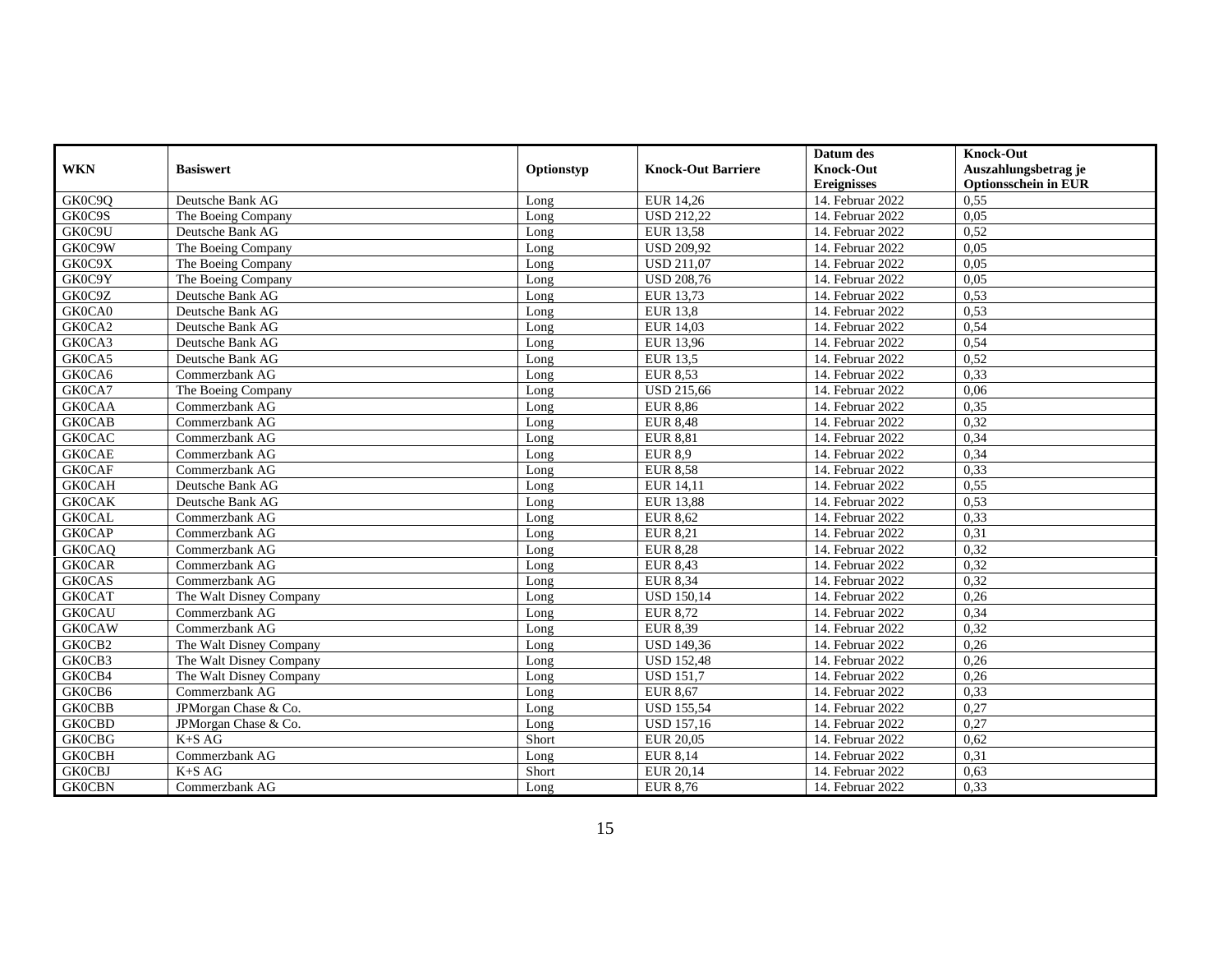|               |                              |            |                           | Datum des          | <b>Knock-Out</b>            |
|---------------|------------------------------|------------|---------------------------|--------------------|-----------------------------|
| <b>WKN</b>    | <b>Basiswert</b>             | Optionstyp | <b>Knock-Out Barriere</b> | <b>Knock-Out</b>   | Auszahlungsbetrag je        |
|               |                              |            |                           | <b>Ereignisses</b> | <b>Optionsschein in EUR</b> |
| <b>GK0CBP</b> | $K+SAG$                      | Short      | EUR 19,95                 | 14. Februar 2022   | 0,62                        |
| <b>GK0CBO</b> | JPMorgan Chase & Co.         | Long       | <b>USD 156,35</b>         | 14. Februar 2022   | 0,27                        |
| <b>GK0CBT</b> | JPMorgan Chase & Co.         | Long       | <b>USD 151,5</b>          | 14. Februar 2022   | 0,26                        |
| <b>GK0CBV</b> | JPMorgan Chase & Co.         | Long       | <b>USD 157,97</b>         | 14. Februar 2022   | 0,27                        |
| <b>GK0CBW</b> | The Walt Disney Company      | Long       | <b>USD 150,92</b>         | 14. Februar 2022   | 0,26                        |
| GK0CC0        | Micron Technology, Inc.      | Long       | <b>USD 89,71</b>          | 14. Februar 2022   | 0,38                        |
| GK0CC1        | Micron Technology, Inc.      | Long       | <b>USD 91.77</b>          | 14. Februar 2022   | 0.39                        |
| GK0CC2        | Micron Technology, Inc.      | Long       | <b>USD 89,19</b>          | 14. Februar 2022   | 0,37                        |
| GK0CC3        | Micron Technology, Inc.      | Long       | <b>USD 92,28</b>          | 14. Februar 2022   | 0,39                        |
| GK0CC7        | Micron Technology, Inc.      | Long       | <b>USD 90,74</b>          | 14. Februar 2022   | 0,38                        |
| <b>GK0CCF</b> | Deutsche Bank AG             | Long       | <b>EUR 14,18</b>          | 14. Februar 2022   | 0,54                        |
| <b>GK0CCH</b> | Advanced Micro Devices, Inc. | Long       | <b>USD 126,35</b>         | 14. Februar 2022   | 0,63                        |
| <b>GK0CCJ</b> | Advanced Micro Devices, Inc. | Long       | <b>USD 125,66</b>         | 14. Februar 2022   | 0,63                        |
| <b>GK0CCK</b> | JPMorgan Chase & Co.         | Long       | <b>USD 153,11</b>         | 14. Februar 2022   | 0,26                        |
| <b>GK0CCL</b> | JPMorgan Chase & Co.         | Long       | <b>USD 150,69</b>         | 14. Februar 2022   | 0,26                        |
| <b>GK0CCM</b> | JPMorgan Chase & Co.         | Long       | <b>USD 153,93</b>         | 14. Februar 2022   | 0,27                        |
| <b>GK0CCN</b> | JPMorgan Chase & Co.         | Long       | <b>USD 152,3</b>          | 14. Februar 2022   | 0,26                        |
| <b>GK0CCP</b> | Advanced Micro Devices, Inc. | Long       | <b>USD 127,73</b>         | 14. Februar 2022   | 0.64                        |
| <b>GK0CCQ</b> | Micron Technology, Inc.      | Long       | <b>USD 91,25</b>          | 14. Februar 2022   | 0,38                        |
| <b>GK0CCR</b> | Advanced Micro Devices, Inc. | Long       | <b>USD 128,42</b>         | 14. Februar 2022   | 0,64                        |
| <b>GK0CCS</b> | Snap Inc.                    | Long       | <b>USD 40,26</b>          | 14. Februar 2022   | 2,01                        |
| <b>GK0CCT</b> | JPMorgan Chase & Co.         | Long       | <b>USD 154,73</b>         | 14. Februar 2022   | 0,27                        |
| <b>GK0CCV</b> | Deutsche Bank AG             | Long       | EUR 13.65                 | 14. Februar 2022   | 0.52                        |
| <b>GK0CCX</b> | Snap Inc.                    | Long       | <b>USD 39,58</b>          | 14. Februar 2022   | 1,98                        |
| <b>GK0CCY</b> | Advanced Micro Devices, Inc. | Long       | <b>USD 127,04</b>         | 14. Februar 2022   | 0,63                        |
| GK0CD0        | Deutsche Lufthansa AG        | Long       | <b>EUR 7,36</b>           | 14. Februar 2022   | 0,02                        |
| GK0CD1        | Deutsche Lufthansa AG        | Long       | <b>EUR 7,48</b>           | 14. Februar 2022   | 0.02                        |
| GK0CD2        | Snap Inc.                    | Long       | <b>USD 39,92</b>          | 14. Februar 2022   | 1,99                        |
| GK0CD3        | Deutsche Lufthansa AG        | Long       | <b>EUR 7,4</b>            | 14. Februar 2022   | 0.02                        |
| GK0CD4        | Deutsche Lufthansa AG        | Long       | EUR 7,64                  | 14. Februar 2022   | 0,02                        |
| GK0CD5        | Deutsche Lufthansa AG        | Long       | <b>EUR 7,52</b>           | 14. Februar 2022   | 0,02                        |
| GK0CD6        | Deutsche Lufthansa AG        | Long       | <b>EUR 7,44</b>           | 14. Februar 2022   | 0,02                        |
| GK0CD8        | Deutsche Lufthansa AG        | Long       | <b>EUR 7,6</b>            | 14. Februar 2022   | 0,02                        |
| <b>GK0CDA</b> | Deutsche Lufthansa AG        | Long       | EUR 7,56                  | 14. Februar 2022   | 0.02                        |
| <b>GK0CDB</b> | Advanced Micro Devices, Inc. | Long       | <b>USD 123,53</b>         | 14. Februar 2022   | 0,62                        |
| <b>GK0CDC</b> | Advanced Micro Devices, Inc. | Long       | <b>USD 122,69</b>         | 14. Februar 2022   | 0,61                        |
| <b>GK0CDD</b> | Advanced Micro Devices, Inc. | Long       | <b>USD 124,28</b>         | 14. Februar 2022   | 0,62                        |
| <b>GK0CDE</b> | Advanced Micro Devices, Inc. | Long       | <b>USD 124,97</b>         | 14. Februar 2022   | 0,62                        |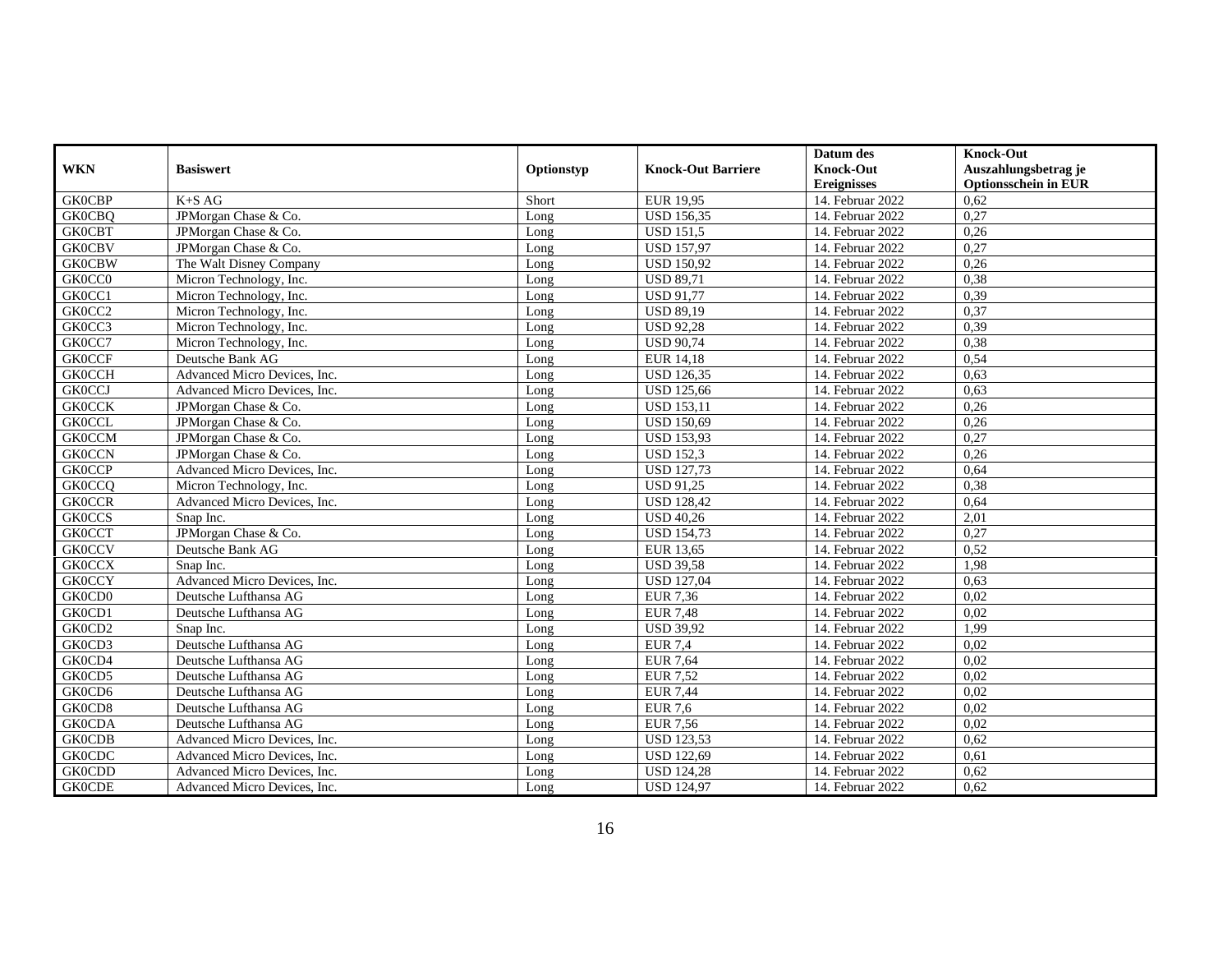|               |                              |            |                           | Datum des          | <b>Knock-Out</b>            |
|---------------|------------------------------|------------|---------------------------|--------------------|-----------------------------|
| <b>WKN</b>    | <b>Basiswert</b>             | Optionstyp | <b>Knock-Out Barriere</b> | <b>Knock-Out</b>   | Auszahlungsbetrag je        |
|               |                              |            |                           | <b>Ereignisses</b> | <b>Optionsschein in EUR</b> |
| <b>GK0CDF</b> | Advanced Micro Devices, Inc. | Long       | <b>USD 121,76</b>         | 14. Februar 2022   | 0,61                        |
| <b>GK0CDG</b> | Deutsche Lufthansa AG        | Long       | <b>EUR 7.32</b>           | 14. Februar 2022   | 0.02                        |
| <b>GK0CDJ</b> | Deutsche Lufthansa AG        | Long       | EUR 7,16                  | 14. Februar 2022   | 0,02                        |
| <b>GK0CDL</b> | Intel Corporation            | Long       | <b>USD 49,11</b>          | 14. Februar 2022   | 0,13                        |
| <b>GK0CDM</b> | Intel Corporation            | Long       | <b>USD 48,86</b>          | 14. Februar 2022   | 0,13                        |
| <b>GK0CDP</b> | Deutsche Lufthansa AG        | Long       | <b>EUR 7,2</b>            | 14. Februar 2022   | 0,02                        |
| <b>GK0CDQ</b> | <b>Intel Corporation</b>     | Long       | <b>USD 48,35</b>          | 14. Februar 2022   | 0.12                        |
| <b>GK0CDR</b> | Deutsche Lufthansa AG        | Long       | <b>EUR 7,28</b>           | 14. Februar 2022   | 0,02                        |
| <b>GK0CDS</b> | Deutsche Lufthansa AG        | Long       | <b>EUR 7,24</b>           | 14. Februar 2022   | 0,02                        |
| <b>GK0CDT</b> | Deutsche Lufthansa AG        | Long       | EUR 7,03                  | 14. Februar 2022   | 0,02                        |
| <b>GK0CDW</b> | Micron Technology, Inc.      | Long       | <b>USD 90,22</b>          | 14. Februar 2022   | 0,38                        |
| <b>GK0CDX</b> | <b>Intel Corporation</b>     | Long       | <b>USD 48.6</b>           | 14. Februar 2022   | 0,12                        |
| <b>GK0CDY</b> | <b>Intel Corporation</b>     | Long       | <b>USD 48,1</b>           | 14. Februar 2022   | 0,12                        |
| <b>GK0CDZ</b> | American Express Company     | Long       | <b>USD 193,7</b>          | 14. Februar 2022   | 0,33                        |
| GK0CE3        | PowerCell Sweden AB          | Long       | SEK 143,11                | 14. Februar 2022   | 0.06                        |
| GK0CE8        | PowerCell Sweden AB          | Long       | SEK 136,33                | 14. Februar 2022   | 0,06                        |
| <b>GK0CEA</b> | PowerCell Sweden AB          | Short      | SEK 149,97                | 15. Februar 2022   | 0,07                        |
| <b>GK0CEB</b> | PowerCell Sweden AB          | Long       | SEK 140.79                | 14. Februar 2022   | 0,06                        |
| <b>GK0CEE</b> | O'Reilly Automotive Inc.     | Short      | <b>USD 660,9</b>          | 14. Februar 2022   | 0,12                        |
| <b>GK0CEG</b> | PowerCell Sweden AB          | Short      | SEK 151,38                | 15. Februar 2022   | 0,07                        |
| <b>GK0CEH</b> | O'Reilly Automotive Inc.     | Short      | <b>USD 677,04</b>         | 15. Februar 2022   | 0,12                        |
| <b>GK0CEQ</b> | Coinbase Global Inc          | Long       | <b>USD 206,17</b>         | 14. Februar 2022   | 0,17                        |
| <b>GK0CER</b> | PowerCell Sweden AB          | Long       | SEK 141.56                | 14. Februar 2022   | 0.06                        |
| <b>GK0CEU</b> | PowerCell Sweden AB          | Long       | SEK 139,23                | 14. Februar 2022   | 0,06                        |
| <b>GK0CEV</b> | PowerCell Sweden AB          | Long       | SEK 145,44                | 14. Februar 2022   | 0,06                        |
| <b>GK0CEW</b> | Intel Corporation            | Long       | <b>USD 47,59</b>          | 14. Februar 2022   | 0,12                        |
| <b>GK0CEY</b> | Intel Corporation            | Long       | <b>USD 47,84</b>          | 14. Februar 2022   | 0,12                        |
| <b>GK0CEZ</b> | PowerCell Sweden AB          | Long       | <b>SEK 138.37</b>         | 14. Februar 2022   | 0,06                        |
| GK0CF6        | O'Reilly Automotive Inc.     | Short      | <b>USD 680,27</b>         | 16. Februar 2022   | 0,12                        |
| GK0CF8        | PowerCell Sweden AB          | Long       | SEK 137,4                 | 14. Februar 2022   | 0,06                        |
| <b>GK0CFA</b> | PowerCell Sweden AB          | Short      | SEK 153,51                | 16. Februar 2022   | 0,07                        |
| <b>GK0CFB</b> | PowerCell Sweden AB          | Long       | SEK 146,21                | 14. Februar 2022   | 0,06                        |
| <b>GK0CFF</b> | O'Reilly Automotive Inc.     | Short      | <b>USD 667,35</b>         | 14. Februar 2022   | 0,12                        |
| <b>GK0CFH</b> | American Express Company     | Long       | <b>USD 194,7</b>          | 14. Februar 2022   | 0.34                        |
| <b>GK0CFL</b> | PowerCell Sweden AB          | Long       | SEK 146,99                | 14. Februar 2022   | 0,06                        |
| <b>GK0CFS</b> | PowerCell Sweden AB          | Long       | SEK 144,67                | 14. Februar 2022   | 0,06                        |
| <b>GK0CFU</b> | PowerCell Sweden AB          | Short      | SEK 149,26                | 15. Februar 2022   | 0,07                        |
| <b>GK0CFX</b> | Coinbase Global Inc          | Long       | <b>USD 204,62</b>         | 14. Februar 2022   | 0,16                        |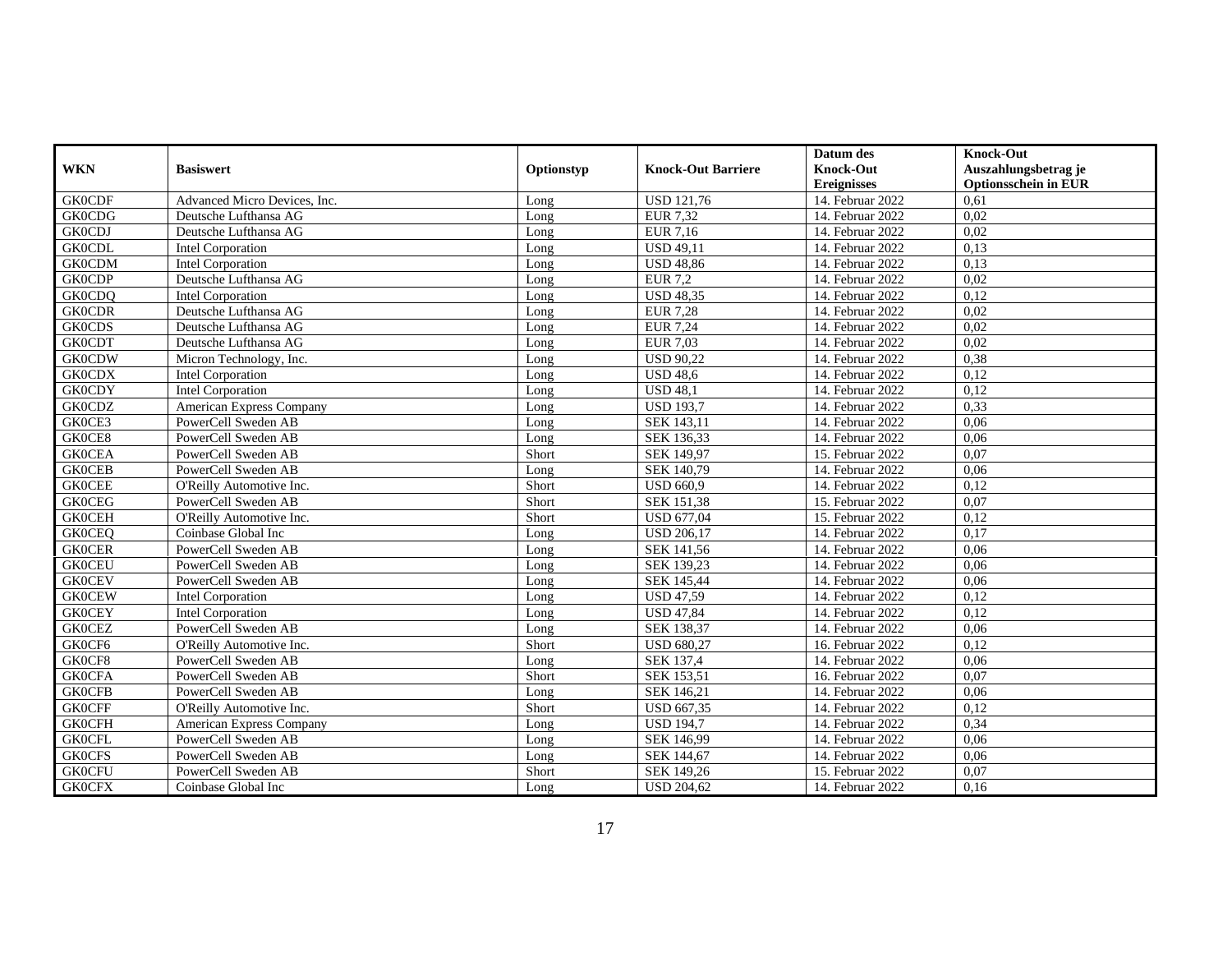|               |                                                              |            |                           | Datum des          | <b>Knock-Out</b>            |
|---------------|--------------------------------------------------------------|------------|---------------------------|--------------------|-----------------------------|
| <b>WKN</b>    | <b>Basiswert</b>                                             | Optionstyp | <b>Knock-Out Barriere</b> | <b>Knock-Out</b>   | Auszahlungsbetrag je        |
|               |                                                              |            |                           | <b>Ereignisses</b> | <b>Optionsschein in EUR</b> |
| GK0CG4        | American Express Company                                     | Long       | <b>USD 191,71</b>         | 14. Februar 2022   | 0,33                        |
| GK0CG6        | PowerCell Sweden AB                                          | Long       | SEK 142.33                | 14. Februar 2022   | 0.06                        |
| GK0CG7        | PowerCell Sweden AB                                          | Long       | SEK 143,89                | 14. Februar 2022   | 0,06                        |
| GK0CG8        | O'Reilly Automotive Inc.                                     | Short      | <b>USD 664,13</b>         | 14. Februar 2022   | 0,12                        |
| <b>GK0CGA</b> | Coinbase Global Inc                                          | Long       | <b>USD 198,81</b>         | 14. Februar 2022   | 0,16                        |
| <b>GK0CGB</b> | Coinbase Global Inc                                          | Long       | <b>USD 202,91</b>         | 14. Februar 2022   | 0,16                        |
| <b>GK0CGE</b> | PowerCell Sweden AB                                          | Short      | SEK 150,67                | 15. Februar 2022   | 0.07                        |
| <b>GK0CGF</b> | PowerCell Sweden AB                                          | Long       | SEK 140,01                | 14. Februar 2022   | 0,06                        |
| <b>GK0CGG</b> | O'Reilly Automotive Inc.                                     | Short      | <b>USD 673,81</b>         | 15. Februar 2022   | 0,12                        |
| <b>GK0CGM</b> | O'Reilly Automotive Inc.                                     | Short      | <b>USD 670,58</b>         | 14. Februar 2022   | 0,12                        |
| <b>GK0CGP</b> | <b>Intel Corporation</b>                                     | Long       | <b>USD 47,33</b>          | 14. Februar 2022   | 0,12                        |
| <b>GK0CGS</b> | PowerCell Sweden AB                                          | Short      | SEK 152,09                | 15. Februar 2022   | 0,07                        |
| <b>GK0CGW</b> | American Express Company                                     | Long       | <b>USD 192,71</b>         | 14. Februar 2022   | 0,33                        |
| <b>GK0CHB</b> | <b>RWE AG</b>                                                | Long       | EUR 36,49                 | 14. Februar 2022   | 0,07                        |
| <b>GK0CHC</b> | <b>RWE AG</b>                                                | Long       | EUR 36,87                 | 14. Februar 2022   | 0,07                        |
| <b>GK0CHD</b> | <b>RWE AG</b>                                                | Long       | EUR 36,68                 | 14. Februar 2022   | 0,07                        |
| <b>GK0CHG</b> | <b>RWE AG</b>                                                | Long       | EUR 37,06                 | 14. Februar 2022   | 0,07                        |
| GK0CJ0        | <b>RWE AG</b>                                                | Long       | EUR 36,3                  | 14. Februar 2022   | 0.07                        |
| GK0CJ3        | Netflix, Inc.                                                | Long       | <b>USD 397,26</b>         | 14. Februar 2022   | 0,13                        |
| GK0CJ6        | Netflix, Inc.                                                | Long       | <b>USD 395,14</b>         | 14. Februar 2022   | 0,13                        |
| <b>GK0CJA</b> | Netflix, Inc.                                                | Long       | <b>USD 401,46</b>         | 14. Februar 2022   | 0,14                        |
| <b>GK0CJH</b> | Netflix, Inc.                                                | Long       | <b>USD 399,35</b>         | 14. Februar 2022   | 0,14                        |
| <b>GK0CJS</b> | <b>E.ON SE</b>                                               | Long       | <b>EUR 12</b>             | 14. Februar 2022   | 0.23                        |
| <b>GK0CJV</b> | E.ON SE                                                      | Long       | EUR 12,06                 | 14. Februar 2022   | 0,23                        |
| <b>GK0CJZ</b> | <b>E.ON SE</b>                                               | Long       | <b>EUR 11,94</b>          | 14. Februar 2022   | 0,24                        |
| <b>GK0CKE</b> | <b>E.ON SE</b>                                               | Long       | EUR 12,12                 | 14. Februar 2022   | 0,23                        |
| <b>GK0CKH</b> | <b>E.ON SE</b>                                               | Long       | <b>EUR 11,88</b>          | 14. Februar 2022   | 0,24                        |
| <b>GK0EHD</b> | $\overline{\text{DAX}}^{\textcircled{}}$ (Performance Index) | Long       | EUR 15104.79              | 15. Februar 2022   | 1.5                         |
| <b>GK0EHJ</b> | $\text{DAX}^{\circledR}$ (Performance Index)                 | Long       | EUR 15120,14              | 15. Februar 2022   | 1,5                         |
| <b>GK0EHK</b> | $DAX^{\circledR}$ (Performance Index)/ X-DAX <sup>®</sup>    | Long       | EUR 15089,45              | 15. Februar 2022   | 1,49                        |
| <b>GK0EHN</b> | $\text{DAX}^{\circledR}$ (Performance Index)                 | Long       | EUR 15127,8               | 15. Februar 2022   | 1,5                         |
| <b>GK0EHR</b> | DAX <sup>®</sup> (Performance Index)/ X-DAX <sup>®</sup>     | Short      | EUR 15256,82              | 15. Februar 2022   | 1,54                        |
| <b>GK0EHU</b> | DAX <sup>®</sup> (Performance Index)/ X-DAX <sup>®</sup>     | Long       | EUR 15127,8               | 15. Februar 2022   | 1,5                         |
| <b>GK0EHX</b> | DAX <sup>®</sup> (Performance Index)/ X-DAX <sup>®</sup>     | Short      | EUR 15226,76              | 15. Februar 2022   | 1,54                        |
| <b>GK0EHY</b> | DAX <sup>®</sup> (Performance Index)/ X-DAX <sup>®</sup>     | Long       | EUR 15143,13              | 15. Februar 2022   | 1,5                         |
| GK0EJ1        | $\text{DAX}^{\otimes}$ (Performance Index)                   | Long       | EUR 15097,11              | 15. Februar 2022   | 1,49                        |
| GK0EJ5        | DAX <sup>®</sup> (Performance Index)                         | Long       | EUR 15143,13              | 15. Februar 2022   | 1,5                         |
| GK0EJ6        | DAX <sup>®</sup> (Performance Index)/ X-DAX <sup>®</sup>     | Short      | EUR 15241,81              | 15. Februar 2022   | 1,54                        |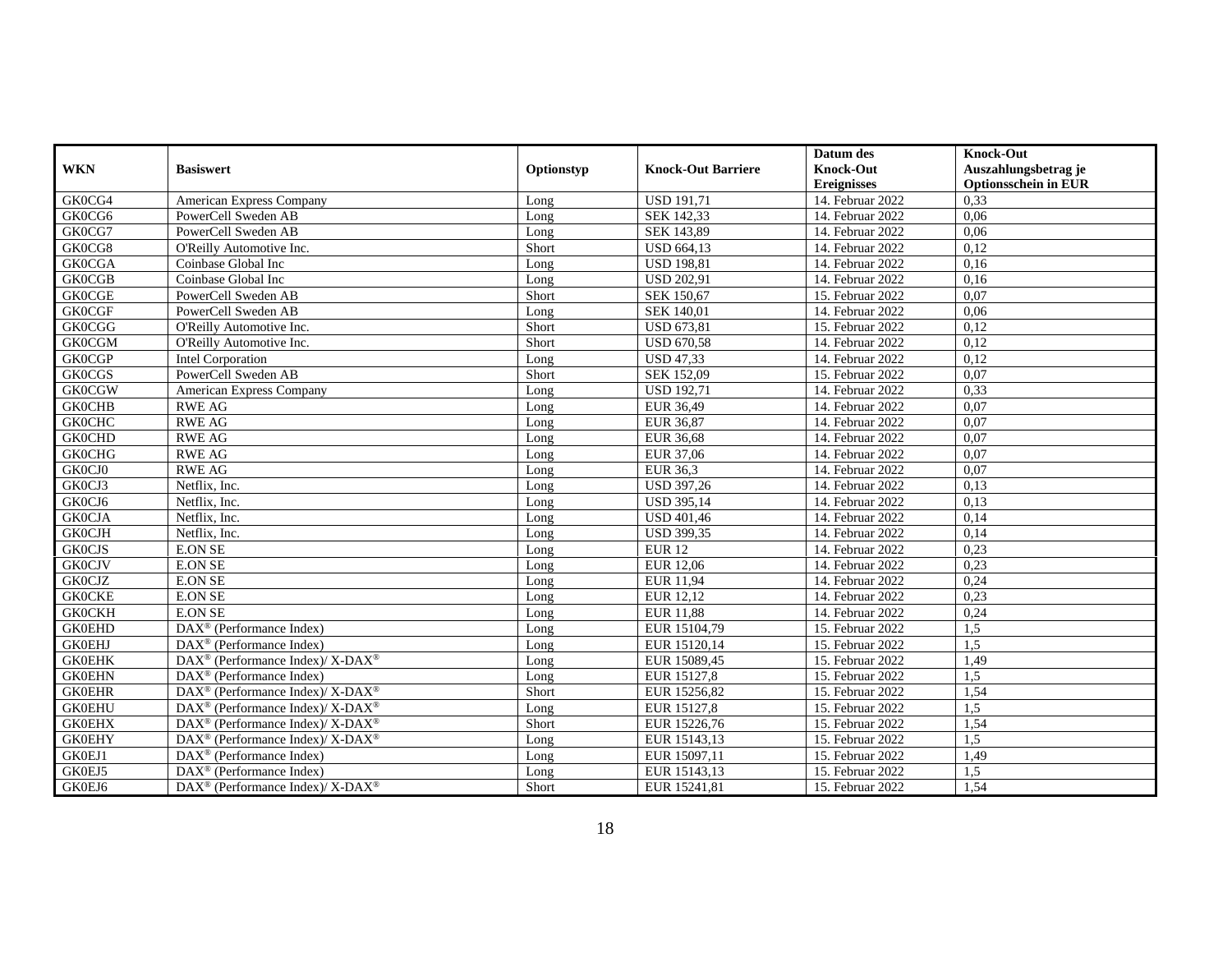|               |                                                                          |            |                           | Datum des          | <b>Knock-Out</b>            |
|---------------|--------------------------------------------------------------------------|------------|---------------------------|--------------------|-----------------------------|
| <b>WKN</b>    | <b>Basiswert</b>                                                         | Optionstyp | <b>Knock-Out Barriere</b> | <b>Knock-Out</b>   | Auszahlungsbetrag je        |
|               |                                                                          |            |                           | <b>Ereignisses</b> | <b>Optionsschein in EUR</b> |
| GK0EJ7        | DAX <sup>®</sup> (Performance Index)/ X-DAX <sup>®</sup>                 | Long       | EUR 15028,06              | 15. Februar 2022   | 1,49                        |
| GK0EJ8        | $DAX^{\circledcirc}$ (Performance Index)/ X-DAX <sup>®</sup>             | Short      | EUR 15249.31              | 15. Februar 2022   | 1,54                        |
| <b>GK0EJJ</b> | $DAX^{\circledR}$ (Performance Index)/ X-DAX <sup>®</sup>                | Short      | EUR 15234,29              | 15. Februar 2022   | 1,54                        |
| <b>GK0EJL</b> | DAX <sup>®</sup> (Performance Index)                                     | Long       | EUR 15112,46              | 15. Februar 2022   | 1,5                         |
| <b>GK0EJN</b> | DAX <sup>®</sup> (Performance Index)/ X-DAX <sup>®</sup>                 | Long       | EUR 15058,73              | 15. Februar 2022   | 1,49                        |
| <b>GK0EJP</b> | DAX <sup>®</sup> (Performance Index)/ X-DAX <sup>®</sup>                 | Long       | EUR 15035,74              | 15. Februar 2022   | 1,49                        |
| <b>GK0EJR</b> | DAX <sup>®</sup> (Performance Index)/ X-DAX <sup>®</sup>                 | Long       | EUR 15112,46              | 15. Februar 2022   | 1,5                         |
| <b>GK0EJU</b> | $DAX^{\circledR}$ (Performance Index)/ X-DAX <sup>®</sup>                | Long       | EUR 15074,08              | 15. Februar 2022   | 1,49                        |
| <b>GK0EJV</b> | DAX <sup>®</sup> (Performance Index)/X-DAX <sup>®</sup>                  | Long       | EUR 15020,4               | 15. Februar 2022   | 1,49                        |
| <b>GK0EJW</b> | $DAX^{\circledR}$ (Performance Index)/ X-DAX <sup>®</sup>                | Long       | EUR 15150,81              | 15. Februar 2022   | 1.5                         |
| <b>GK0EJZ</b> | $DAX^{\circledR}$ (Performance Index)/ X-DAX <sup>®</sup>                | Long       | EUR 15043,4               | 15. Februar 2022   | 1,49                        |
| GK0EK0        | DAX <sup>®</sup> (Performance Index)                                     | Long       | EUR 15150,81              | 15. Februar 2022   | 1,5                         |
| GK0EK1        | $\text{DAX}^{\circledR}$ (Performance Index)                             | Long       | EUR 15089,45              | 15. Februar 2022   | 1,49                        |
| GK0EK6        | DAX <sup>®</sup> (Performance Index)/ X-DAX <sup>®</sup>                 | Long       | EUR 15066,44              | 15. Februar 2022   | 1,49                        |
| <b>GK0EKA</b> | $DAX^{\circledR}$ (Performance Index)/ X-DAX <sup>®</sup>                | Long       | EUR 15135,45              | 15. Februar 2022   | 1.5                         |
| <b>GK0EKD</b> | $DAX^{\circledR}$ (Performance Index)/ X-DAX <sup>®</sup>                | Long       | EUR 15081,75              | 15. Februar 2022   | 1,49                        |
| <b>GK0EKG</b> | DAX <sup>®</sup> (Performance Index)/ X-DAX <sup>®</sup>                 | Long       | EUR 15097,11              | 15. Februar 2022   | 1,49                        |
| <b>GK0EKN</b> | $\text{DAX}^{\circledR}$ (Performance Index)                             | Long       | EUR 15074,08              | 15. Februar 2022   | 1,49                        |
| <b>GK0EKP</b> | DAX <sup>®</sup> (Performance Index)/ X-DAX <sup>®</sup>                 | Long       | EUR 15051,07              | 15. Februar 2022   | 1,49                        |
| <b>GK0EKR</b> | DAX <sup>®</sup> (Performance Index)/ X-DAX <sup>®</sup>                 | Long       | EUR 15120,14              | 15. Februar 2022   | 1,5                         |
| <b>GK0EKV</b> | $DAX^{\circledR}$ (Performance Index)                                    | Long       | EUR 15135,45              | 15. Februar 2022   | 1,5                         |
| <b>GK0EKZ</b> | DAX <sup>®</sup> (Performance Index)/ X-DAX <sup>®</sup>                 | Short      | EUR 15271,86              | 15. Februar 2022   | 1,54                        |
| <b>GK0EL0</b> | DAX <sup>®</sup> (Performance Index)/ X-DAX <sup>®</sup>                 | Long       | EUR 15104,79              | 15. Februar 2022   | 1,5                         |
| GK0EL1        | DAX <sup>®</sup> (Performance Index)/ X-DAX <sup>®</sup>                 | Short      | EUR 15264,35              | 15. Februar 2022   | 1,54                        |
| GK0EL3        | $DAX^{\circledR}$ (Performance Index)/ X-DAX <sup>®</sup>                | Short      | EUR 15294,45              | 15. Februar 2022   | 1,54                        |
| GK0EL4        | DAX <sup>®</sup> (Performance Index)/ X-DAX <sup>®</sup>                 | Short      | EUR 15332,04              | 15. Februar 2022   | 1.55                        |
| GK0EL5        | $DAX^{\circledR}$ (Performance Index)/ X-DAX <sup>®</sup>                | Short      | EUR 15301,97              | 15. Februar 2022   | 1,55                        |
| GK0EL6        | $DAX^{\circledR}$ (Performance Index)/ X-DAX <sup>®</sup>                | Short      | EUR 15309,45              | 15. Februar 2022   | 1,55                        |
| GK0EL8        | DAX <sup>®</sup> (Performance Index)/ X-DAX <sup>®</sup>                 | Short      | EUR 15279,4               | 15. Februar 2022   | 1,54                        |
| GK0EL9        | $\text{DAX}^{\circledR}$ (Performance Index)                             | Long       | EUR 15081,75              | 15. Februar 2022   | 1,49                        |
| <b>GK0ELB</b> | DAX <sup>®</sup> (Performance Index)/ X-DAX <sup>®</sup>                 | Short      | EUR 15369,66              | 15. Februar 2022   | 1,55                        |
| <b>GK0ELC</b> | DAX <sup>®</sup> (Performance Index)/ X-DAX <sup>®</sup>                 | Short      | EUR 15339,55              | 15. Februar 2022   | 1,55                        |
| <b>GK0ELD</b> | $DAX^{\circledR}$ (Performance Index)/ X-DAX <sup>®</sup>                | Short      | EUR 15317,01              | 15. Februar 2022   | 1,55                        |
| <b>GK0ELE</b> | $DAX^{\circledcirc}$ (Performance Index)/ X-DAX <sup>®</sup>             | Short      | EUR 15384,65              | 15. Februar 2022   | 1.55                        |
| <b>GK0ELF</b> | DAX <sup>®</sup> (Performance Index)/X-DAX <sup>®</sup>                  | Short      | EUR 15362,12              | 15. Februar 2022   | 1,55                        |
| <b>GK0ELG</b> | $DAX^{\circledR}$ (Performance Index)/ X-DAX <sup>®</sup>                | Short      | EUR 15473,399             | 16. Februar 2022   | 1,56                        |
| <b>GK0ELH</b> | $\overline{\text{DAX}^{\otimes}}$ (Performance Index)/X-DAX <sup>®</sup> | Short      | EUR 15414,75              | 15. Februar 2022   | 1,56                        |
| <b>GK0ELJ</b> | $DAX^{\circledR}$ (Performance Index)/ X-DAX <sup>®</sup>                | Short      | EUR 15480,853             | 16. Februar 2022   | 1,56                        |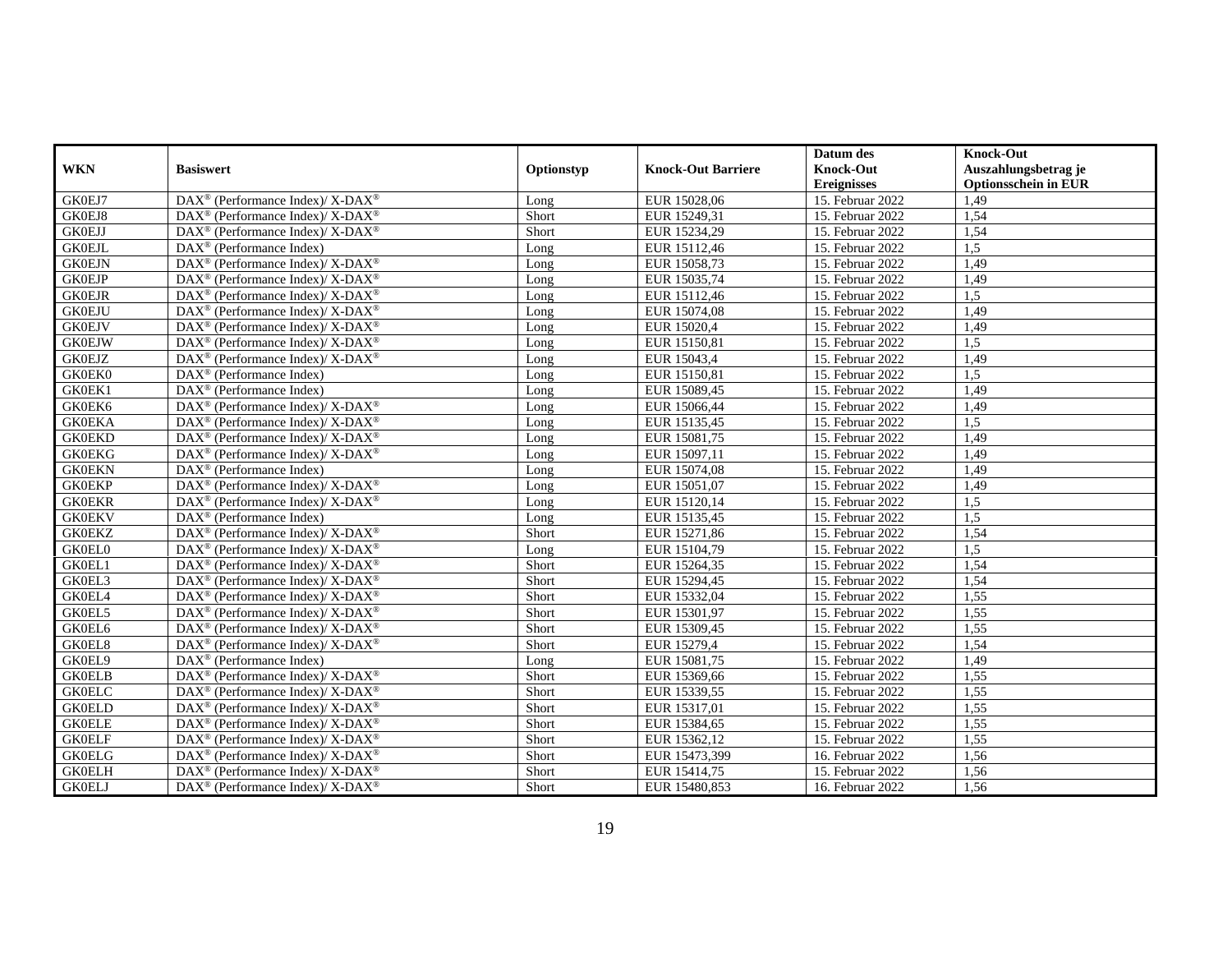|               |                                                                          |            |                           | Datum des          | <b>Knock-Out</b>            |
|---------------|--------------------------------------------------------------------------|------------|---------------------------|--------------------|-----------------------------|
| <b>WKN</b>    | <b>Basiswert</b>                                                         | Optionstyp | <b>Knock-Out Barriere</b> | <b>Knock-Out</b>   | Auszahlungsbetrag je        |
|               |                                                                          |            |                           | <b>Ereignisses</b> | <b>Optionsschein in EUR</b> |
| <b>GK0ELK</b> | $\overline{\text{DAX}^{\otimes}}$ (Performance Index)/X-DAX <sup>®</sup> | Short      | EUR 15347,07              | 15. Februar 2022   | 1.55                        |
| <b>GK0ELL</b> | $DAX^{\circledcirc}$ (Performance Index)/ X-DAX <sup>®</sup>             | Short      | EUR 15465,816             | 16. Februar 2022   | 1,56                        |
| <b>GK0ELM</b> | $DAX^{\circledR}$ (Performance Index)/ X-DAX <sup>®</sup>                | Short      | EUR 15377,18              | 15. Februar 2022   | 1,55                        |
| <b>GK0ELN</b> | DAX <sup>®</sup> (Performance Index)/ X-DAX <sup>®</sup>                 | Short      | EUR 15488,445             | 16. Februar 2022   | 1,56                        |
| <b>GK0ELP</b> | DAX <sup>®</sup> (Performance Index)/ X-DAX <sup>®</sup>                 | Short      | EUR 15399,68              | 15. Februar 2022   | 1,56                        |
| <b>GK0ELQ</b> | $DAX^{\circledR}$ (Performance Index)/ X-DAX <sup>®</sup>                | Short      | EUR 15450,849             | 16. Februar 2022   | 1,56                        |
| <b>GK0ELR</b> | $DAX^{\circledcirc}$ (Performance Index)/ X-DAX <sup>®</sup>             | Short      | EUR 15407.19              | 15. Februar 2022   | 1,56                        |
| <b>GK0ELS</b> | $DAX^{\circledR}$ (Performance Index)/ X-DAX <sup>®</sup>                | Short      | EUR 15443,256             | 16. Februar 2022   | 1,56                        |
| <b>GK0ELT</b> | DAX <sup>®</sup> (Performance Index)/ X-DAX <sup>®</sup>                 | Short      | EUR 15437,26              | 15. Februar 2022   | 1,56                        |
| <b>GK0ELX</b> | $DAX^{\circledR}$ (Performance Index)/ X-DAX <sup>®</sup>                | Short      | EUR 15422,22              | 15. Februar 2022   | 1.56                        |
| <b>GK0ELY</b> | $\text{DAX}^{\circledR}$ (Performance Index)                             | Short      | EUR 15309,45              | 15. Februar 2022   | 1,55                        |
| <b>GK0ELZ</b> | DAX <sup>®</sup> (Performance Index)/ X-DAX <sup>®</sup>                 | Short      | EUR 15429,8               | 15. Februar 2022   | 1,56                        |
| GK0EM0        | $\text{DAX}^{\circledR}$ (Performance Index)                             | Short      | EUR 15286,9               | 15. Februar 2022   | 1,54                        |
| GK0EM1        | DAX <sup>®</sup> (Performance Index)                                     | Short      | EUR 15294,45              | 15. Februar 2022   | 1,54                        |
| GK0EM2        | DAX <sup>®</sup> (Performance Index)                                     | Short      | EUR 15279,4               | 15. Februar 2022   | 1,54                        |
| GK0EM3        | $\text{DAX}^{\circledR}$ (Performance Index)                             | Short      | EUR 15301,97              | 15. Februar 2022   | 1,55                        |
| GK0EM5        | DAX <sup>®</sup> (Performance Index)/ X-DAX <sup>®</sup>                 | Short      | EUR 15286,9               | 15. Februar 2022   | 1,54                        |
| GK0EM6        | $DAX^{\circledR}$ (Performance Index)/ X-DAX <sup>®</sup>                | Short      | EUR 15392,21              | 15. Februar 2022   | 1,55                        |
| GK0EM7        | DAX <sup>®</sup> (Performance Index)/X-DAX <sup>®</sup>                  | Short      | EUR 15354,58              | 15. Februar 2022   | 1,55                        |
| GK0EM8        | $DAX^{\circledR}$ (Performance Index)/X-DAX <sup>®</sup>                 | Short      | EUR 15458,372             | 16. Februar 2022   | 1,56                        |
| GK0EM9        | DAX <sup>®</sup> (Performance Index)                                     | Short      | EUR 15264,35              | 15. Februar 2022   | 1,54                        |
| <b>GK0EMA</b> | DAX <sup>®</sup> (Performance Index)/ X-DAX <sup>®</sup>                 | Short      | EUR 15324,52              | 15. Februar 2022   | 1,55                        |
| <b>GK0EMB</b> | $\text{DAX}^{\circledR}$ (Performance Index)                             | Short      | EUR 15256,82              | 15. Februar 2022   | 1,54                        |
| <b>GK0EMC</b> | DAX <sup>®</sup> (Performance Index)                                     | Short      | EUR 15249,31              | 15. Februar 2022   | 1,54                        |
| <b>GK0EMD</b> | $\text{DAX}^{\circledR}$ (Performance Index)                             | Short      | EUR 15226,76              | 15. Februar 2022   | 1,54                        |
| <b>GK0EME</b> | DAX <sup>®</sup> (Performance Index)                                     | Short      | EUR 15234,29              | 15. Februar 2022   | 1,54                        |
| <b>GK0EMF</b> | DAX <sup>®</sup> (Performance Index)                                     | Short      | EUR 15354,58              | 15. Februar 2022   | 1,55                        |
| <b>GK0EMG</b> | DAX <sup>®</sup> (Performance Index)                                     | Short      | EUR 15317,01              | 15. Februar 2022   | 1,55                        |
| <b>GK0EMH</b> | DAX <sup>®</sup> (Performance Index)                                     | Short      | EUR 15339,55              | 15. Februar 2022   | 1,55                        |
| <b>GK0EMJ</b> | $\text{DAX}^{\circledR}$ (Performance Index)                             | Short      | EUR 15347,07              | 15. Februar 2022   | 1,55                        |
| <b>GK0EMK</b> | $\text{DAX}^{\otimes}$ (Performance Index)                               | Short      | EUR 15450,849             | 16. Februar 2022   | 1,56                        |
| <b>GK0EML</b> | $\text{DAX}^{\circledR}$ (Performance Index)                             | Short      | EUR 15420,687             | 16. Februar 2022   | 1,56                        |
| <b>GK0EMM</b> | DAX <sup>®</sup> (Performance Index)                                     | Short      | EUR 15443,256             | 16. Februar 2022   | 1,56                        |
| <b>GK0EMN</b> | $\overline{\text{DAX}}^{\textcirc}$ (Performance Index)                  | Short      | EUR 15428,269             | 16. Februar 2022   | 1,56                        |
| <b>GK0EMP</b> | $DAX^{\circledR}$ (Performance Index)                                    | Short      | EUR 15332,04              | 15. Februar 2022   | 1,55                        |
| <b>GK0EMQ</b> | $\text{DAX}^{\circledR}$ (Performance Index)                             | Short      | EUR 15407,19              | 15. Februar 2022   | 1,56                        |
| <b>GK0EMR</b> | DAX <sup>®</sup> (Performance Index)                                     | Short      | EUR 15414,75              | 15. Februar 2022   | 1,56                        |
| <b>GK0EMS</b> | DAX <sup>®</sup> (Performance Index)                                     | Short      | EUR 15384,65              | 15. Februar 2022   | 1,55                        |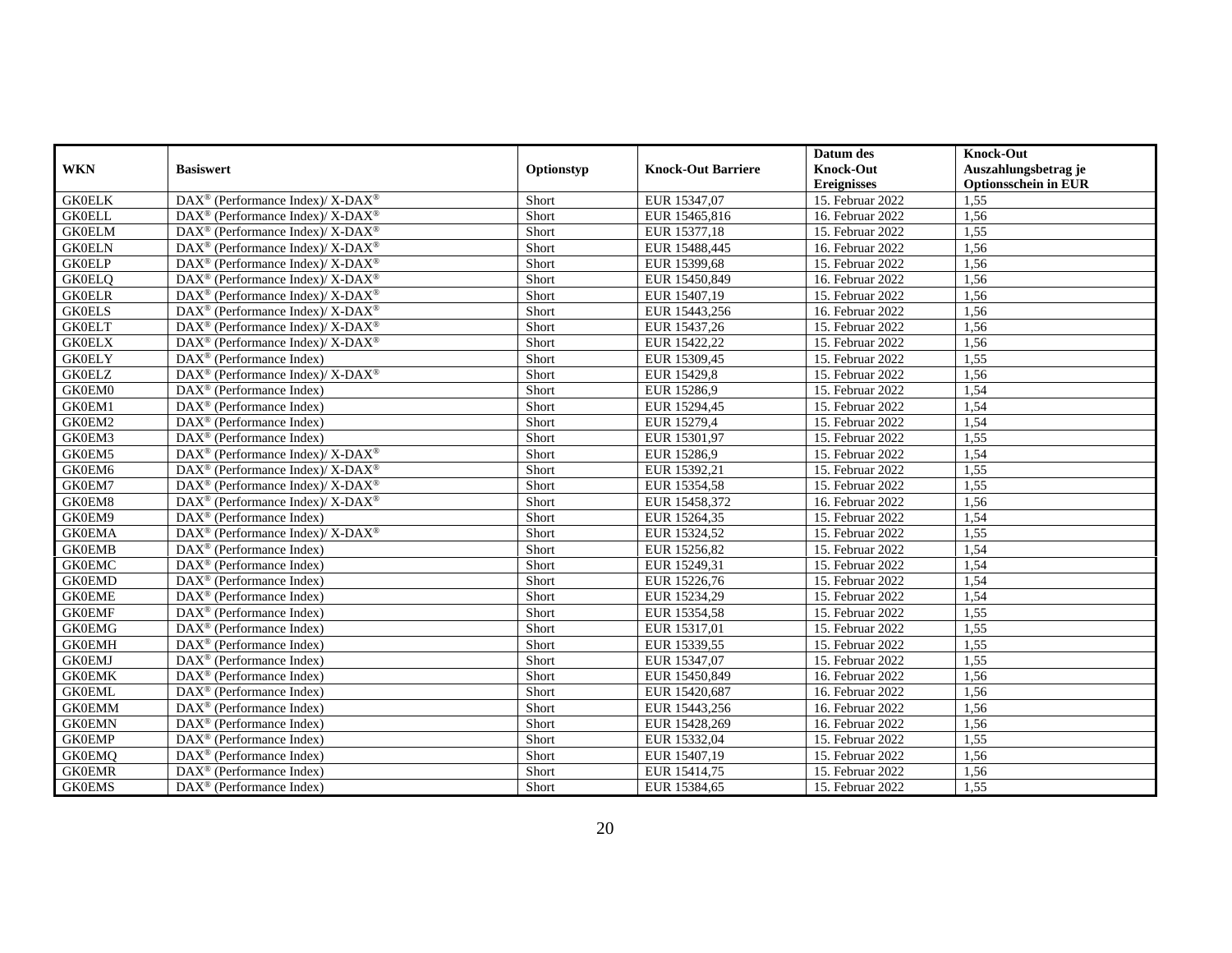|               |                                                         |            |                           | Datum des          | <b>Knock-Out</b>            |
|---------------|---------------------------------------------------------|------------|---------------------------|--------------------|-----------------------------|
| <b>WKN</b>    | <b>Basiswert</b>                                        | Optionstyp | <b>Knock-Out Barriere</b> | <b>Knock-Out</b>   | Auszahlungsbetrag je        |
|               |                                                         |            |                           | <b>Ereignisses</b> | <b>Optionsschein in EUR</b> |
| <b>GK0EMT</b> | $\text{DAX}^{\circledR}$ (Performance Index)            | Short      | EUR 15369,66              | 15. Februar 2022   | 1,55                        |
| <b>GK0EMU</b> | NASDAO-100 Index®                                       | Short      | <b>USD 14356.9</b>        | 15. Februar 2022   | 2.59                        |
| <b>GK0EMV</b> | DAX <sup>®</sup> (Performance Index)                    | Short      | EUR 15392,21              | 15. Februar 2022   | 1,55                        |
| <b>GK0EMX</b> | DAX <sup>®</sup> (Performance Index)                    | Short      | EUR 15377,18              | 15. Februar 2022   | 1,55                        |
| <b>GK0EMY</b> | NASDAQ-100 Index®                                       | Short      | USD 14314,98              | 15. Februar 2022   | 2,59                        |
| <b>GK0EMZ</b> | NASDAQ-100 Index®                                       | Short      | <b>USD 14328,93</b>       | 15. Februar 2022   | 2,59                        |
| <b>GK0EN0</b> | NASDAO-100 Index®                                       | Short      | USD 14342,95              | 15. Februar 2022   | 2,59                        |
| GK0EN1        | NASDAQ-100 Index®                                       | Short      | USD 14301,04              | 15. Februar 2022   | 2,58                        |
| GK0EN2        | DAX <sup>®</sup> (Performance Index)                    | Short      | EUR 15488,445             | 16. Februar 2022   | 1,56                        |
| GK0EN3        | $\text{DAX}^{\otimes}$ (Performance Index)              | Short      | EUR 15271,86              | 15. Februar 2022   | 1,54                        |
| GK0EN4        | DAX <sup>®</sup> (Performance Index)                    | Short      | EUR 15241,81              | 15. Februar 2022   | 1,54                        |
| GK0EN5        | $\overline{\text{DAX}}^{\textcirc}$ (Performance Index) | Short      | EUR 15495,87              | 16. Februar 2022   | 1,57                        |
| GK0EN6        | $DAX^{\circledR}$ (Performance Index)                   | Short      | EUR 15465,816             | 16. Februar 2022   | 1,56                        |
| GK0EN7        | $DAX^{\circledR}$ (Performance Index)                   | Short      | EUR 15473,399             | 16. Februar 2022   | 1,56                        |
| GK0EN8        | NASDAQ-100 Index®                                       | Short      | <b>USD 14524,53</b>       | 15. Februar 2022   | 2,62                        |
| GK0EN9        | $\text{DAX}^{\otimes}$ (Performance Index)              | Short      | EUR 15362,12              | 15. Februar 2022   | 1,55                        |
| <b>GK0ENA</b> | DAX® (Performance Index)/ X-DAX®                        | Short      | EUR 15495,87              | 16. Februar 2022   | 1,57                        |
| <b>GK0ENB</b> | NASDAO-100 Index®                                       | Short      | USD 14566,42              | 15. Februar 2022   | 2,63                        |
| <b>GK0ENC</b> | NASDAQ-100 Index®                                       | Short      | USD 14538,6               | 15. Februar 2022   | 2,63                        |
| <b>GK0END</b> | NASDAQ-100 Index®                                       | Short      | USD 14482,57              | 15. Februar 2022   | 2,62                        |
| <b>GK0ENE</b> | DAX <sup>®</sup> (Performance Index)                    | Short      | EUR 15324,52              | 15. Februar 2022   | 1,55                        |
| <b>GK0ENF</b> | NASDAQ-100 Index®                                       | Short      | <b>USD 14510,5</b>        | 15. Februar 2022   | 2,62                        |
| <b>GK0ENG</b> | NASDAO-100 Index <sup>®</sup>                           | Short      | USD 14454,65              | 15. Februar 2022   | 2,61                        |
| <b>GK0ENH</b> | NASDAQ-100 Index®                                       | Short      | <b>USD 14426,74</b>       | 15. Februar 2022   | 2,61                        |
| <b>GK0ENK</b> | NASDAQ-100 Index®                                       | Short      | USD 14412,75              | 15. Februar 2022   | 2,6                         |
| <b>GK0ENL</b> | NASDAQ-100 Index®                                       | Short      | <b>USD 14384,8</b>        | 15. Februar 2022   | 2,6                         |
| <b>GK0ENM</b> | NASDAQ-100 Index®                                       | Short      | USD 14398,79              | 15. Februar 2022   | 2,6                         |
| <b>GK0ENP</b> | NASDAQ-100 Index®                                       | Short      | USD 14370,89              | 15. Februar 2022   | 2,6                         |
| <b>GK0ENQ</b> | NASDAQ-100 Index®                                       | Short      | USD 14631,992             | 16. Februar 2022   | 2,63                        |
| <b>GK0ENS</b> | NASDAO-100 Index®                                       | Short      | USD 14608,33              | 15. Februar 2022   | 2,64                        |
| <b>GK0ENV</b> | NASDAQ-100 Index®                                       | Short      | USD 14622,41              | 15. Februar 2022   | 2,63                        |
| <b>GK0ENX</b> | NASDAQ-100 Index®                                       | Short      | <b>USD 14594,28</b>       | 15. Februar 2022   | 2,64                        |
| <b>GK0ENY</b> | NASDAQ-100 Index®                                       | Short      | USD 14646,005             | 16. Februar 2022   | 2,63                        |
| <b>GK0ENZ</b> | NASDAO-100 Index®                                       | Short      | <b>USD 14580,3</b>        | 15. Februar 2022   | 2,63                        |
| <b>GK0EPC</b> | NASDAO-100 Index®                                       | Short      | USD 14496,56              | 15. Februar 2022   | 2,62                        |
| <b>GK0EPF</b> | NASDAQ-100 Index®                                       | Short      | USD 14552,42              | 15. Februar 2022   | 2,63                        |
| <b>GK0EPH</b> | NASDAQ-100 Index®                                       | Short      | USD 14468,58              | 15. Februar 2022   | 2,61                        |
| <b>GK0EPJ</b> | NASDAQ-100 Index®                                       | Short      | <b>USD 14440,68</b>       | 15. Februar 2022   | 2,61                        |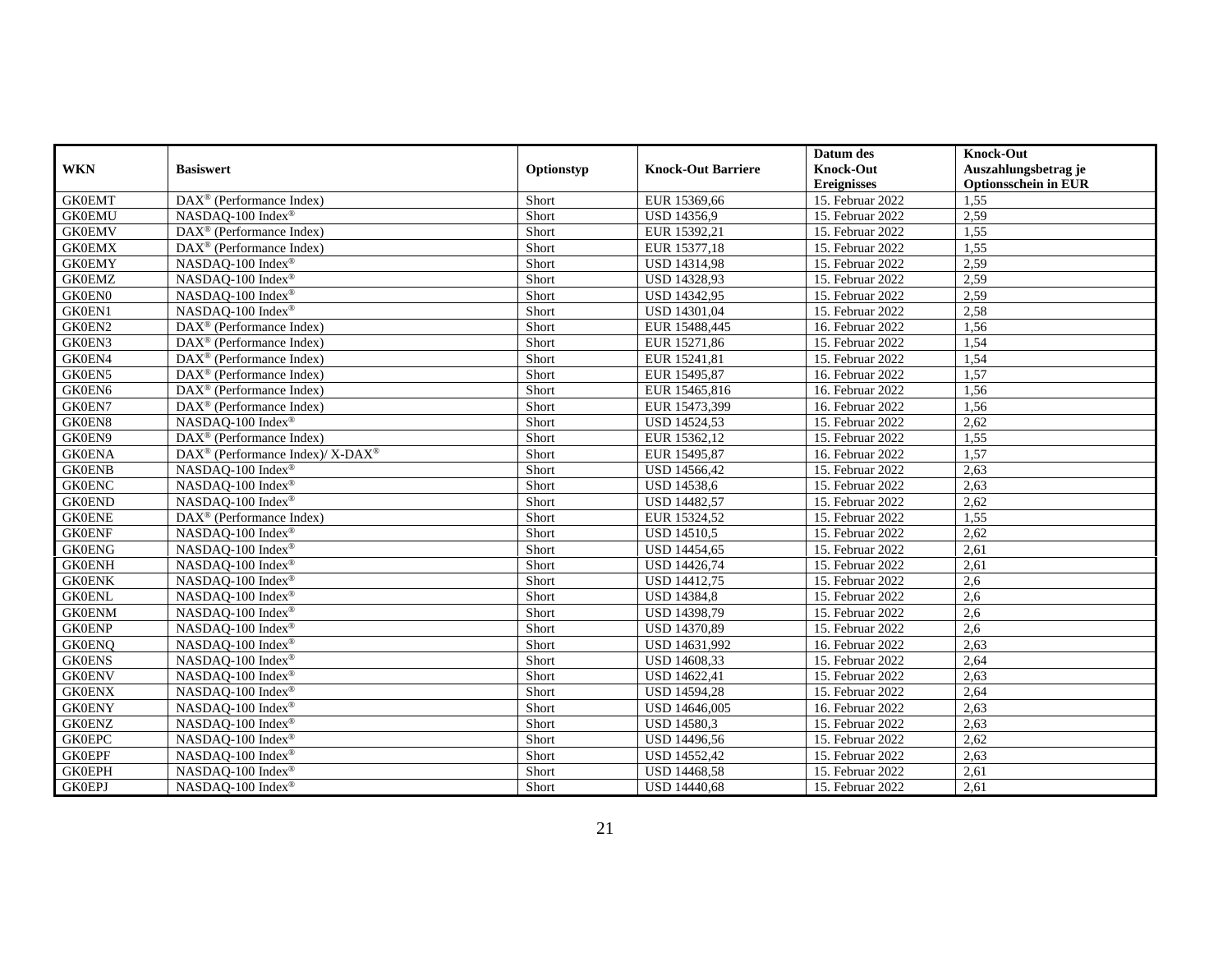|               |                                                 |            |                           | Datum des          | <b>Knock-Out</b>            |
|---------------|-------------------------------------------------|------------|---------------------------|--------------------|-----------------------------|
| <b>WKN</b>    | <b>Basiswert</b>                                | Optionstyp | <b>Knock-Out Barriere</b> | <b>Knock-Out</b>   | Auszahlungsbetrag je        |
|               |                                                 |            |                           | <b>Ereignisses</b> | <b>Optionsschein in EUR</b> |
| <b>GK0EPK</b> | Dow Jones Industrial Average <sup>®</sup> Index | Short      | USD 34980,98              | 15. Februar 2022   | 0.63                        |
| <b>GK0EPL</b> | $\text{DAX}^{\circledR}$ (Performance Index)    | Short      | EUR 15480,853             | 16. Februar 2022   | 1.56                        |
| <b>GK0EPM</b> | Dow Jones Industrial Average <sup>®</sup> Index | Short      | <b>USD 34998,05</b>       | 15. Februar 2022   | 0,63                        |
| <b>GK0EPN</b> | Dow Jones Industrial Average <sup>®</sup> Index | Short      | USD 35015,02              | 15. Februar 2022   | 0,63                        |
| <b>GK0EPR</b> | Dow Jones Industrial Average <sup>®</sup> Index | Short      | USD 34929,81              | 15. Februar 2022   | 0,63                        |
| <b>GK0EPS</b> | Dow Jones Industrial Average <sup>®</sup> Index | Short      | <b>USD 34946.93</b>       | 15. Februar 2022   | 0,63                        |
| <b>GK0EPU</b> | Dow Jones Industrial Average <sup>®</sup> Index | Short      | USD 34963,85              | 15. Februar 2022   | 0.63                        |
| <b>GK0EPY</b> | Dow Jones Industrial Average <sup>®</sup> Index | Short      | USD 34895,79              | 15. Februar 2022   | 0,63                        |
| <b>GK0EQD</b> | Dow Jones Industrial Average® Index             | Short      | USD 35032,1               | 15. Februar 2022   | 0,63                        |
| <b>GK0EQV</b> | Dow Jones Industrial Average® Index             | Short      | <b>USD 34912.75</b>       | 15. Februar 2022   | 0,63                        |
| GK0FC7        | The Coca-Cola Company                           | Short      | <b>USD 60.04</b>          | 15. Februar 2022   | 0,11                        |
| <b>GK0FCA</b> | The Coca-Cola Company                           | Short      | <b>USD 59,75</b>          | 15. Februar 2022   | 0,11                        |
| <b>GK0FCC</b> | Expedia Group, Inc.                             | Short      | <b>USD 213</b>            | 16. Februar 2022   | 0,58                        |
| <b>GK0FCD</b> | The Coca-Cola Company                           | Short      | <b>USD 60,91</b>          | 15. Februar 2022   | 0,11                        |
| <b>GK0FCM</b> | The Charles Schwab Corporation                  | Short      | <b>USD 89,84</b>          | 15. Februar 2022   | 0,25                        |
| <b>GK0FCN</b> | The Coca-Cola Company                           | Short      | <b>USD 60,62</b>          | 15. Februar 2022   | 0,11                        |
| <b>GK0FCS</b> | Freenet AG                                      | Short      | EUR 25,23                 | 15. Februar 2022   | 0,05                        |
| <b>GK0FCT</b> | Freenet AG                                      | Short      | EUR 25,11                 | 15. Februar 2022   | 0,05                        |
| <b>GK0FCU</b> | Freenet AG                                      | Short      | EUR 25,35                 | 15. Februar 2022   | 0,05                        |
| <b>GK0FCX</b> | Freenet AG                                      | Short      | EUR 24,75                 | 15. Februar 2022   | 0,05                        |
| <b>GK0FCY</b> | Expedia Group, Inc.                             | Short      | <b>USD 207,53</b>         | 15. Februar 2022   | 0,57                        |
| GK0FD0        | Expedia Group, Inc.                             | Short      | <b>USD 205,71</b>         | 15. Februar 2022   | 0,56                        |
| GK0FD1        | Expedia Group, Inc.                             | Short      | <b>USD 203.9</b>          | 15. Februar 2022   | 0,56                        |
| GK0FD3        | Freenet AG                                      | Short      | EUR 24,87                 | 15. Februar 2022   | 0,05                        |
| GK0FD8        | Freenet AG                                      | Short      | EUR 24,99                 | 15. Februar 2022   | 0.05                        |
| <b>GK0FDA</b> | ING Groep N.V.                                  | Short      | EUR 13,13                 | 16. Februar 2022   | 0,27                        |
| <b>GK0FDD</b> | ING Groep N.V.                                  | Short      | EUR 13,03                 | 15. Februar 2022   | 0,26                        |
| <b>GK0FDE</b> | ING Groep N.V.                                  | Short      | EUR 12,93                 | 15. Februar 2022   | 0,26                        |
| <b>GK0FDK</b> | Aareal Bank AG                                  | Short      | <b>EUR 28,2</b>           | 16. Februar 2022   | 0,09                        |
| <b>GK0FDT</b> | ING Groep N.V.                                  | Short      | <b>EUR 12,82</b>          | 15. Februar 2022   | 0,27                        |
| <b>GK0FDW</b> | Accenture plc                                   | Short      | <b>USD 334,09</b>         | 16. Februar 2022   | 0,6                         |
| <b>GK0FDX</b> | Accenture plc                                   | Short      | <b>USD 331,29</b>         | 15. Februar 2022   | 0,6                         |
| GK0FE0        | Expedia Group, Inc.                             | Short      | <b>USD 209,35</b>         | 15. Februar 2022   | 0,57                        |
| GK0FE1        | Accenture plc                                   | Short      | <b>USD 328,49</b>         | 15. Februar 2022   | 0.59                        |
| GK0FE6        | Aareal Bank AG                                  | Short      | EUR 27,93                 | 15. Februar 2022   | 0,09                        |
| <b>GK0FEA</b> | Expedia Group, Inc.                             | Short      | <b>USD 202,08</b>         | 15. Februar 2022   | 0,55                        |
| <b>GK0FEH</b> | Expedia Group, Inc.                             | Short      | <b>USD 200,26</b>         | 15. Februar 2022   | 0,55                        |
| <b>GK0FEU</b> | Aegon N.V.                                      | Short      | $EUR$ 4,8                 | 15. Februar 2022   | 0,1                         |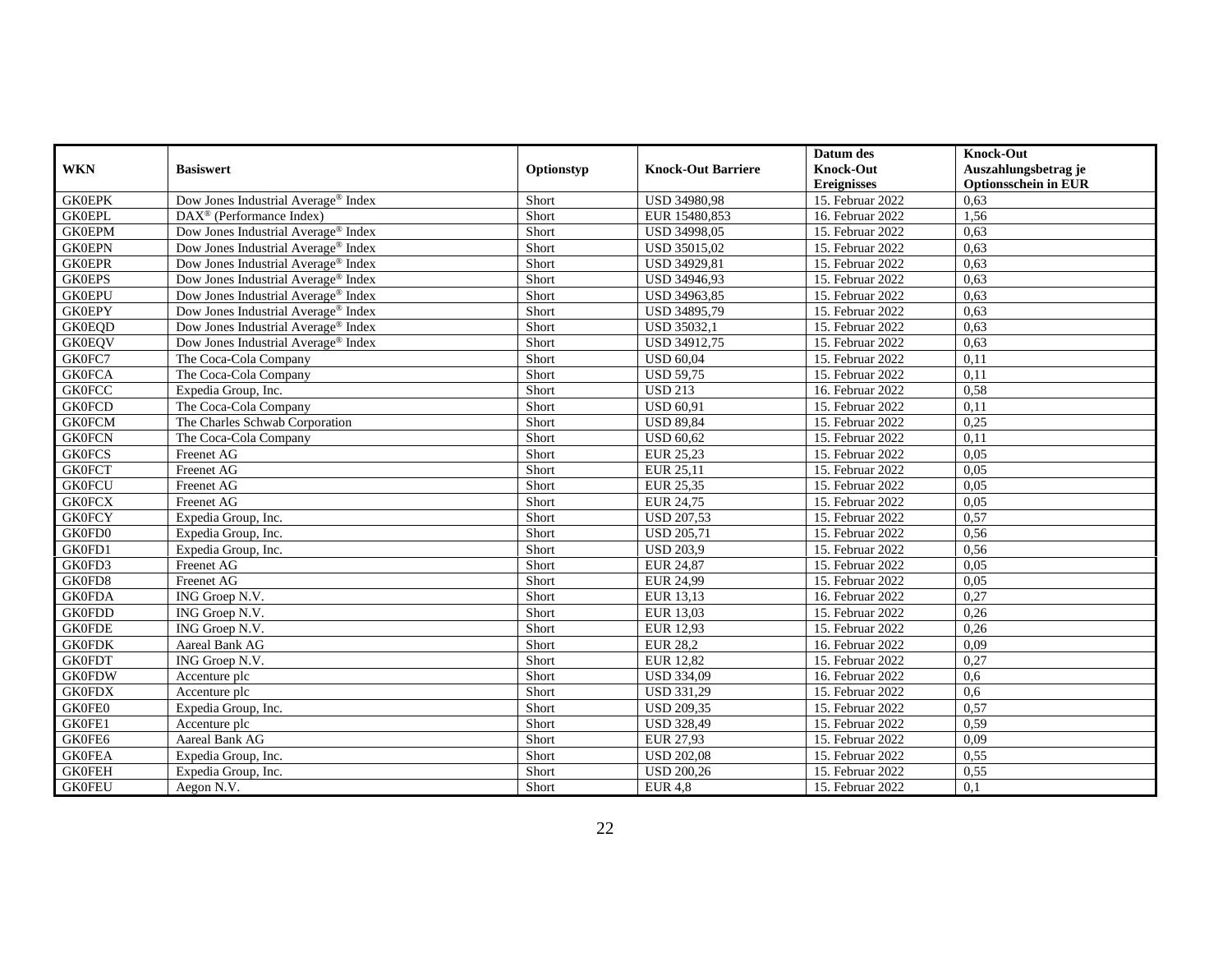|               |                       |            |                           | Datum des          | <b>Knock-Out</b>            |
|---------------|-----------------------|------------|---------------------------|--------------------|-----------------------------|
| <b>WKN</b>    | <b>Basiswert</b>      | Optionstyp | <b>Knock-Out Barriere</b> | <b>Knock-Out</b>   | Auszahlungsbetrag je        |
|               |                       |            |                           | <b>Ereignisses</b> | <b>Optionsschein in EUR</b> |
| <b>GK0FEX</b> | Aegon N.V.            | Short      | EUR 4,92                  | 16. Februar 2022   | 0,1                         |
| GK0FF0        | Aegon N.V.            | Short      | <b>EUR 4.86</b>           | 15. Februar 2022   | $\overline{0,1}$            |
| GK0FF9        | Publicis Groupe SA    | Short      | EUR 63,93                 | 15. Februar 2022   | 0,2                         |
| <b>GK0FFB</b> | Publicis Groupe SA    | Short      | EUR 64,7                  | 15. Februar 2022   | 0,2                         |
| <b>GK0FFD</b> | Publicis Groupe SA    | Short      | EUR 63,15                 | 15. Februar 2022   | 0,2                         |
| <b>GK0FFE</b> | Publicis Groupe SA    | Short      | EUR 62,38                 | 15. Februar 2022   | 0,19                        |
| <b>GK0FFF</b> | PayPal Holdings, Inc. | Long       | <b>USD 118.21</b>         | 15. Februar 2022   | 0.3                         |
| <b>GK0FFK</b> | Expedia Group, Inc.   | Short      | <b>USD 198,44</b>         | 15. Februar 2022   | 0.54                        |
| <b>GK0FFL</b> | PayPal Holdings, Inc. | Long       | <b>USD 111,47</b>         | 16. Februar 2022   | 0,29                        |
| <b>GK0FFP</b> | PayPal Holdings, Inc. | Long       | <b>USD 115,76</b>         | 15. Februar 2022   | 0,3                         |
| <b>GK0FFS</b> | PayPal Holdings, Inc. | Long       | <b>USD 116,99</b>         | 15. Februar 2022   | 0,3                         |
| <b>GK0FFT</b> | PayPal Holdings, Inc. | Long       | <b>USD</b> 116,37         | 15. Februar 2022   | 0,3                         |
| <b>GK0FFU</b> | PayPal Holdings, Inc. | Long       | <b>USD 117.6</b>          | 15. Februar 2022   | 0,3                         |
| <b>GK0FFX</b> | Apple Inc.            | Short      | <b>USD 169,96</b>         | 15. Februar 2022   | 0,47                        |
| <b>GK0FFY</b> | Apple Inc.            | Short      | <b>USD 169,15</b>         | 15. Februar 2022   | 0,46                        |
| <b>GK0FFZ</b> | adidas AG             | Long       | EUR 229,91                | 15. Februar 2022   | 0,45                        |
| GK0FG1        | Apple Inc.            | Short      | <b>USD 168,34</b>         | 15. Februar 2022   | 0,46                        |
| GK0FG6        | Apple Inc.            | Short      | <b>USD 170,78</b>         | 15. Februar 2022   | 0,47                        |
| GK0FG7        | Deutsche Bank AG      | Short      | EUR 13,91                 | 15. Februar 2022   | 0,58                        |
| GK0FG8        | Apple Inc.            | Short      | <b>USD 172,4</b>          | 15. Februar 2022   | 0,47                        |
| GK0FG9        | Apple Inc.            | Short      | <b>USD 171,59</b>         | 15. Februar 2022   | 0,47                        |
| <b>GK0FGC</b> | Apple Inc.            | Short      | <b>USD 173,21</b>         | 16. Februar 2022   | 0,47                        |
| <b>GK0FGF</b> | Deutsche Bank AG      | Short      | EUR 13.85                 | 15. Februar 2022   | 0.57                        |
| <b>GK0FGJ</b> | Commerzbank AG        | Short      | EUR 8.3                   | 15. Februar 2022   | 0,34                        |
| <b>GK0FGK</b> | Deutsche Bank AG      | Short      | <b>EUR 14,04</b>          | 15. Februar 2022   | 0,59                        |
| <b>GK0FGN</b> | Deutsche Bank AG      | Short      | EUR 14,11                 | 16. Februar 2022   | 0,59                        |
| <b>GK0FGQ</b> | Commerzbank AG        | Short      | <b>EUR 8,78</b>           | 15. Februar 2022   | 0,36                        |
| <b>GK0FGR</b> | Deutsche Bank AG      | Short      | <b>EUR 13.98</b>          | 15. Februar 2022   | 0,58                        |
| <b>GK0FGS</b> | Commerzbank AG        | Short      | <b>EUR 8,34</b>           | 15. Februar 2022   | 0,34                        |
| <b>GK0FGT</b> | PayPal Holdings, Inc. | Long       | <b>USD 112,09</b>         | 16. Februar 2022   | 0,29                        |
| <b>GK0FGU</b> | Commerzbank AG        | Short      | <b>EUR 8,42</b>           | 15. Februar 2022   | 0,35                        |
| <b>GK0FGV</b> | Commerzbank AG        | Short      | <b>EUR 8,46</b>           | 15. Februar 2022   | 0,35                        |
| <b>GK0FGW</b> | Meta Platforms, Inc.  | Short      | <b>USD 218,59</b>         | 15. Februar 2022   | 0,6                         |
| <b>GK0FGX</b> | Commerzbank AG        | Short      | <b>EUR 8,38</b>           | 15. Februar 2022   | 0.35                        |
| <b>GK0FGZ</b> | Commerzbank AG        | Short      | EUR 8,73                  | 15. Februar 2022   | 0,37                        |
| GK0FH0        | Commerzbank AG        | Short      | <b>EUR 8,57</b>           | 15. Februar 2022   | 0,36                        |
| GK0FH2        | Meta Platforms, Inc.  | Short      | <b>USD 219,64</b>         | 15. Februar 2022   | 0,6                         |
| GK0FH6        | Commerzbank AG        | Short      | <b>EUR 8,5</b>            | 15. Februar 2022   | 0,35                        |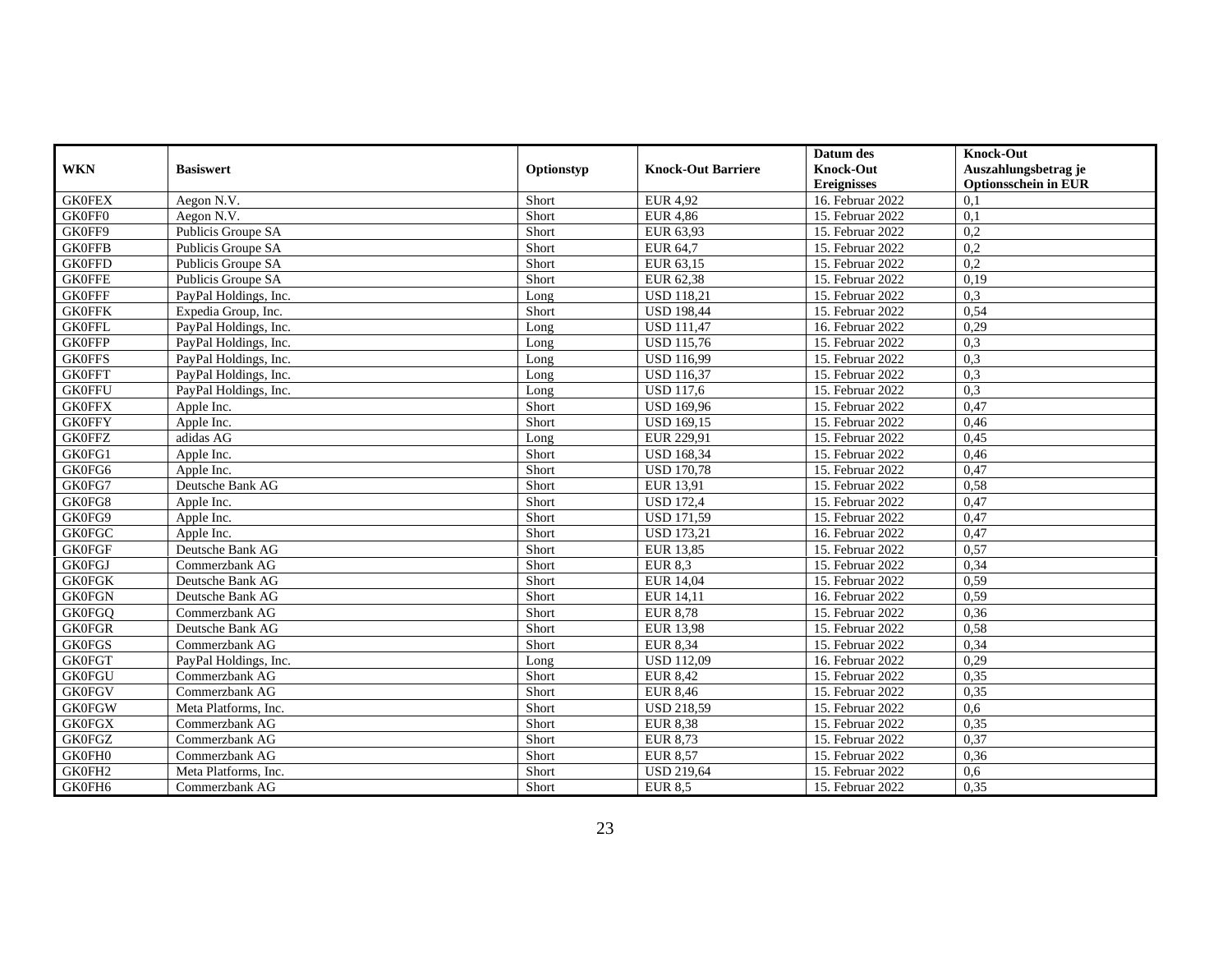|               |                              |            |                           | Datum des          | <b>Knock-Out</b>            |
|---------------|------------------------------|------------|---------------------------|--------------------|-----------------------------|
| <b>WKN</b>    | <b>Basiswert</b>             | Optionstyp | <b>Knock-Out Barriere</b> | <b>Knock-Out</b>   | Auszahlungsbetrag je        |
|               |                              |            |                           | <b>Ereignisses</b> | <b>Optionsschein in EUR</b> |
| <b>GK0FHD</b> | Alphabet Inc. - Class C      | Short      | <b>USD 2734,97</b>        | 15. Februar 2022   | 0.75                        |
| <b>GK0FHJ</b> | Alphabet Inc. - Class C      | Short      | <b>USD 2683.17</b>        | 15. Februar 2022   | 0.73                        |
| <b>GK0FHK</b> | Alphabet Inc. - Class C      | Short      | <b>USD 2747,94</b>        | 15. Februar 2022   | 0,75                        |
| <b>GK0FHM</b> | Advanced Micro Devices, Inc. | Short      | <b>USD 113,97</b>         | 15. Februar 2022   | 0,64                        |
| <b>GK0FHN</b> | Alphabet Inc. - Class C      | Short      | USD 2696,13               | 15. Februar 2022   | 0,74                        |
| <b>GK0FHP</b> | Alphabet Inc. - Class C      | Short      | <b>USD 2709.1</b>         | 15. Februar 2022   | 0,74                        |
| <b>GK0FHO</b> | Alphabet Inc. - Class C      | Short      | <b>USD 2722.02</b>        | 15. Februar 2022   | 0.75                        |
| <b>GK0FHR</b> | Advanced Micro Devices, Inc. | Short      | <b>USD 112,92</b>         | 15. Februar 2022   | 0,64                        |
| <b>GK0FHS</b> | Advanced Micro Devices, Inc. | Short      | <b>USD 114,5</b>          | 15. Februar 2022   | 0.65                        |
| <b>GK0FHU</b> | Meta Platforms, Inc.         | Short      | <b>USD 220.7</b>          | 15. Februar 2022   | 0.6                         |
| <b>GK0FHY</b> | Amazon.com. Inc.             | Short      | USD 3164,62               | 16. Februar 2022   | 0,86                        |
| <b>GK0FHZ</b> | Advanced Micro Devices, Inc. | Short      | <b>USD 118,8</b>          | 15. Februar 2022   | 0,67                        |
| GK0FJ0        | Advanced Micro Devices, Inc. | Short      | <b>USD 118</b>            | 15. Februar 2022   | 0,67                        |
| GK0FJ1        | Advanced Micro Devices, Inc. | Short      | <b>USD 117,29</b>         | 15. Februar 2022   | 0,66                        |
| GK0FJ2        | Amazon.com, Inc.             | Short      | USD 3149,78               | 15. Februar 2022   | 0,86                        |
| GK0FJ4        | Advanced Micro Devices, Inc. | Short      | <b>USD 115.56</b>         | 15. Februar 2022   | 0.65                        |
| GK0FJ5        | Advanced Micro Devices, Inc. | Short      | <b>USD 115,03</b>         | 15. Februar 2022   | 0,65                        |
| GK0FJ6        | Amazon.com, Inc.             | Short      | <b>USD 3105,47</b>        | 15. Februar 2022   | 0.85                        |
| GK0FJ8        | Advanced Micro Devices, Inc. | Short      | <b>USD</b> 116,08         | 15. Februar 2022   | 0,66                        |
| GK0FJ9        | Amazon.com, Inc.             | Short      | USD 3135,05               | 15. Februar 2022   | 0,86                        |
| <b>GK0FJB</b> | Tesla Inc                    | Short      | <b>USD 922,74</b>         | 15. Februar 2022   | 0,43                        |
| <b>GK0FJE</b> | Tesla Inc                    | Short      | <b>USD 909,87</b>         | 15. Februar 2022   | 0,42                        |
| <b>GK0FJG</b> | Amazon.com. Inc.             | Short      | USD 3075,93               | 15. Februar 2022   | 0.84                        |
| <b>GK0FJJ</b> | Advanced Micro Devices, Inc. | Short      | <b>USD 113,45</b>         | 15. Februar 2022   | 0,64                        |
| <b>GK0FJK</b> | Amazon.com. Inc.             | Short      | <b>USD 3120,25</b>        | 15. Februar 2022   | 0.85                        |
| <b>GK0FJM</b> | Tesla Inc                    | Short      | <b>USD 918,46</b>         | 15. Februar 2022   | 0,43                        |
| <b>GK0FJQ</b> | Amazon.com, Inc.             | Short      | <b>USD 3061.15</b>        | 15. Februar 2022   | 0,84                        |
| <b>GK0FJR</b> | Advanced Micro Devices, Inc. | Short      | <b>USD</b> 120,45         | 15. Februar 2022   | 0,68                        |
| <b>GK0FJX</b> | Nvidia Corporation           | Short      | <b>USD 239</b>            | 15. Februar 2022   | 1,11                        |
| GK0FK2        | Nvidia Corporation           | Short      | <b>USD 236.77</b>         | 15. Februar 2022   | 1.1                         |
| GK0FK3        | Pan American Silver Corp     | Short      | <b>USD 24,34</b>          | 16. Februar 2022   | 0,08                        |
| GK0FK6        | Nvidia Corporation           | Short      | <b>USD 251,15</b>         | 15. Februar 2022   | 1,17                        |
| GK0FK9        | Nvidia Corporation           | Short      | <b>USD 252,96</b>         | 15. Februar 2022   | 1,18                        |
| <b>GK0FKA</b> | Tesla Inc                    | Short      | <b>USD 914,16</b>         | 15. Februar 2022   | 0,43                        |
| <b>GK0FKB</b> | Nvidia Corporation           | Short      | <b>USD 248,13</b>         | 15. Februar 2022   | 1,16                        |
| <b>GK0FKC</b> | Advanced Micro Devices, Inc. | Short      | USD 116,65                | 15. Februar 2022   | 0,66                        |
| <b>GK0FKD</b> | Nvidia Corporation           | Short      | <b>USD 245,71</b>         | 15. Februar 2022   | 1,14                        |
| <b>GK0FKG</b> | Nvidia Corporation           | Short      | <b>USD 242,36</b>         | 15. Februar 2022   | 1,13                        |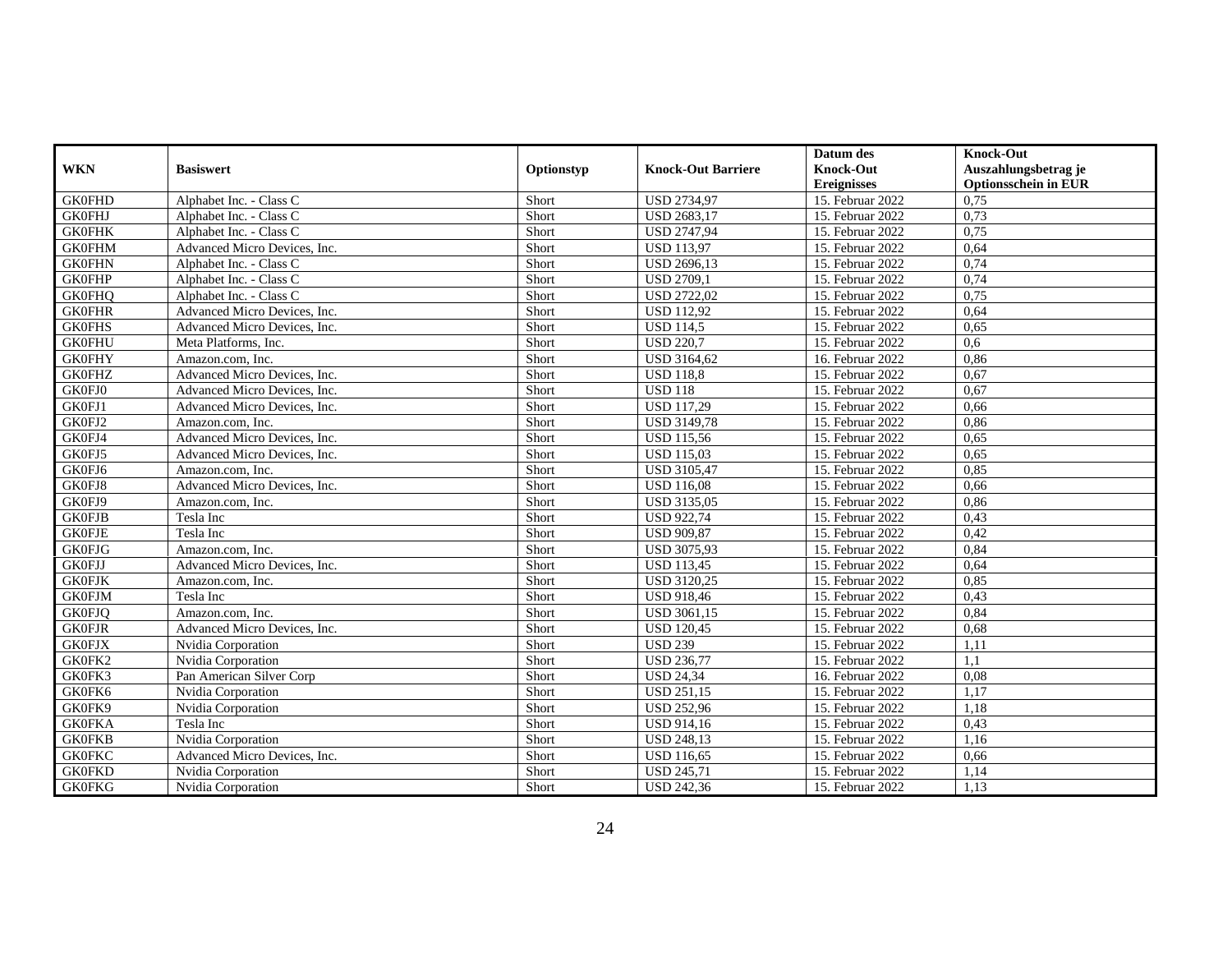|               |                              |            |                               | Datum des          | <b>Knock-Out</b>     |
|---------------|------------------------------|------------|-------------------------------|--------------------|----------------------|
| <b>WKN</b>    | <b>Basiswert</b>             | Optionstyp | <b>Knock-Out Barriere</b>     | <b>Knock-Out</b>   | Auszahlungsbetrag je |
|               |                              |            |                               | <b>Ereignisses</b> | Optionsschein in EUR |
| <b>GK0FKH</b> | Nvidia Corporation           | Short      | <b>USD 243,47</b>             | 15. Februar 2022   | 1.13                 |
| <b>GK0FKJ</b> | Nvidia Corporation           | Short      | <b>USD 249.56</b>             | 15. Februar 2022   | 1.16                 |
| <b>GK0FKL</b> | Amazon.com, Inc.             | Short      | <b>USD 3090,74</b>            | 15. Februar 2022   | 0,85                 |
| <b>GK0FKM</b> | Nvidia Corporation           | Short      | <b>USD 246,86</b>             | 15. Februar 2022   | 1,15                 |
| <b>GK0FKN</b> | Deutsche Lufthansa AG        | Short      | <b>EUR 7,48</b>               | 15. Februar 2022   | 0.02                 |
| <b>GK0FKQ</b> | Nvidia Corporation           | Short      | <b>USD 244.59</b>             | 15. Februar 2022   | 1,14                 |
| <b>GK0FKR</b> | Deutsche Lufthansa AG        | Short      | <b>EUR 7.55</b>               | 15. Februar 2022   | 0.02                 |
| <b>GK0FKS</b> | Deutsche Lufthansa AG        | Short      | <b>EUR 7,38</b>               | 15. Februar 2022   | 0,02                 |
| <b>GK0FKT</b> | Nvidia Corporation           | Short      | <b>USD 241,24</b>             | 15. Februar 2022   | 1,12                 |
| <b>GK0FKU</b> | Nvidia Corporation           | Short      | <b>USD 255,56</b>             | 15. Februar 2022   | 1,19                 |
| <b>GK0FKV</b> | Deutsche Lufthansa AG        | Short      | <b>EUR 7,45</b>               | 15. Februar 2022   | 0,02                 |
| <b>GK0FKW</b> | Deutsche Lufthansa AG        | Short      | EUR 7,11                      | 15. Februar 2022   | 0,02                 |
| <b>GK0FKX</b> | Deutsche Lufthansa AG        | Short      | EUR 7,14                      | 15. Februar 2022   | 0,02                 |
| <b>GK0FKY</b> | Deutsche Lufthansa AG        | Short      | EUR 7,21                      | 15. Februar 2022   | 0,02                 |
| <b>GK0FKZ</b> | <b>QUALCOMM</b> Incorporated | Short      | <b>USD 170,21</b>             | 15. Februar 2022   | 0,63                 |
| <b>GK0FL0</b> | Deutsche Lufthansa AG        | Short      | EUR 7,31                      | 15. Februar 2022   | 0,02                 |
| GK0FL1        | Deutsche Lufthansa AG        | Short      | EUR 7,18                      | 15. Februar 2022   | 0,02                 |
| GK0FL2        | <b>QUALCOMM</b> Incorporated | Short      | <b>USD 165,54</b>             | 15. Februar 2022   | 0,61                 |
| GK0FL3        | <b>QUALCOMM</b> Incorporated | Short      | <b>USD 166,32</b>             | 15. Februar 2022   | 0,61                 |
| GK0FL4        | Deutsche Lufthansa AG        | Short      | <b>EUR 7,28</b>               | 15. Februar 2022   | 0,02                 |
| GK0FL5        | <b>QUALCOMM</b> Incorporated | Short      | <b>USD 163,21</b>             | 15. Februar 2022   | 0,6                  |
| GK0FL6        | <b>QUALCOMM</b> Incorporated | Short      | <b>USD 171,78</b>             | 15. Februar 2022   | 0,63                 |
| GK0FL7        | Deutsche Lufthansa AG        | Short      | <b>EUR 7.68</b>               | 16. Februar 2022   | 0,02                 |
| GK0FL8        | Deutsche Lufthansa AG        | Short      | EUR 7,35                      | 15. Februar 2022   | 0,02                 |
| <b>GK0FLA</b> | Deutsche Lufthansa AG        | Short      | <b>EUR 7,84</b>               | 16. Februar 2022   | 0,02                 |
| <b>GK0FLB</b> | <b>QUALCOMM</b> Incorporated | Short      | <b>USD 168,66</b>             | 15. Februar 2022   | 0,62                 |
| <b>GK0FLC</b> | Deutsche Lufthansa AG        | Short      | EUR 7,24                      | 15. Februar 2022   | 0,02                 |
| <b>GK0FLD</b> | <b>QUALCOMM</b> Incorporated | Short      | $\overline{\text{USD}}$ 167,1 | 15. Februar 2022   | 0,62                 |
| <b>GK0FLF</b> | <b>QUALCOMM</b> Incorporated | Short      | <b>USD 163,99</b>             | 15. Februar 2022   | 0,6                  |
| <b>GK0FLG</b> | adidas AG                    | Short      | EUR 236,19                    | 16. Februar 2022   | 0,48                 |
| <b>GK0FLJ</b> | Nvidia Corporation           | Short      | <b>USD 237,88</b>             | 15. Februar 2022   | 1,11                 |
| <b>GK0FLK</b> | Deutsche Lufthansa AG        | Short      | <b>EUR 7,52</b>               | 15. Februar 2022   | 0,02                 |
| <b>GK0FLM</b> | <b>QUALCOMM</b> Incorporated | Short      | <b>USD 173,61</b>             | 15. Februar 2022   | 0,64                 |
| <b>GK0FLP</b> | adidas AG                    | Short      | EUR 235,06                    | 15. Februar 2022   | 0,48                 |
| <b>GK0FLU</b> | adidas AG                    | Short      | EUR 233,93                    | 15. Februar 2022   | 0,48                 |
| <b>GK0FLV</b> | adidas AG                    | Short      | EUR 231,67                    | 15. Februar 2022   | 0,47                 |
| <b>GK0FLY</b> | adidas $AG$                  | Short      | <b>EUR 232,8</b>              | 15. Februar 2022   | 0,48                 |
| GK0FM5        | Nvidia Corporation           | Short      | <b>USD 260,88</b>             | 15. Februar 2022   | 1,22                 |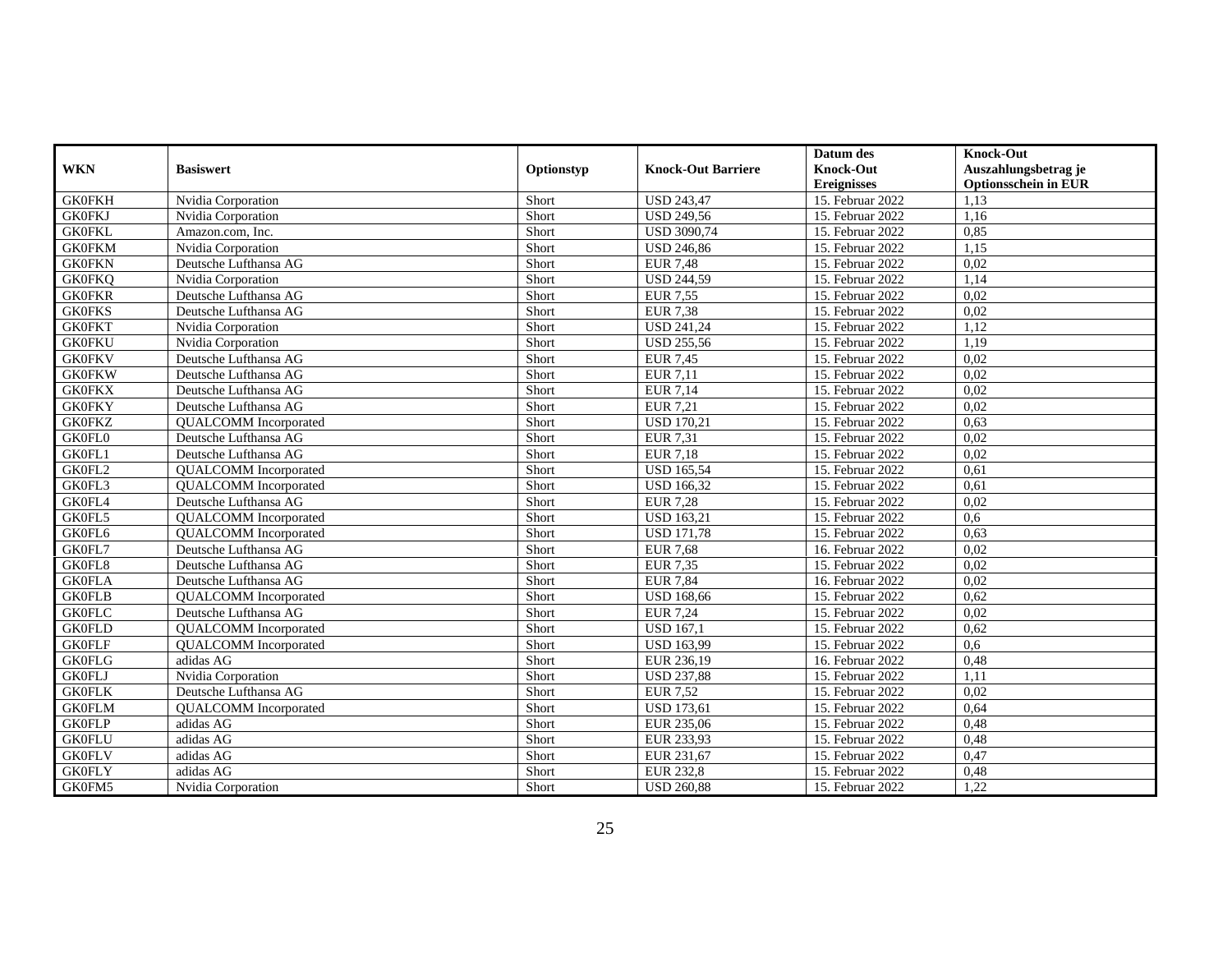|               |                                              |            |                           | Datum des          | <b>Knock-Out</b>            |
|---------------|----------------------------------------------|------------|---------------------------|--------------------|-----------------------------|
| <b>WKN</b>    | <b>Basiswert</b>                             | Optionstyp | <b>Knock-Out Barriere</b> | <b>Knock-Out</b>   | Auszahlungsbetrag je        |
|               |                                              |            |                           | <b>Ereignisses</b> | <b>Optionsschein in EUR</b> |
| GK0FM6        | Nvidia Corporation                           | Short      | <b>USD 240,12</b>         | 15. Februar 2022   | 1.12                        |
| GK0FM9        | Deutsche Lufthansa AG                        | Short      | $EUR$ 7,42                | 15. Februar 2022   | 0,02                        |
| <b>GK0FMA</b> | <b>QUALCOMM</b> Incorporated                 | Short      | <b>USD 164,76</b>         | 15. Februar 2022   | 0,61                        |
| <b>GK0FMC</b> | Deutsche Lufthansa AG                        | Short      | <b>EUR 7,63</b>           | 15. Februar 2022   | 0,02                        |
| <b>GK0FMD</b> | adidas AG                                    | Short      | EUR 237.33                | 16. Februar 2022   | 0.48                        |
| <b>GK0FMG</b> | Deutsche Lufthansa AG                        | Short      | <b>EUR 7,59</b>           | 15. Februar 2022   | 0,02                        |
| GK0H14        | S&P 500 <sup>®</sup> Index                   | Short      | $\overline{USD}$ 4459,11  | 16. Februar 2022   | 0,8                         |
| GK0H15        | S&P 500 <sup>®</sup> Index                   | Short      | <b>USD 4454,78</b>        | 16. Februar 2022   | 0,8                         |
| GK0H16        | S&P 500 <sup>®</sup> Index                   | Short      | <b>USD 4446,14</b>        | 16. Februar 2022   | 0,8                         |
| GK0H17        | $S\&P 500^{\circ}$ Index                     | Short      | <b>USD 4472.09</b>        | 16. Februar 2022   | 0.8                         |
| GK0H18        | S&P 500 <sup>®</sup> Index                   | Short      | <b>USD 4428,84</b>        | 16. Februar 2022   | 0,8                         |
| GK0H1A        | S&P 500 <sup>®</sup> Index                   | Short      | <b>USD 4450,47</b>        | 16. Februar 2022   | 0,8                         |
| GK0H1B        | DAX <sup>®</sup> (Performance Index)         | Short      | EUR 15304,64              | 16. Februar 2022   | 1,55                        |
| GK0H1C        | $DAX^{\circledR}$ (Performance Index)        | Short      | EUR 15289,73              | 16. Februar 2022   | 1,54                        |
| GK0H1E        | S&P 500 <sup>®</sup> Index                   | Short      | <b>USD 4476,41</b>        | 16. Februar 2022   | 0,8                         |
| GK0H1G        | S&P 500 <sup>®</sup> Index                   | Short      | USD 4463,43               | 16. Februar 2022   | 0,8                         |
| GK0H1J        | S&P 500 <sup>®</sup> Index                   | Short      | <b>USD 4480,72</b>        | 16. Februar 2022   | 0,8                         |
| GK0H1M        | $\text{DAX}^{\circledR}$ (Performance Index) | Short      | EUR 15282,23              | 16. Februar 2022   | 1,54                        |
| GK0H1N        | $DAX^{\circledR}$ (Performance Index)        | Short      | EUR 15274,73              | 16. Februar 2022   | 1,54                        |
| GK0H1P        | S&P 500 <sup>®</sup> Index                   | Short      | USD 4437,48               | 16. Februar 2022   | 0,8                         |
| GK0H1Q        | DAX <sup>®</sup> (Performance Index)         | Short      | EUR 15259,77              | 16. Februar 2022   | 1,54                        |
| GK0H1R        | $\text{DAX}^{\otimes}$ (Performance Index)   | Short      | EUR 15252,31              | 16. Februar 2022   | 1,54                        |
| GK0H1S        | $\text{DAX}^{\otimes}$ (Performance Index)   | Short      | EUR 15267,26              | 16. Februar 2022   | 1,54                        |
| GK0H1T        | S&P 500 <sup>®</sup> Index                   | Short      | USD 4433,16               | 16. Februar 2022   | 0,8                         |
| GK0H1U        | S&P 500 <sup>®</sup> Index                   | Short      | <b>USD 4441,82</b>        | 16. Februar 2022   | 0,8                         |
| GK0H1V        | S&P 500 <sup>®</sup> Index                   | Short      | <b>USD 4485,06</b>        | 16. Februar 2022   | 0.81                        |
| GK0H1Y        | S&P 500 <sup>®</sup> Index                   | Short      | <b>USD 4467,77</b>        | 16. Februar 2022   | 0,8                         |
| GK0H1Z        | DAX <sup>®</sup> (Performance Index)         | Short      | EUR 15237,35              | 16. Februar 2022   | 1,54                        |
| GK0H20        | DAX <sup>®</sup> (Performance Index)         | Short      | EUR 15214,91              | 16. Februar 2022   | 1,54                        |
| GK0H21        | $\text{DAX}^{\circledR}$ (Performance Index) | Short      | EUR 15244,82              | 16. Februar 2022   | 1,54                        |
| GK0H22        | $\text{DAX}^{\circledR}$ (Performance Index) | Short      | EUR 15229,83              | 16. Februar 2022   | 1.54                        |
| GK0H28        | DAX <sup>®</sup> (Performance Index)         | Short      | EUR 15207,4               | 16. Februar 2022   | 1,54                        |
| GK0H29        | DAX <sup>®</sup> (Performance Index)         | Short      | EUR 15222,39              | 16. Februar 2022   | 1,54                        |
| GK0H2A        | $\text{DAX}^{\circledR}$ (Performance Index) | Short      | EUR 15199,93              | 16. Februar 2022   | 1,54                        |
| GK0H2B        | $\text{DAX}^{\circledR}$ (Performance Index) | Short      | EUR 15162,54              | 16. Februar 2022   | 1,53                        |
| GK0H2C        | $\text{DAX}^{\otimes}$ (Performance Index)   | Short      | EUR 15192,44              | 16. Februar 2022   | 1,53                        |
| GK0H2F        | DAX <sup>®</sup> (Performance Index)         | Short      | EUR 15184,96              | 16. Februar 2022   | 1,53                        |
| GK0H2G        | DAX <sup>®</sup> (Performance Index)         | Short      | EUR 15170,01              | 16. Februar 2022   | 1,53                        |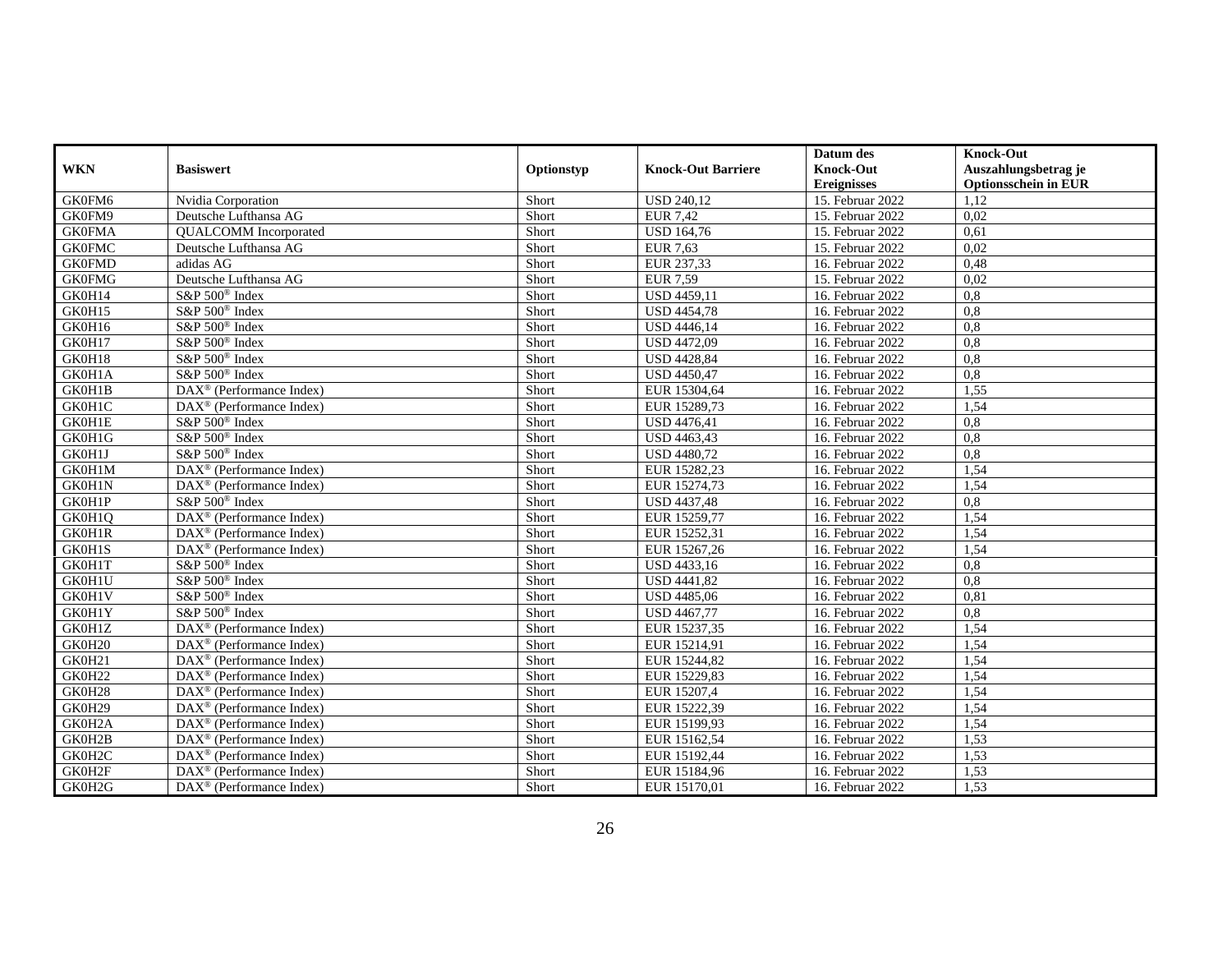|            |                                                           |            |                           | Datum des          | <b>Knock-Out</b>            |
|------------|-----------------------------------------------------------|------------|---------------------------|--------------------|-----------------------------|
| <b>WKN</b> | <b>Basiswert</b>                                          | Optionstyp | <b>Knock-Out Barriere</b> | <b>Knock-Out</b>   | Auszahlungsbetrag je        |
|            |                                                           |            |                           | <b>Ereignisses</b> | <b>Optionsschein in EUR</b> |
| GK0H2J     | DAX <sup>®</sup> (Performance Index)                      | Short      | EUR 15155,06              | 16. Februar 2022   | 1,53                        |
| GK0H2K     | DAX <sup>®</sup> (Performance Index)                      | Short      | EUR 15147.57              | 16. Februar 2022   | 1,53                        |
| GK0H2L     | DAX <sup>®</sup> (Performance Index)/ X-DAX <sup>®</sup>  | Short      | EUR 15304,64              | 16. Februar 2022   | 1,55                        |
| GK0H2M     | DAX <sup>®</sup> (Performance Index)                      | Short      | EUR 15177,48              | 16. Februar 2022   | 1,53                        |
| GK0H2N     | DAX <sup>®</sup> (Performance Index)/ X-DAX <sup>®</sup>  | Short      | EUR 15297,21              | 16. Februar 2022   | 1,55                        |
| GK0H2P     | DAX <sup>®</sup> (Performance Index)/ X-DAX <sup>®</sup>  | Short      | EUR 15274,73              | 16. Februar 2022   | 1,54                        |
| GK0H2O     | DAX <sup>®</sup> (Performance Index)/ X-DAX <sup>®</sup>  | Short      | EUR 15282,23              | 16. Februar 2022   | 1,54                        |
| GK0H2R     | DAX <sup>®</sup> (Performance Index)/ X-DAX <sup>®</sup>  | Short      | EUR 15252,31              | 16. Februar 2022   | 1,54                        |
| GK0H2S     | DAX <sup>®</sup> (Performance Index)/ X-DAX <sup>®</sup>  | Short      | EUR 15289,73              | 16. Februar 2022   | 1,54                        |
| GK0H2T     | $DAX^{\circledR}$ (Performance Index)/ X-DAX <sup>®</sup> | Short      | EUR 15267,26              | 16. Februar 2022   | 1,54                        |
| GK0H2U     | DAX <sup>®</sup> (Performance Index)/ X-DAX <sup>®</sup>  | Short      | EUR 15244,82              | 16. Februar 2022   | 1,54                        |
| GK0H2V     | DAX <sup>®</sup> (Performance Index)/ X-DAX <sup>®</sup>  | Short      | EUR 15214,91              | 16. Februar 2022   | 1,54                        |
| GK0H2W     | DAX <sup>®</sup> (Performance Index)/ X-DAX <sup>®</sup>  | Short      | EUR 15237.35              | 16. Februar 2022   | 1,54                        |
| GK0H2X     | DAX <sup>®</sup> (Performance Index)/ X-DAX <sup>®</sup>  | Short      | EUR 15199,93              | 16. Februar 2022   | 1,54                        |
| GK0H2Y     | DAX <sup>®</sup> (Performance Index)/ X-DAX <sup>®</sup>  | Short      | EUR 15259,77              | 16. Februar 2022   | 1,54                        |
| GK0H2Z     | DAX <sup>®</sup> (Performance Index)/ X-DAX <sup>®</sup>  | Short      | EUR 15192,44              | 16. Februar 2022   | 1,53                        |
| GK0H30     | DAX <sup>®</sup> (Performance Index)/ X-DAX <sup>®</sup>  | Short      | EUR 15222,39              | 16. Februar 2022   | 1,54                        |
| GK0H31     | $DAX^{\circledR}$ (Performance Index)/ X-DAX <sup>®</sup> | Short      | EUR 15229,83              | 16. Februar 2022   | 1.54                        |
| GK0H32     | $DAX^{\circledR}$ (Performance Index)/ X-DAX <sup>®</sup> | Short      | EUR 15184,96              | 16. Februar 2022   | 1,53                        |
| GK0H33     | $DAX^{\circledR}$ (Performance Index)/ X-DAX <sup>®</sup> | Short      | EUR 15207,4               | 16. Februar 2022   | 1,54                        |
| GK0H34     | DAX <sup>®</sup> (Performance Index)/ X-DAX <sup>®</sup>  | Short      | EUR 15177,48              | 16. Februar 2022   | 1,53                        |
| GK0H35     | $DAX^{\circledR}$ (Performance Index)/ X-DAX <sup>®</sup> | Short      | EUR 15155,06              | 16. Februar 2022   | 1,53                        |
| GK0H36     | $DAX^{\circledR}$ (Performance Index)/ X-DAX <sup>®</sup> | Short      | EUR 15170,01              | 16. Februar 2022   | 1,53                        |
| GK0H37     | DAX <sup>®</sup> (Performance Index)                      | Short      | EUR 15297,21              | 16. Februar 2022   | 1,55                        |
| GK0H38     | EURO STOXX <sup>®</sup> Banks (Price EUR) Index           | Short      | EUR 111,49                | 16. Februar 2022   | 0,23                        |
| GK0H39     | EURO STOXX <sup>®</sup> Banks (Price EUR) Index           | Short      | EUR 111,38                | 16. Februar 2022   | 0,23                        |
| GK0H3A     | $DAX^{\circledR}$ (Performance Index)/ X-DAX <sup>®</sup> | Short      | EUR 15147,57              | 16. Februar 2022   | 1,53                        |
| GK0H3B     | EURO STOXX <sup>®</sup> Banks (Price EUR) Index           | Short      | EUR 111,16                | 16. Februar 2022   | 0,23                        |
| GK0H3C     | EURO STOXX <sup>®</sup> Banks (Price EUR) Index           | Short      | EUR 110,95                | 16. Februar 2022   | 0.23                        |
| GK0H3D     | EURO STOXX <sup>®</sup> Banks (Price EUR) Index           | Short      | EUR 111,05                | 16. Februar 2022   | 0,23                        |
| GK0H3E     | EURO STOXX <sup>®</sup> Banks (Price EUR) Index           | Short      | EUR 111,6                 | 16. Februar 2022   | 0,23                        |
| GK0H3F     | EURO STOXX <sup>®</sup> Banks (Price EUR) Index           | Short      | EUR 110,84                | 16. Februar 2022   | 0,23                        |
| GK0H3J     | DAX <sup>®</sup> (Performance Index)/ X-DAX <sup>®</sup>  | Short      | EUR 15162,54              | 16. Februar 2022   | 1,53                        |
| GK0H3L     | EURO STOXX <sup>®</sup> Banks (Price EUR) Index           | Short      | EUR 111.27                | 16. Februar 2022   | 0.23                        |
| GK0H45     | S&P 500 <sup>®</sup> Index                                | Short      | USD 4489,39               | 16. Februar 2022   | 0.81                        |
| GK0H4U     | EURO STOXX 50 <sup>®</sup> Index (Price EUR)              | Short      | EUR 4083,68               | 16. Februar 2022   | 0,83                        |
| GK0H4W     | EURO STOXX $50^{\circ}$ Index (Price EUR)                 | Short      | EUR 4079,71               | 16. Februar 2022   | 0,83                        |
| GK0H52     | EURO STOXX 50 <sup>®</sup> Index (Price EUR)              | Short      | EUR 4087,68               | 16. Februar 2022   | 0,83                        |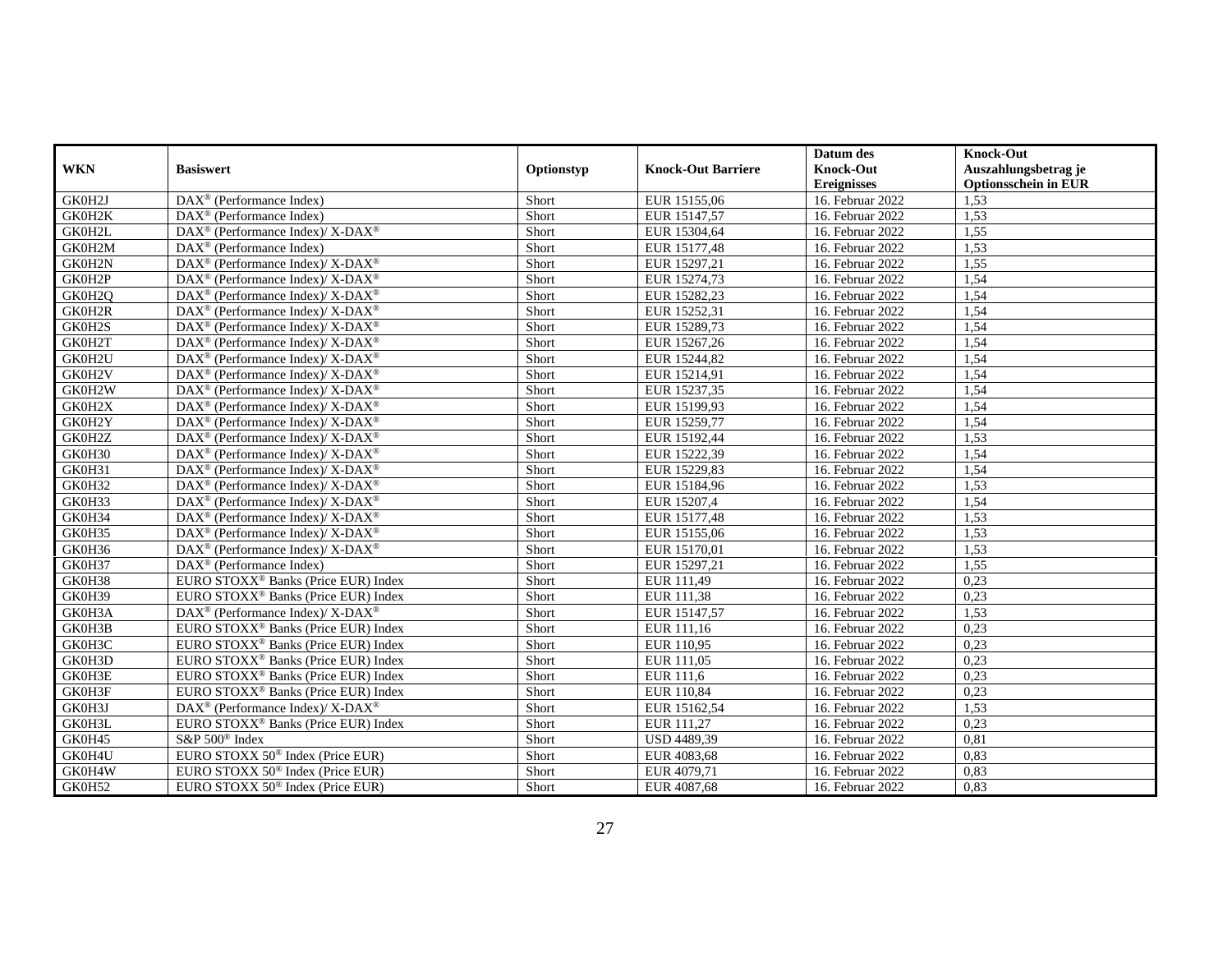|            |                                              |            |                           | Datum des          | <b>Knock-Out</b>            |
|------------|----------------------------------------------|------------|---------------------------|--------------------|-----------------------------|
| <b>WKN</b> | <b>Basiswert</b>                             | Optionstyp | <b>Knock-Out Barriere</b> | <b>Knock-Out</b>   | Auszahlungsbetrag je        |
|            |                                              |            |                           | <b>Ereignisses</b> | <b>Optionsschein in EUR</b> |
| GK0H54     | EURO STOXX 50 <sup>®</sup> Index (Price EUR) | Short      | EUR 4127,47               | 16. Februar 2022   | 0,84                        |
| GK0H55     | EURO STOXX 50 <sup>®</sup> Index (Price EUR) | Short      | EUR 4075,73               | 16. Februar 2022   | 0,83                        |
| GK0H57     | EURO STOXX 50 <sup>®</sup> Index (Price EUR) | Short      | EUR 4119,51               | 16. Februar 2022   | 0,84                        |
| GK0H58     | EURO STOXX 50 <sup>®</sup> Index (Price EUR) | Short      | EUR 4123,48               | 16. Februar 2022   | 0,84                        |
| GK0H5A     | EURO STOXX 50 <sup>®</sup> Index (Price EUR) | Short      | EUR 4091,65               | 16. Februar 2022   | 0,84                        |
| GK0H5B     | EURO STOXX 50 <sup>®</sup> Index (Price EUR) | Short      | EUR 4107,57               | 16. Februar 2022   | 0,84                        |
| GK0H5C     | EURO STOXX 50 <sup>®</sup> Index (Price EUR) | Short      | EUR 4099,6                | 16. Februar 2022   | 0.84                        |
| GK0H5D     | EURO STOXX $50^{\circ}$ Index (Price EUR)    | Short      | EUR 4103,59               | 16. Februar 2022   | 0,84                        |
| GK0H5E     | EURO STOXX 50 <sup>®</sup> Index (Price EUR) | Short      | EUR 4111,56               | 16. Februar 2022   | 0,84                        |
| GK0H5F     | EURO STOXX 50 <sup>®</sup> Index (Price EUR) | Short      | EUR 4115,53               | 16. Februar 2022   | 0,84                        |
| GK0H5G     | EURO STOXX 50 <sup>®</sup> Index (Price EUR) | Short      | EUR 4095,64               | 16. Februar 2022   | 0,84                        |
| GK0H5H     | EURO STOXX 50 <sup>®</sup> Index (Price EUR) | Short      | EUR 4147,38               | 16. Februar 2022   | 0,85                        |
| GK0H5J     | EURO STOXX $50^{\circ}$ Index (Price EUR)    | Short      | EUR 4155,32               | 16. Februar 2022   | 0.85                        |
| GK0H5K     | EURO STOXX 50 <sup>®</sup> Index (Price EUR) | Short      | EUR 4143,44               | 16. Februar 2022   | 0,85                        |
| GK0H5L     | EURO STOXX $50^{\circ}$ Index (Price EUR)    | Short      | EUR 4151,36               | 16. Februar 2022   | 0,85                        |
| GK0H5M     | EURO STOXX 50 <sup>®</sup> Index (Price EUR) | Short      | EUR 4139,42               | 16. Februar 2022   | 0,84                        |
| GK0H5N     | EURO STOXX 50 <sup>®</sup> Index (Price EUR) | Short      | EUR 4175,23               | 16. Februar 2022   | 0,85                        |
| GK0H5P     | EURO STOXX $50^{\circ}$ Index (Price EUR)    | Short      | EUR 4131,46               | 16. Februar 2022   | 0.84                        |
| GK0H5Q     | EURO STOXX 50 <sup>®</sup> Index (Price EUR) | Short      | EUR 4135,43               | 16. Februar 2022   | 0,84                        |
| GK0H5R     | EURO STOXX $50^{\circ}$ Index (Price EUR)    | Short      | EUR 4167,32               | 16. Februar 2022   | 0,85                        |
| GK0H5U     | EURO STOXX 50 <sup>®</sup> Index (Price EUR) | Short      | EUR 4171,24               | 16. Februar 2022   | 0,85                        |
| GK0H5V     | EURO STOXX 50 <sup>®</sup> Index (Price EUR) | Short      | EUR 4163,31               | 16. Februar 2022   | 0,85                        |
| GK0H5W     | EURO STOXX $50^{\circ}$ Index (Price EUR)    | Short      | EUR 4159.31               | 16. Februar 2022   | 0.85                        |
| GK0H61     | EURO STOXX 50 <sup>®</sup> Index (Price EUR) | Short      | EUR 4179,2                | 16. Februar 2022   | 0.85                        |
| GK0H6W     | TecDA $X^{\circledR}$ (Performance Index)    | Short      | EUR 3283,95               | 16. Februar 2022   | 0.67                        |
| GK0H6X     | TecDAX <sup>®</sup> (Performance Index)      | Short      | EUR 3287,16               | 16. Februar 2022   | 0,67                        |
| GK0H6Y     | $TecDAX^{\circledR}$ (Performance Index)     | Short      | EUR 3290,36               | 16. Februar 2022   | 0,67                        |
| GK0H6Z     | $TecDAX^{\circledR}$ (Performance Index)     | Short      | EUR 3293,58               | 16. Februar 2022   | 0.67                        |
| GK0H70     | $TecDAX^{\circledR}$ (Performance Index)     | Short      | EUR 3303,19               | 16. Februar 2022   | 0.67                        |
| GK0H71     | TecDA $X^{\circledR}$ (Performance Index)    | Short      | EUR 3299,99               | 16. Februar 2022   | 0,67                        |
| GK0H72     | TecDAX <sup>®</sup> (Performance Index)      | Short      | EUR 3322,43               | 16. Februar 2022   | 0,68                        |
| GK0H73     | TecDA $X^{\circledR}$ (Performance Index)    | Short      | EUR 3296,78               | 16. Februar 2022   | 0,67                        |
| GK0H74     | TecDAX <sup>®</sup> (Performance Index)      | Short      | EUR 3348,08               | 16. Februar 2022   | 0,68                        |
| GK0H75     | TecDAX <sup>®</sup> (Performance Index)      | Short      | EUR 3312,82               | 16. Februar 2022   | 0.68                        |
| GK0H76     | TecDAX <sup>®</sup> (Performance Index)      | Short      | EUR 3309,6                | 16. Februar 2022   | 0,68                        |
| GK0H77     | TecDA $X^{\circledR}$ (Performance Index)    | Short      | EUR 3344,89               | 16. Februar 2022   | 0,68                        |
| GK0H78     | TecDAX <sup>®</sup> (Performance Index)      | Short      | EUR 3306,4                | 16. Februar 2022   | 0,67                        |
| GK0H79     | TecDAX <sup>®</sup> (Performance Index)      | Short      | EUR 3335,27               | 16. Februar 2022   | 0.68                        |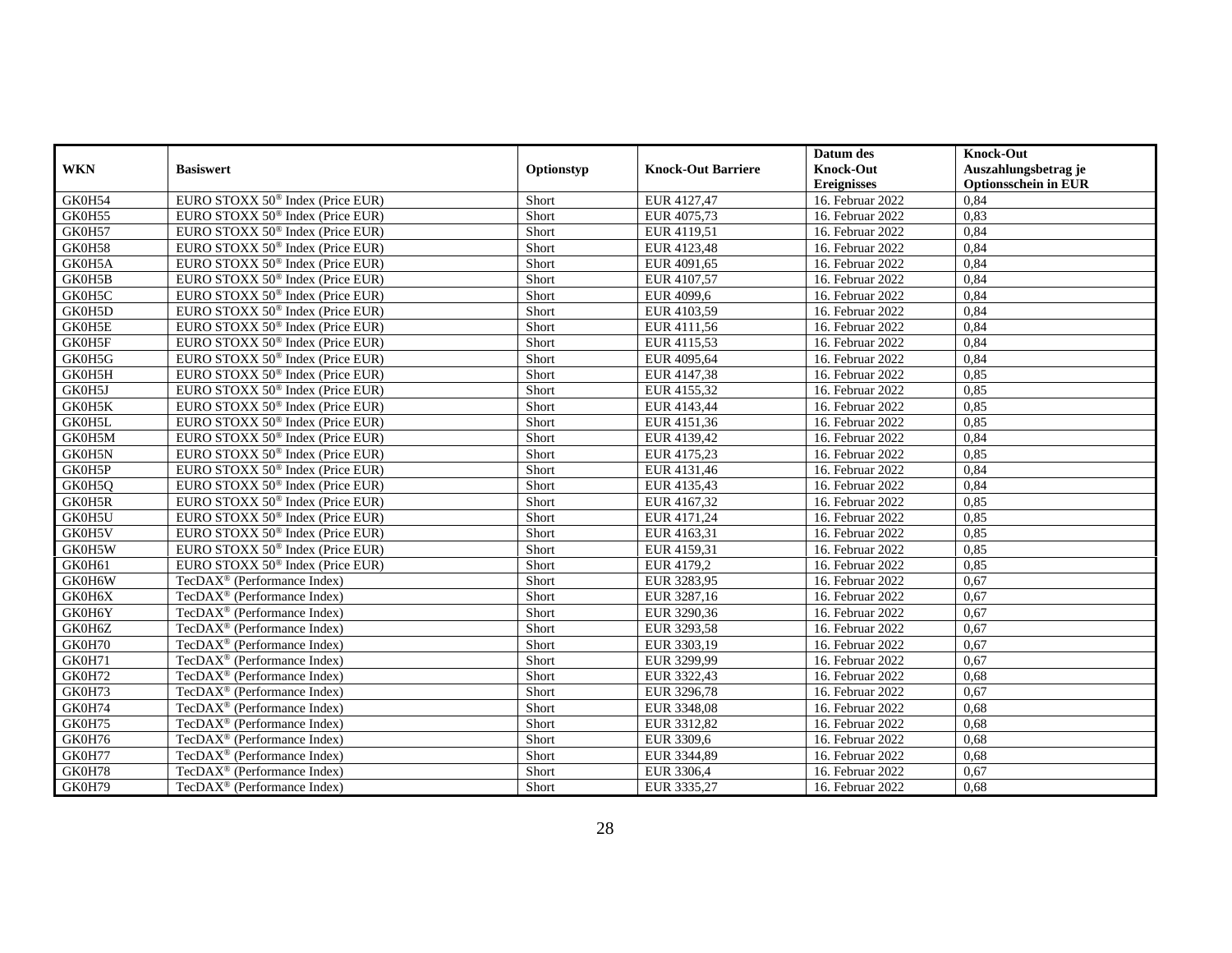|               |                                           |            |                           | Datum des          | <b>Knock-Out</b>            |
|---------------|-------------------------------------------|------------|---------------------------|--------------------|-----------------------------|
| <b>WKN</b>    | <b>Basiswert</b>                          | Optionstyp | <b>Knock-Out Barriere</b> | <b>Knock-Out</b>   | Auszahlungsbetrag je        |
|               |                                           |            |                           | <b>Ereignisses</b> | <b>Optionsschein in EUR</b> |
| GK0H7A        | TecDAX <sup>®</sup> (Performance Index)   | Short      | EUR 3325,64               | 16. Februar 2022   | 0.68                        |
| GK0H7B        | $TecDAX^{\circledR}$ (Performance Index)  | Short      | EUR 3319.23               | 16. Februar 2022   | 0.68                        |
| GK0H7C        | TecDAX <sup>®</sup> (Performance Index)   | Short      | EUR 3328,85               | 16. Februar 2022   | 0,68                        |
| GK0H7D        | TecDAX <sup>®</sup> (Performance Index)   | Short      | EUR 3332,05               | 16. Februar 2022   | 0,68                        |
| GK0H7E        | TecDAX <sup>®</sup> (Performance Index)   | Short      | EUR 3351,29               | 16. Februar 2022   | 0.68                        |
| GK0H7F        | $TecDAX^{\circledR}$ (Performance Index)  | Short      | EUR 3367,32               | 16. Februar 2022   | 0.69                        |
| GK0H7G        | $TecDAX^{\circledR}$ (Performance Index)  | Short      | EUR 3338.5                | 16. Februar 2022   | 0.68                        |
| GK0H7H        | TecDA $X^{\circledR}$ (Performance Index) | Short      | EUR 3354,52               | 16. Februar 2022   | 0,68                        |
| GK0H7J        | TecDAX <sup>®</sup> (Performance Index)   | Short      | EUR 3316,02               | 16. Februar 2022   | 0,68                        |
| GK0H7L        | TecDAX <sup>®</sup> (Performance Index)   | Short      | EUR 3364,13               | 16. Februar 2022   | 0.69                        |
| GK0H7M        | $TecDAX^{\otimes}$ (Performance Index)    | Short      | EUR 3341,68               | 16. Februar 2022   | 0,68                        |
| GK0H7N        | TecDAX <sup>®</sup> (Performance Index)   | Short      | EUR 3357,75               | 16. Februar 2022   | 0,69                        |
| GK0H7U        | TecDA $X^{\circledR}$ (Performance Index) | Short      | EUR 3370,57               | 16. Februar 2022   | 0,69                        |
| GK0H7W        | TecDAX <sup>®</sup> (Performance Index)   | Short      | EUR 3360,91               | 16. Februar 2022   | 0,69                        |
| GK0H9J        | Spotify Technology S.A.                   | Long       | <b>USD 161,49</b>         | 16. Februar 2022   | 0,48                        |
| GK0H9Z        | Amazon.com, Inc.                          | Long       | <b>USD 3128.99</b>        | 16. Februar 2022   | 0,8                         |
| GK0HA7        | Commerzbank AG                            | Short      | <b>EUR 8,66</b>           | 16. Februar 2022   | 0,36                        |
| GK0HA9        | PayPal Holdings, Inc.                     | Long       | <b>USD 113,91</b>         | 16. Februar 2022   | 0,29                        |
| <b>GK0HAA</b> | PayPal Holdings, Inc.                     | Long       | <b>USD 114,51</b>         | 16. Februar 2022   | 0,29                        |
| <b>GK0HAD</b> | Commerzbank AG                            | Short      | <b>EUR 8,7</b>            | 16. Februar 2022   | 0,36                        |
| <b>GK0HAF</b> | Veolia Environnement S.A.                 | Short      | EUR 31,52                 | 16. Februar 2022   | 0,65                        |
| <b>GK0HAH</b> | Commerzbank AG                            | Short      | <b>EUR 8,62</b>           | 16. Februar 2022   | 0,36                        |
| <b>GK0HAL</b> | Commerzbank AG                            | Short      | <b>EUR 8,74</b>           | 16. Februar 2022   | 0,37                        |
| <b>GK0HAX</b> | Meta Platforms, Inc.                      | Long       | <b>USD 215,7</b>          | 16. Februar 2022   | 0,55                        |
| <b>GK0HAY</b> | Amazon.com. Inc.                          | Long       | <b>USD 3096,57</b>        | 16. Februar 2022   | 0,79                        |
| GK0HB8        | Veolia Environnement S.A.                 | Short      | EUR 31,97                 | 16. Februar 2022   | 0,66                        |
| <b>GK0HBB</b> | Veolia Environnement S.A.                 | Short      | EUR 32,42                 | 16. Februar 2022   | 0,67                        |
| <b>GK0HBL</b> | Adobe Inc.                                | Long       | <b>USD 472,27</b>         | 16. Februar 2022   | 1,21                        |
| <b>GK0HBM</b> | Meta Platforms, Inc.                      | Long       | <b>USD 216,82</b>         | 16. Februar 2022   | 0,56                        |
| <b>GK0HBN</b> | PayPal Holdings, Inc.                     | Long       | <b>USD 115,11</b>         | 16. Februar 2022   | 0,29                        |
| GK0HC3        | Amazon.com, Inc.                          | Long       | USD 3112,76               | 16. Februar 2022   | 0,8                         |
| GK0HC5        | LVMH Moët Hennessy Louis Vuitton SE       | Short      | EUR 693,28                | 16. Februar 2022   | 1,42                        |
| GK0HC7        | LVMH Moët Hennessy Louis Vuitton SE       | Short      | EUR 676,83                | 16. Februar 2022   | 1,38                        |
| GK0HC8        | LVMH Moët Hennessy Louis Vuitton SE       | Short      | EUR 696,57                | 16. Februar 2022   | 1,42                        |
| GK0HC9        | Adobe Inc.                                | Long       | <b>USD 469,17</b>         | 16. Februar 2022   | 1,2                         |
| <b>GK0HCA</b> | LVMH Moët Hennessy Louis Vuitton SE       | Short      | EUR 673,54                | 16. Februar 2022   | 1,37                        |
| <b>GK0HCD</b> | LVMH Moët Hennessy Louis Vuitton SE       | Short      | EUR 686,69                | 16. Februar 2022   | 1,4                         |
| <b>GK0HCE</b> | LVMH Moët Hennessy Louis Vuitton SE       | Short      | EUR 689,98                | 16. Februar 2022   | 1,41                        |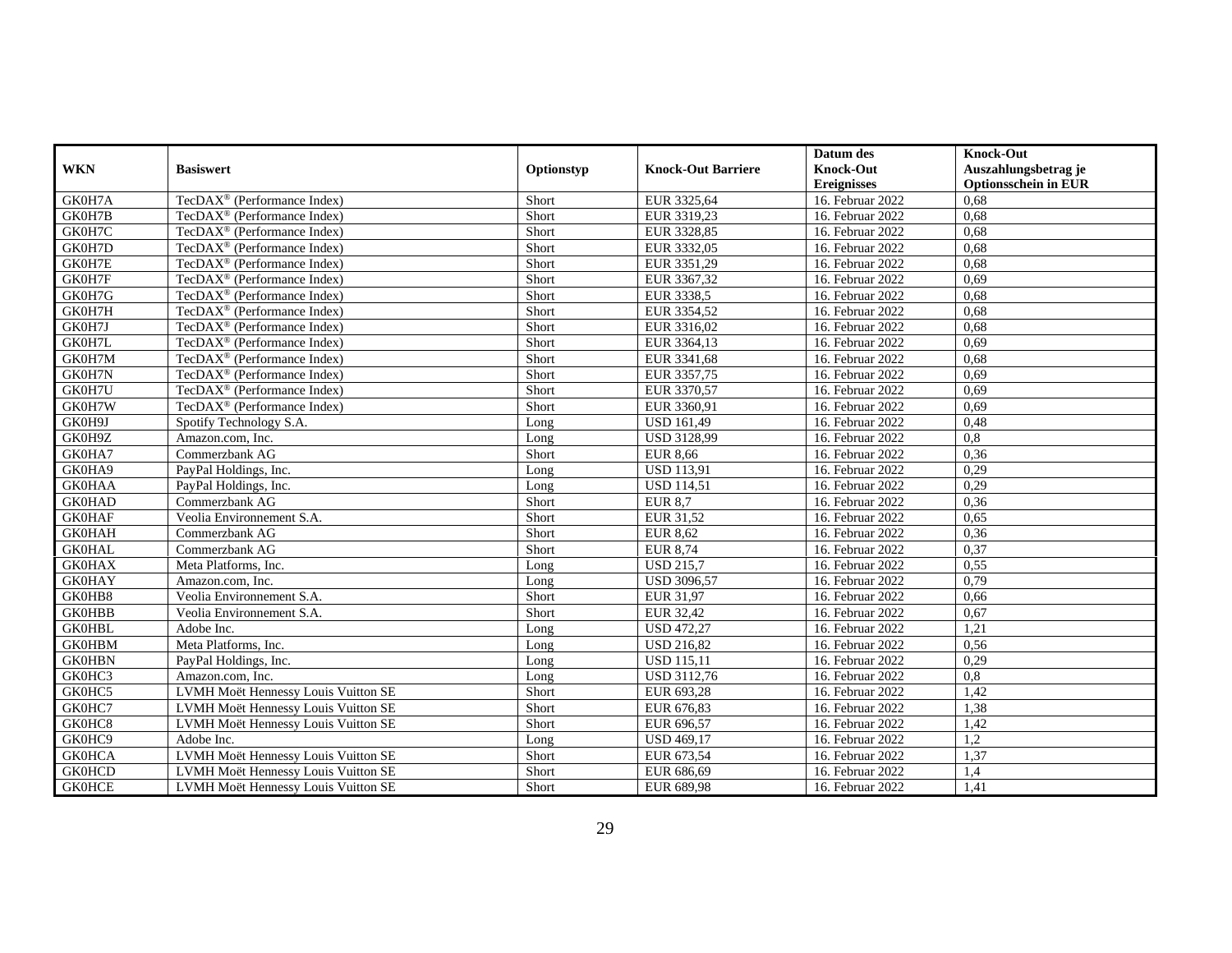|               |                                     |            |                           | Datum des          | <b>Knock-Out</b>            |
|---------------|-------------------------------------|------------|---------------------------|--------------------|-----------------------------|
| <b>WKN</b>    | <b>Basiswert</b>                    | Optionstyp | <b>Knock-Out Barriere</b> | <b>Knock-Out</b>   | Auszahlungsbetrag je        |
|               |                                     |            |                           | <b>Ereignisses</b> | <b>Optionsschein in EUR</b> |
| <b>GK0HCG</b> | LVMH Moët Hennessy Louis Vuitton SE | Short      | EUR 683,4                 | 16. Februar 2022   | 1.4                         |
| <b>GK0HCL</b> | LVMH Moët Hennessy Louis Vuitton SE | Short      | EUR 680.11                | 16. Februar 2022   | 1,39                        |
| <b>GK0HCN</b> | LVMH Moët Hennessy Louis Vuitton SE | Short      | EUR 699,86                | 16. Februar 2022   | 1,43                        |
| GK0HD5        | <b>BASF SE</b>                      | Short      | EUR 66,29                 | 16. Februar 2022   | 0,14                        |
| GK0HD8        | <b>BASF SE</b>                      | Short      | EUR 67,26                 | 16. Februar 2022   | 0,14                        |
| <b>GK0HDB</b> | <b>BASF SE</b>                      | Short      | EUR 66,61                 | 16. Februar 2022   | 0,14                        |
| <b>GK0HDC</b> | <b>BASF SE</b>                      | Short      | EUR 66,94                 | 16. Februar 2022   | 0,14                        |
| <b>GK0HDK</b> | <b>BioNTech SE</b>                  | Short      | <b>USD 168,14</b>         | 16. Februar 2022   | 0,7                         |
| <b>GK0HDN</b> | <b>BASF SE</b>                      | Short      | EUR 67,91                 | 16. Februar 2022   | 0,14                        |
| <b>GK0HDP</b> | <b>BioNTech SE</b>                  | Short      | <b>USD 166,97</b>         | 16. Februar 2022   | 0,69                        |
| <b>GK0HDQ</b> | <b>BASF SE</b>                      | Short      | EUR 68,23                 | 16. Februar 2022   | 0,14                        |
| <b>GK0HDR</b> | <b>BioNTech SE</b>                  | Short      | <b>USD 161,95</b>         | 16. Februar 2022   | 0,67                        |
| <b>GK0HDS</b> | <b>BioNTech SE</b>                  | Short      | <b>USD 165,94</b>         | 16. Februar 2022   | 0.69                        |
| <b>GK0HDT</b> | <b>BioNTech SE</b>                  | Short      | <b>USD 165,01</b>         | 16. Februar 2022   | 0,68                        |
| <b>GK0HDU</b> | <b>BASF SE</b>                      | Short      | EUR 67,58                 | 16. Februar 2022   | 0,14                        |
| <b>GK0HDV</b> | <b>BioNTech SE</b>                  | Short      | <b>USD 163.44</b>         | 16. Februar 2022   | 0.68                        |
| <b>GK0HDW</b> | <b>BASF SE</b>                      | Short      | EUR 68,56                 | 16. Februar 2022   | 0,14                        |
| <b>GK0HDX</b> | <b>BioNTech SE</b>                  | Short      | <b>USD 158,22</b>         | 16. Februar 2022   | 0,66                        |
| <b>GK0HDY</b> | <b>BioNTech SE</b>                  | Short      | <b>USD 159,71</b>         | 16. Februar 2022   | 0,66                        |
| <b>GK0HDZ</b> | <b>BioNTech SE</b>                  | Short      | <b>USD 164,19</b>         | 16. Februar 2022   | 0,68                        |
| GK0HE0        | <b>BioNTech SE</b>                  | Short      | <b>USD 158,97</b>         | 16. Februar 2022   | 0,66                        |
| GK0HE2        | <b>BioNTech SE</b>                  | Short      | <b>USD 157,48</b>         | 16. Februar 2022   | 0,65                        |
| GK0HE3        | <b>BioNTech SE</b>                  | Short      | <b>USD 156,74</b>         | 16. Februar 2022   | 0,65                        |
| GK0HE7        | NIKE, Inc.                          | Short      | <b>USD 146,68</b>         | 16. Februar 2022   | 0,26                        |
| GK0HE8        | NIKE, Inc.                          | Short      | <b>USD 145,98</b>         | 16. Februar 2022   | 0,26                        |
| GK0HE9        | NIKE, Inc.                          | Short      | <b>USD 143,89</b>         | 16. Februar 2022   | 0,26                        |
| <b>GK0HEC</b> | NIKE, Inc.                          | Short      | <b>USD 144,59</b>         | 16. Februar 2022   | 0,26                        |
| <b>GK0HEE</b> | Peloton Interactive Inc.            | Long       | <b>USD 32,64</b>          | 16. Februar 2022   | 0,26                        |
| <b>GK0HEF</b> | NIKE, Inc.                          | Short      | <b>USD 142.5</b>          | 16. Februar 2022   | 0,26                        |
| <b>GK0HEL</b> | Peloton Interactive Inc.            | Long       | <b>USD 32,96</b>          | 16. Februar 2022   | 0,26                        |
| <b>GK0HEN</b> | NIKE, Inc.                          | Short      | <b>USD 145,28</b>         | 16. Februar 2022   | 0,26                        |
| <b>GK0HEP</b> | ASML Holding N.V.                   | Short      | EUR 556,62                | 16. Februar 2022   | 1,14                        |
| <b>GK0HEU</b> | ASML Holding N.V.                   | Short      | EUR 562,05                | 16. Februar 2022   | 1,15                        |
| <b>GK0HEV</b> | ASML Holding N.V.                   | Short      | EUR 564,77                | 16. Februar 2022   | 1,15                        |
| <b>GK0HEX</b> | Peloton Interactive Inc.            | Long       | <b>USD 32,32</b>          | 16. Februar 2022   | 0,26                        |
| GK0HF1        | ASML Holding N.V.                   | Short      | EUR 578,37                | 16. Februar 2022   | 1,18                        |
| GK0HF4        | NIKE, Inc.                          | Short      | <b>USD 143,19</b>         | 16. Februar 2022   | 0,26                        |
| GK0HF9        | ASML Holding N.V.                   | Short      | EUR 572,93                | 16. Februar 2022   | 1,17                        |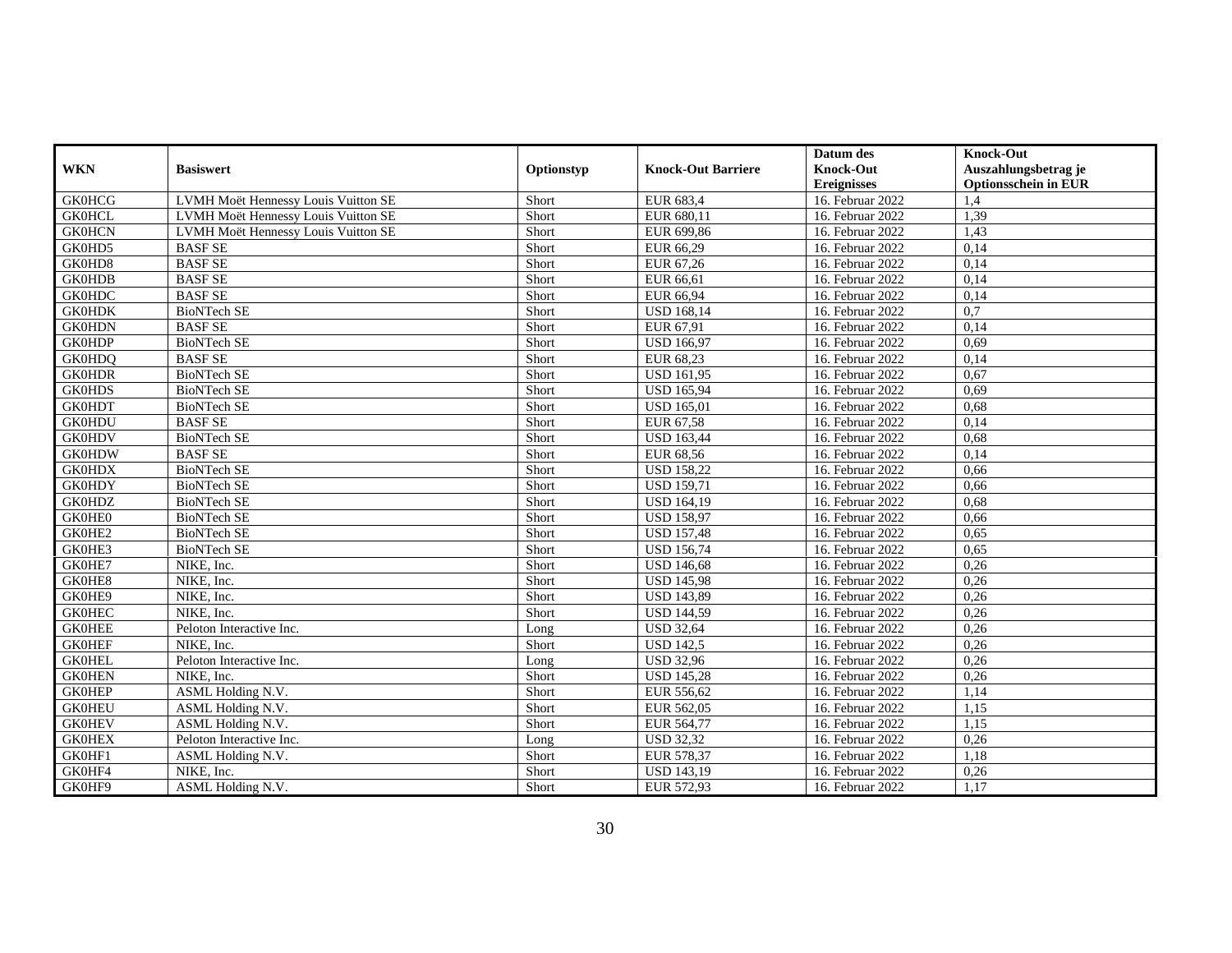|               |                                |            |                           | Datum des          | <b>Knock-Out</b>            |
|---------------|--------------------------------|------------|---------------------------|--------------------|-----------------------------|
| <b>WKN</b>    | <b>Basiswert</b>               | Optionstyp | <b>Knock-Out Barriere</b> | <b>Knock-Out</b>   | Auszahlungsbetrag je        |
|               |                                |            |                           | <b>Ereignisses</b> | <b>Optionsschein in EUR</b> |
| <b>GK0HFA</b> | ASML Holding N.V.              | Short      | EUR 570,21                | 16. Februar 2022   | 1,16                        |
| <b>GK0HFD</b> | Pinterest, Inc.                | Long       | <b>USD 24.85</b>          | 16. Februar 2022   | 0,07                        |
| <b>GK0HFE</b> | <b>BioNTech SE</b>             | Short      | <b>USD 162,69</b>         | 16. Februar 2022   | 0,67                        |
| <b>GK0HFF</b> | ASML Holding N.V.              | Short      | EUR 575,65                | 16. Februar 2022   | 1,18                        |
| <b>GK0HFG</b> | Pinterest, Inc.                | Long       | <b>USD 25,12</b>          | 16. Februar 2022   | 0,07                        |
| <b>GK0HFN</b> | <b>ASML Holding N.V.</b>       | Short      | EUR 559,34                | 16. Februar 2022   | 1,14                        |
| <b>GK0HFT</b> | Hugo Boss AG                   | Short      | EUR 58,09                 | 16. Februar 2022   | 0,18                        |
| <b>GK0HFU</b> | Hugo Boss AG                   | Short      | EUR 58,38                 | 16. Februar 2022   | 0.18                        |
| <b>GK0HFV</b> | ASML Holding N.V.              | Short      | <b>EUR 583,8</b>          | 16. Februar 2022   | 1,19                        |
| <b>GK0HFW</b> | Hugo Boss AG                   | Short      | <b>EUR 57,8</b>           | 16. Februar 2022   | 0,18                        |
| <b>GK0HFX</b> | Hugo Boss AG                   | Short      | EUR 57,51                 | 16. Februar 2022   | 0,18                        |
| <b>GK0HFY</b> | Hugo Boss AG                   | Short      | EUR 56,94                 | 16. Februar 2022   | 0,18                        |
| <b>GK0HFZ</b> | Hugo Boss AG                   | Short      | EUR 57,23                 | 16. Februar 2022   | 0,18                        |
| GK0HG0        | Hugo Boss AG                   | Short      | <b>EUR 56,65</b>          | 16. Februar 2022   | 0,18                        |
| GK0HG1        | Advanced Micro Devices, Inc.   | Long       | <b>USD 115,65</b>         | 16. Februar 2022   | 0,58                        |
| GK0HG6        | Advanced Micro Devices, Inc.   | Long       | <b>USD 115,02</b>         | 16. Februar 2022   | 0,57                        |
| GK0HG9        | Electronic Arts Inc.           | Short      | <b>USD 133,78</b>         | 16. Februar 2022   | 0,36                        |
| <b>GK0HGA</b> | Novo Nordisk A/S               | Short      | DKK 660,94                | 16. Februar 2022   | 1,81                        |
| <b>GK0HGB</b> | Electronic Arts Inc.           | Short      | <b>USD 134,43</b>         | 16. Februar 2022   | 0,37                        |
| <b>GK0HGJ</b> | Novo Nordisk A/S               | Short      | DKK 645,29                | 16. Februar 2022   | 1,77                        |
| <b>GK0HGR</b> | Advanced Micro Devices, Inc.   | Long       | <b>USD 114,4</b>          | 16. Februar 2022   | 0,57                        |
| <b>GK0HGV</b> | Novo Nordisk A/S               | Short      | DKK 672,7                 | 16. Februar 2022   | 1,85                        |
| <b>GK0HGW</b> | Novo Nordisk A/S               | Short      | DKK 649.2                 | 16. Februar 2022   | 1,78                        |
| <b>GK0HGX</b> | ASML Holding N.V.              | Short      | EUR 581,09                | 16. Februar 2022   | 1,19                        |
| <b>GK0HGZ</b> | Shop Apotheke Europe NV        | Long       | EUR 109,01                | 16. Februar 2022   | 0,71                        |
| GK0HH3        | Novo Nordisk A/S               | Short      | DKK 668,76                | 16. Februar 2022   | 1,83                        |
| GK0HH6        | Shop Apotheke Europe NV        | Long       | EUR 109,61                | 16. Februar 2022   | 0,72                        |
| GK0HH7        | <b>Exxon Mobil Corporation</b> | Short      | <b>USD 79.72</b>          | 16. Februar 2022   | 0,14                        |
| GK0HH8        | <b>Exxon Mobil Corporation</b> | Short      | <b>USD 79,34</b>          | 16. Februar 2022   | 0,14                        |
| <b>GK0HHD</b> | <b>Exxon Mobil Corporation</b> | Short      | <b>USD 78,19</b>          | 16. Februar 2022   | 0,14                        |
| <b>GK0HHG</b> | Exxon Mobil Corporation        | Short      | <b>USD 78,96</b>          | 16. Februar 2022   | 0,14                        |
| <b>GK0HHJ</b> | Exxon Mobil Corporation        | Short      | <b>USD 78,58</b>          | 16. Februar 2022   | 0,14                        |
| <b>GK0HHP</b> | Novo Nordisk A/S               | Short      | DKK 653,12                | 16. Februar 2022   | 1,79                        |
| <b>GK0HHQ</b> | ASML Holding N.V.              | Short      | EUR 567,49                | 16. Februar 2022   | 1,16                        |
| <b>GK0HHR</b> | Shop Apotheke Europe NV        | Long       | EUR 106,53                | 16. Februar 2022   | 0,7                         |
| <b>GK0HHT</b> | Shop Apotheke Europe NV        | Long       | EUR 104,94                | 16. Februar 2022   | 0,69                        |
| <b>GK0HHV</b> | Novo Nordisk A/S               | Short      | DKK 657,03                | 16. Februar 2022   | 1,8                         |
| <b>GK0HHW</b> | Shop Apotheke Europe NV        | Long       | EUR 108,41                | 16. Februar 2022   | 0,71                        |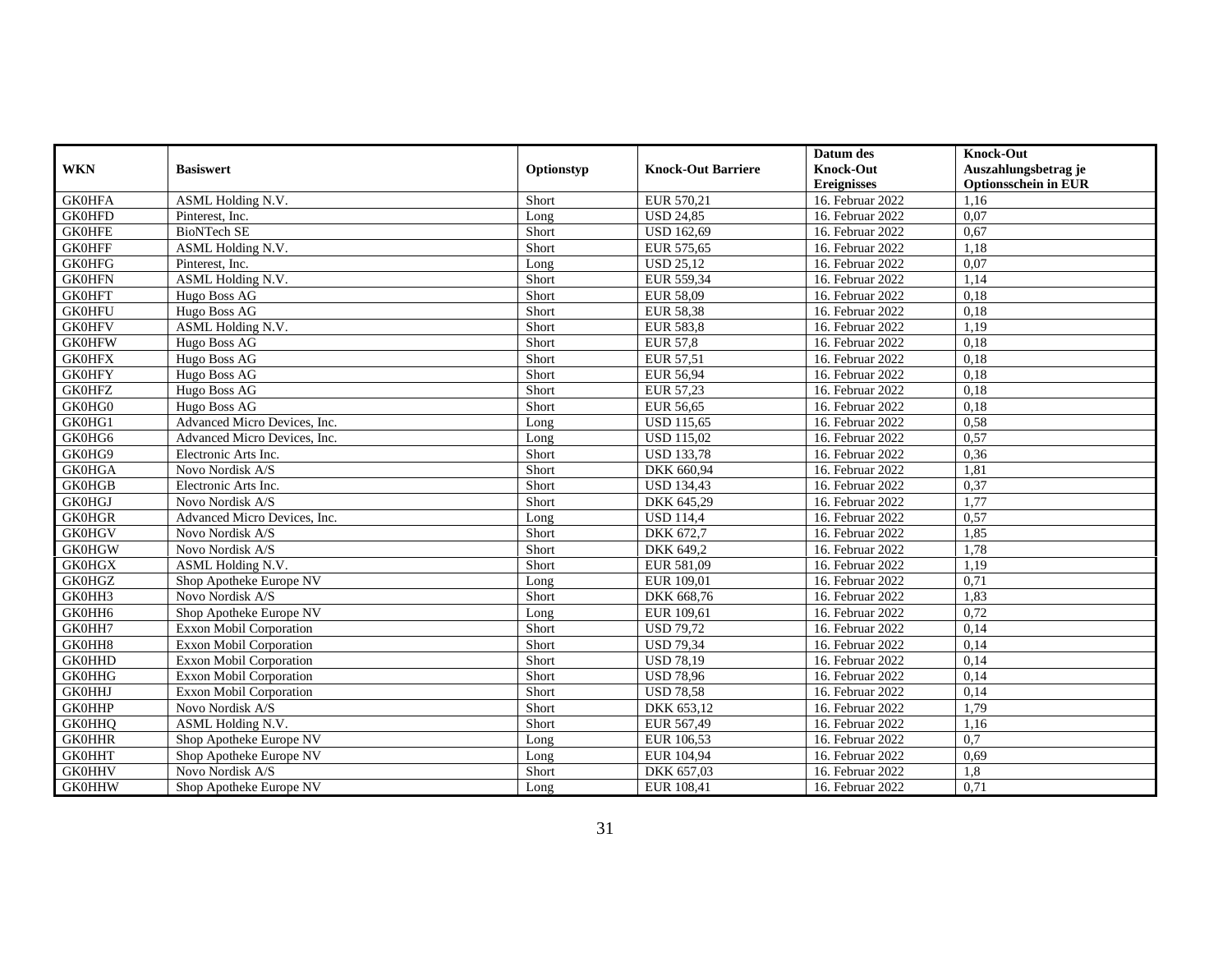|               |                                                                   |            |                           | Datum des          | <b>Knock-Out</b>            |
|---------------|-------------------------------------------------------------------|------------|---------------------------|--------------------|-----------------------------|
| <b>WKN</b>    | <b>Basiswert</b>                                                  | Optionstyp | <b>Knock-Out Barriere</b> | <b>Knock-Out</b>   | Auszahlungsbetrag je        |
|               |                                                                   |            |                           | <b>Ereignisses</b> | <b>Optionsschein in EUR</b> |
| <b>GK0HHX</b> | Bayer AG                                                          | Short      | <b>EUR 53</b>             | 16. Februar 2022   | 0.16                        |
| <b>GK0HHY</b> | Shop Apotheke Europe NV                                           | Long       | EUR 107,82                | 16. Februar 2022   | 0,71                        |
| <b>GK0HJ0</b> | Novo Nordisk A/S                                                  | Short      | DKK 664,86                | 16. Februar 2022   | 1,82                        |
| GK0HJ2        | Shop Apotheke Europe NV                                           | Long       | EUR 107,21                | 16. Februar 2022   | 0,7                         |
| GK0HJ3        | Siemens AG                                                        | Short      | EUR 143,99                | 16. Februar 2022   | 0,29                        |
| GK0HJ4        | Siemens AG                                                        | Short      | EUR 143,3                 | 16. Februar 2022   | 0,29                        |
| GK0HJ5        | Siemens AG                                                        | Short      | EUR 144,67                | 16. Februar 2022   | 0,3                         |
| GK0HJ6        | Siemens AG                                                        | Short      | EUR 142,62                | 16. Februar 2022   | 0,29                        |
| GK0HJ7        | Bayer AG                                                          | Short      | EUR 53,77                 | 16. Februar 2022   | 0,17                        |
| GK0HJ8        | Siemens AG                                                        | Short      | EUR 141,25                | 16. Februar 2022   | 0,29                        |
| GK0HJ9        | <b>Bayer AG</b>                                                   | Short      | EUR 53,26                 | 16. Februar 2022   | 0,16                        |
| <b>GK0HJA</b> | Siemens AG                                                        | Short      | EUR 140,57                | 16. Februar 2022   | 0,29                        |
| <b>GK0HJB</b> | Siemens AG                                                        | Short      | EUR 139,88                | 16. Februar 2022   | 0,29                        |
| <b>GK0HJC</b> | <b>Bayer AG</b>                                                   | Short      | EUR 53,51                 | 16. Februar 2022   | 0,17                        |
| <b>GK0HJF</b> | Shop Apotheke Europe NV                                           | Long       | EUR 103,98                | 16. Februar 2022   | 0,68                        |
| <b>GK0HJG</b> | <b>Baver AG</b>                                                   | Short      | EUR 54,02                 | 16. Februar 2022   | 0,17                        |
| <b>GK0HJJ</b> | Siemens AG                                                        | Short      | EUR 141,93                | 16. Februar 2022   | 0,29                        |
| <b>GK0HJL</b> | Shop Apotheke Europe NV                                           | Long       | EUR 105,78                | 16. Februar 2022   | 0,69                        |
| <b>GK0HJM</b> | Bayer AG                                                          | Short      | <b>EUR 54,28</b>          | 16. Februar 2022   | 0,17                        |
| <b>GK0JTR</b> | <b>EUREX Euro Bund Future (Generic Front Month</b><br>Future)     | Short      | <b>EUR 165</b>            | 16. Februar 2022   | 3,37                        |
| <b>GK0JTT</b> | 10-Year U.S. Treasury Note Future (Generic Front<br>Month Future) | Long       | <b>USD 133,5</b>          | 16. Februar 2022   | 23,04                       |
| <b>GK0JTU</b> | 10-Year U.S. Treasury Note Future (Generic Front<br>Month Future) | Long       | <b>USD 132</b>            | 16. Februar 2022   | 22,78                       |
| <b>GK0JTV</b> | 10-Year U.S. Treasury Note Future (Generic Front<br>Month Future) | Long       | <b>USD 131.5</b>          | 16. Februar 2022   | 22,7                        |
| <b>GK0JTW</b> | 10-Year U.S. Treasury Note Future (Generic Front<br>Month Future) | Long       | <b>USD 131</b>            | 16. Februar 2022   | 22,61                       |
| <b>GK0JTX</b> | 10-Year U.S. Treasury Note Future (Generic Front<br>Month Future) | Long       | <b>USD 130.5</b>          | 16. Februar 2022   | 22,53                       |
| <b>GK0JTY</b> | 10-Year U.S. Treasury Note Future (Generic Front<br>Month Future) | Long       | <b>USD 130</b>            | 16. Februar 2022   | 22,44                       |
| <b>GK0JTZ</b> | 10-Year U.S. Treasury Note Future (Generic Front<br>Month Future) | Long       | <b>USD 129.5</b>          | 16. Februar 2022   | 22,35                       |
| GK0JU0        | 10-Year U.S. Treasury Note Future (Generic Front<br>Month Future) | Long       | <b>USD 129</b>            | 16. Februar 2022   | 22,27                       |
| GK0JU1        | 10-Year U.S. Treasury Note Future (Generic Front<br>Month Future) | Long       | <b>USD 128.5</b>          | 16. Februar 2022   | 22,18                       |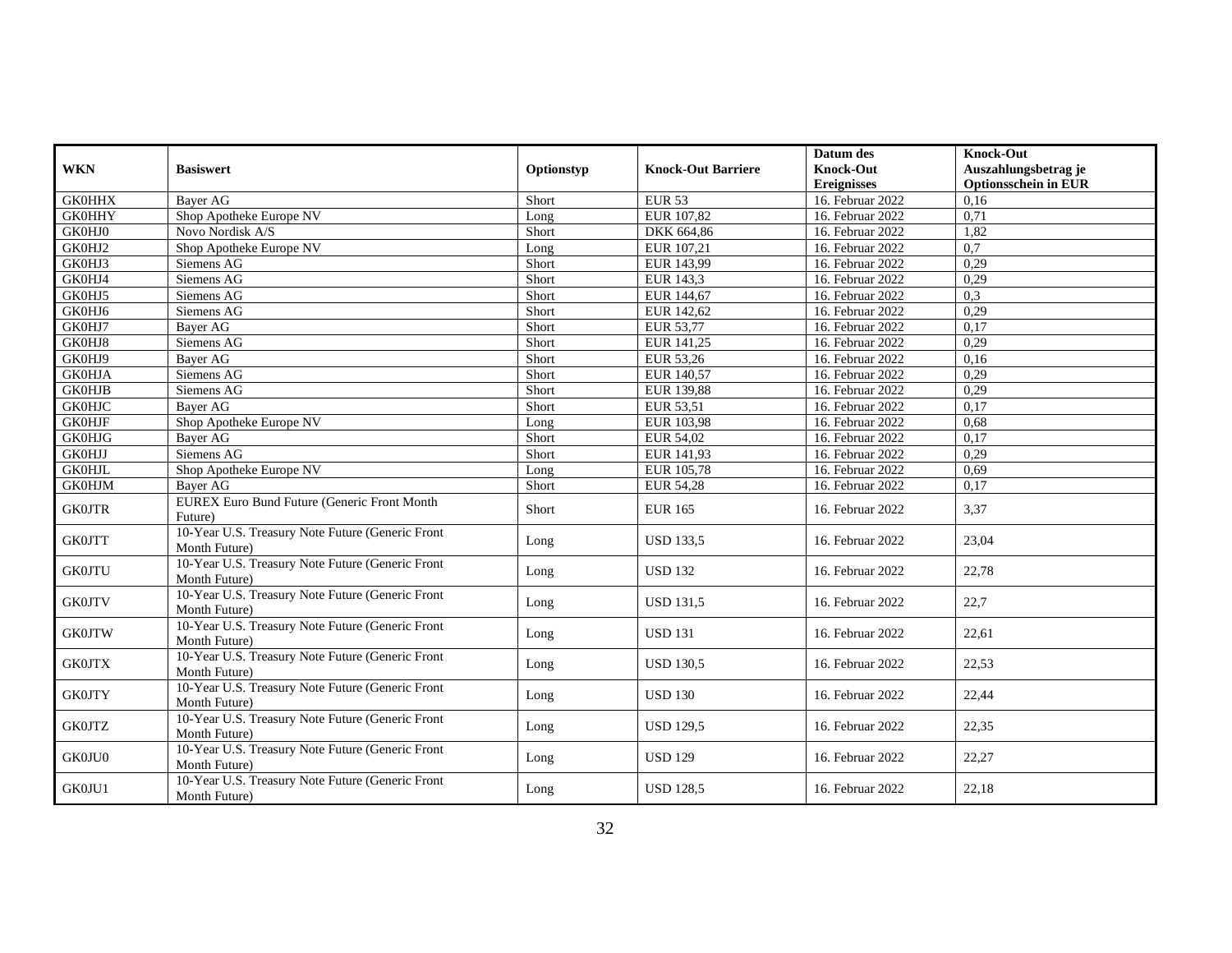| <b>WKN</b>    | <b>Basiswert</b>                                                  | Optionstyp | <b>Knock-Out Barriere</b> | Datum des<br><b>Knock-Out</b> | <b>Knock-Out</b><br>Auszahlungsbetrag je |
|---------------|-------------------------------------------------------------------|------------|---------------------------|-------------------------------|------------------------------------------|
|               |                                                                   |            |                           | <b>Ereignisses</b>            | <b>Optionsschein in EUR</b>              |
| GK0JU2        | 10-Year U.S. Treasury Note Future (Generic Front<br>Month Future) | Long       | <b>USD 128</b>            | 16. Februar 2022              | 22,09                                    |
| GX01ZN        | <b>Barrick Gold Corporation</b>                                   | Short      | USD 21,1423               | 14. Februar 2022              | 0,55                                     |
| GX0208        | <b>Barrick Gold Corporation</b>                                   | Short      | <b>USD 21,2758</b>        | 16. Februar 2022              | 0,55                                     |
| <b>GX020R</b> | <b>Barrick Gold Corporation</b>                                   | Short      | <b>USD 21,0278</b>        | 14. Februar 2022              | 0,55                                     |
| GX021U        | <b>Barrick Gold Corporation</b>                                   | Short      | <b>USD 20,9229</b>        | 14. Februar 2022              | 0,55                                     |
| <b>GX024A</b> | Merck KGaA                                                        | Long       | EUR 175,4437              | 14. Februar 2022              | 0,33                                     |
| <b>GX024N</b> | Merck KGaA                                                        | Long       | EUR 180,1826              | 14. Februar 2022              | 0.34                                     |
| GX024Q        | Merck KGaA                                                        | Long       | EUR 177,3372              | 14. Februar 2022              | 0,33                                     |
| <b>GX024R</b> | Merck KGaA                                                        | Long       | EUR 178,2891              | 14. Februar 2022              | 0,24                                     |
| GX024X        | Merck KGaA                                                        | Long       | EUR 176,3956              | 14. Februar 2022              | 0,33                                     |
| GX0258        | Merck KGaA                                                        | Long       | EUR 179,2307              | 14. Februar 2022              | 0,33                                     |
| GX09UV        | MTU Aero Engines AG                                               | Short      | EUR 206,0029              | 16. Februar 2022              | 0,39                                     |
| GX09V1        | MTU Aero Engines AG                                               | Short      | EUR 205,0224              | 16. Februar 2022              | 0,39                                     |
| GX09VM        | MTU Aero Engines AG                                               | Short      | EUR 206,9931              | 16. Februar 2022              | 0,39                                     |
| GX0CZ5        | DAX <sup>®</sup> (Performance Index)/ X-DAX <sup>®</sup>          | Long       | EUR 14850,397             | 14. Februar 2022              | 1,44                                     |
| <b>GX0FUR</b> | Walmart Inc.                                                      | Long       | USD 133,9705              | 14. Februar 2022              | 0,22                                     |
| GX0L95        | $\text{DAX}^{\circledR}$ (Performance Index)                      | Long       | EUR 14924,774             | 14. Februar 2022              | 1,45                                     |
| GX0P7X        | $DAX^{\circledR}$ (Performance Index)                             | Long       | EUR 14911,066             | 14. Februar 2022              | 1,45                                     |
| <b>GX0XHQ</b> | Bristol-Myers Squibb Company                                      | Short      | USD 67,5829               | 15. Februar 2022              | 0,11                                     |
| <b>GX0XMZ</b> | Eckert & Ziegler Strahlen- und Medizintechnik AG                  | Long       | EUR 66,5303               | 14. Februar 2022              | 0,25                                     |
| <b>GX157R</b> | Bristol-Myers Squibb Company                                      | Short      | <b>USD 68,0834</b>        | 16. Februar 2022              | 0,11                                     |
| GX1GR7        | $DAX^{\circledR}$ (Performance Index)                             | Long       | EUR 14902,212             | 14. Februar 2022              | 1.45                                     |
| GX1NP7        | Enel S.p.A.                                                       | Long       | EUR 6,2202                | 14. Februar 2022              | 0,12                                     |
| GX22Y9        | Legrand SA                                                        | Long       | EUR 85,4557               | 14. Februar 2022              | 0,16                                     |
| GX22YD        | Legrand SA                                                        | Long       | EUR 84,6725               | 14. Februar 2022              | 0,16                                     |
| GX252N        | Puma SE                                                           | Long       | EUR 87,6550288            | 14. Februar 2022              | 0,16                                     |
| GX2544        | Puma SE                                                           | Long       | EUR 86,48231743           | 14. Februar 2022              | 0,16                                     |
| GX2GFL        | HeidelbergCement AG                                               | Short      | EUR 67,8831               | 16. Februar 2022              | 0,13                                     |
| GX2GFQ        | HeidelbergCement AG                                               | Short      | EUR 67,564                | 16. Februar 2022              | 0.13                                     |
| GX2K29        | DAX <sup>®</sup> (Performance Index)                              | Long       | EUR 14967,349             | 14. Februar 2022              | 1,45                                     |
| GX2K2M        | DAX <sup>®</sup> (Performance Index)                              | Long       | EUR 14982,598             | 14. Februar 2022              | 1,45                                     |
| GX2RCZ        | ICE Brent Crude Oil Future (Generic Front Month<br>Future)        | Short      | USD 96,62219              | 14. Februar 2022              | 2,55                                     |
| GX2T60        | ThyssenKrupp AG                                                   | Long       | EUR 8,4133                | 14. Februar 2022              | 0,39                                     |
| GX2T6J        | Legrand SA                                                        | Long       | EUR 84,2398               | 14. Februar 2022              | 0,16                                     |
| GX2T6M        | ThyssenKrupp AG                                                   | Long       | EUR 8,4556                | 14. Februar 2022              | 0,39                                     |
| GX2TLW        | ThyssenKrupp AG                                                   | Long       | EUR 8,3603                | 14. Februar 2022              | 0,39                                     |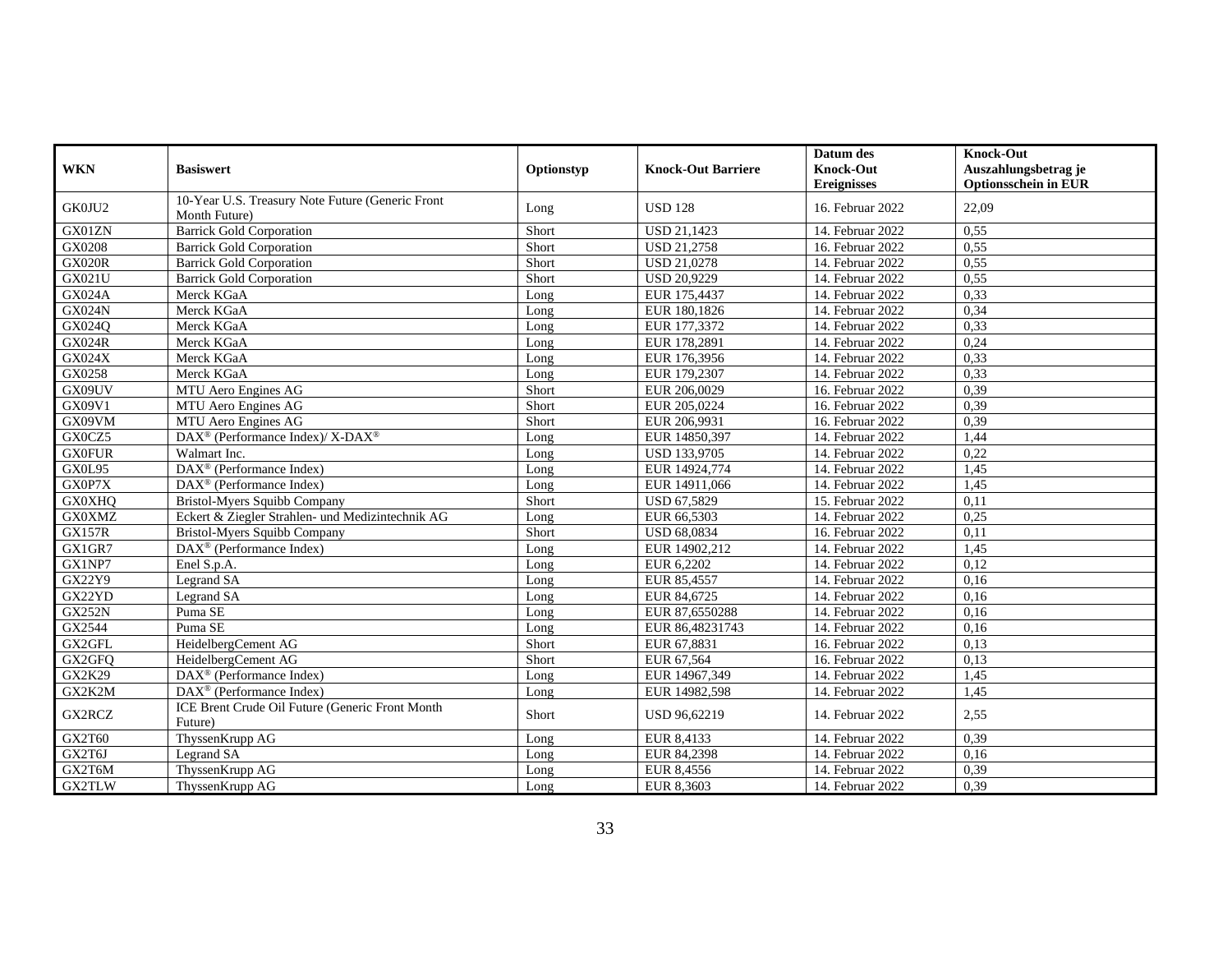|               |                                                          |            |                           | Datum des          | <b>Knock-Out</b>            |
|---------------|----------------------------------------------------------|------------|---------------------------|--------------------|-----------------------------|
| <b>WKN</b>    | <b>Basiswert</b>                                         | Optionstyp | <b>Knock-Out Barriere</b> | <b>Knock-Out</b>   | Auszahlungsbetrag je        |
|               |                                                          |            |                           | <b>Ereignisses</b> | <b>Optionsschein in EUR</b> |
| GX2TLY        | ThyssenKrupp AG                                          | Long       | EUR 8,2331                | 14. Februar 2022   | 0,38                        |
| GX2TM0        | ThyssenKrupp AG                                          | Long       | EUR 8.2755                | 14. Februar 2022   | 0,39                        |
| GX2TM8        | ThyssenKrupp AG                                          | Long       | EUR 8,3179                | 14. Februar 2022   | 0,39                        |
| <b>GX2UHR</b> | Schneider Electric SE                                    | Long       | EUR 139,8942              | 14. Februar 2022   | 0,26                        |
| GX2XUK        | DAX <sup>®</sup> (Performance Index)/ X-DAX <sup>®</sup> | Long       | EUR 14870,378             | 14. Februar 2022   | 1,44                        |
| GX2Y5H        | Zalando SE                                               | Long       | EUR 61,5675               | 14. Februar 2022   | $\overline{0,1}$            |
| GX2Y7S        | <b>LINDE PLC</b>                                         | Long       | EUR 256,1429              | 14. Februar 2022   | 0.48                        |
| GX2Y7U        | LINDE PLC                                                | Long       | EUR 257,5093              | 14. Februar 2022   | 0,48                        |
| GX2Y9A        | Booking Holdings Inc.                                    | Short      | USD 2693,3877             | 16. Februar 2022   | 0,45                        |
| <b>GX323E</b> | Schneider Electric SE                                    | Long       | EUR 142,6391              | 14. Februar 2022   | 0,27                        |
| <b>GX323K</b> | Schneider Electric SE                                    | Long       | EUR 141,8786              | 14. Februar 2022   | 0,26                        |
| <b>GX323R</b> | Schneider Electric SE                                    | Long       | EUR 143,4099              | 14. Februar 2022   | 0,27                        |
| GX3249        | Schneider Electric SE                                    | Long       | EUR 144,9413              | 14. Februar 2022   | 0,27                        |
| GX324G        | Schneider Electric SE                                    | Long       | EUR 144,1705              | 14. Februar 2022   | 0,27                        |
| GX3267        | Schneider Electric SE                                    | Long       | EUR 141,1078              | 14. Februar 2022   | 0,26                        |
| GX34RC        | Capgemini SE                                             | Long       | EUR 186,682               | 15. Februar 2022   | 0,52                        |
| GX34SJ        | Capgemini SE                                             | Long       | EUR 181,9296              | 16. Februar 2022   | 0,51                        |
| GX34UF        | Sixt SE                                                  | Long       | EUR 139,615               | 14. Februar 2022   | 0.39                        |
| GX34UG        | Sixt SE                                                  | Long       | EUR 136,342               | 14. Februar 2022   | 0,38                        |
| GX34UU        | Sixt SE                                                  | Long       | EUR 138,358               | 14. Februar 2022   | 0,39                        |
| GX38AR        | Gilead Sciences, Inc.                                    | Long       | USD 61,6209               | 14. Februar 2022   | 0,1                         |
| GX38CF        | Gilead Sciences, Inc.                                    | Long       | USD 61,2299               | 14. Februar 2022   | $\overline{0,1}$            |
| GX3DZ2        | Deutsche Lufthansa AG                                    | Short      | EUR 7.7625                | 16. Februar 2022   | 0.02                        |
| GX3JH4        | Booking Holdings Inc.                                    | Short      | USD 2707,2857             | 16. Februar 2022   | 0,45                        |
| GX3LRM        | Pfizer Inc.                                              | Long       | USD 48,4916               | 14. Februar 2022   | 0.08                        |
| GX3LS5        | Pfizer Inc.                                              | Long       | <b>USD 48,7486</b>        | 14. Februar 2022   | 0,08                        |
| GX3LT3        | Fresenius SE & Co KGaA                                   | Short      | EUR 38,0025               | 16. Februar 2022   | 0,11                        |
| GX3LW6        | <b>Fraport AG</b>                                        | Short      | EUR 66,89                 | 16. Februar 2022   | 0,12                        |
| GX3LWF        | Fraport AG                                               | Short      | EUR 66,483                | 16. Februar 2022   | 0,12                        |
| GX3LXA        | Fraport AG                                               | Short      | EUR 66,066                | 16. Februar 2022   | 0,12                        |
| GX3T3W        | Fraport AG                                               | Short      | EUR 67,286                | 16. Februar 2022   | 0,12                        |
| GX3UKX        | Pfizer Inc.                                              | Long       | <b>USD 49,0332</b>        | 14. Februar 2022   | 0,08                        |
| GX3UKY        | Pfizer Inc.                                              | Long       | <b>USD 49,2901</b>        | 14. Februar 2022   | 0,08                        |
| GX3UL0        | Pfizer Inc.                                              | Long       | USD 49,5572               | 14. Februar 2022   | 0.08                        |
| GX3UPB        | MTU Aero Engines AG                                      | Short      | EUR 202,1164              | 16. Februar 2022   | 0,38                        |
| GX3UPE        | MTU Aero Engines AG                                      | Short      | EUR 203,5259              | 16. Februar 2022   | 0,38                        |
| GX3WUX        | Safran S.A.                                              | Short      | EUR 116,9205              | 16. Februar 2022   | 0,22                        |
| <b>GX40B9</b> | Walmart Inc.                                             | Long       | <b>USD 133,2134</b>       | 14. Februar 2022   | 0,22                        |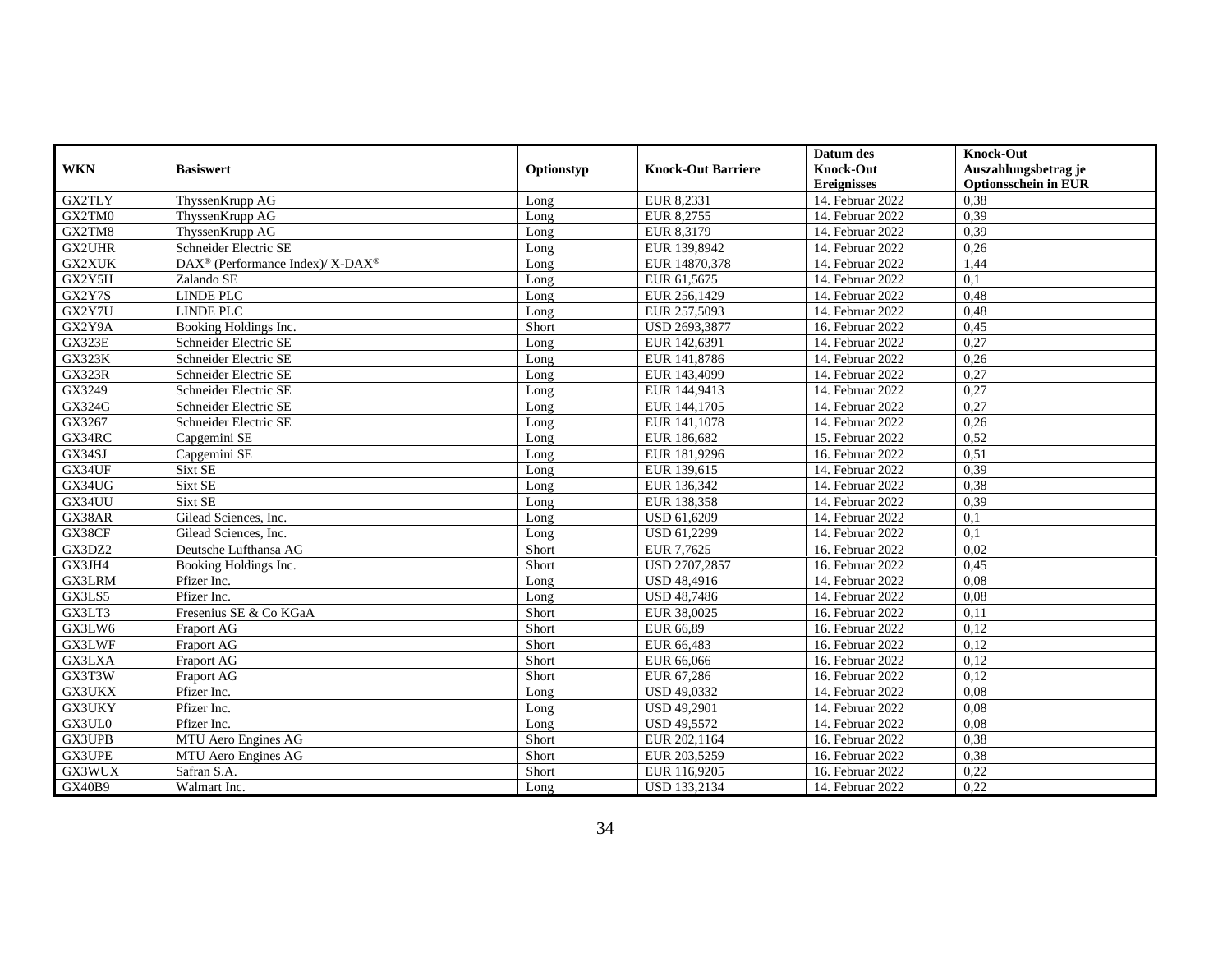|               |                                                                     |            |                           | Datum des          | <b>Knock-Out</b>            |
|---------------|---------------------------------------------------------------------|------------|---------------------------|--------------------|-----------------------------|
| <b>WKN</b>    | <b>Basiswert</b>                                                    | Optionstyp | <b>Knock-Out Barriere</b> | <b>Knock-Out</b>   | Auszahlungsbetrag je        |
|               |                                                                     |            |                           | <b>Ereignisses</b> | <b>Optionsschein in EUR</b> |
| GX4506        | Air Liquide SA                                                      | Long       | EUR 142,0146              | 14. Februar 2022   | 0,26                        |
| GX4508        | Air Liquide SA                                                      | Long       | EUR 140,5335              | 14. Februar 2022   | 0,26                        |
| <b>GX450H</b> | Air Liquide SA                                                      | Long       | EUR 139,0421              | 14. Februar 2022   | 0,26                        |
| <b>GX450Q</b> | Air Liquide SA                                                      | Long       | EUR 139,7929              | 14. Februar 2022   | 0,26                        |
| GX4510        | Air Liquide SA                                                      | Long       | EUR 141,274               | 14. Februar 2022   | 0,26                        |
| GX49HS        | ThyssenKrupp AG                                                     | Long       | EUR 8,4989                | 14. Februar 2022   | 0,22                        |
| GX49HV        | ThyssenKrupp AG                                                     | Long       | EUR 8,5942                | 14. Februar 2022   | 0,4                         |
| GX49J5        | ThyssenKrupp AG                                                     | Long       | EUR 8,6894                | 14. Februar 2022   | 0,41                        |
| GX49JV        | ThyssenKrupp AG                                                     | Long       | EUR 8,5518                | 14. Februar 2022   | 0,4                         |
| GX49K1        | ThyssenKrupp AG                                                     | Long       | EUR 8,6471                | 14. Februar 2022   | 0,4                         |
| GX49PS        | Kering S.A.                                                         | Long       | EUR 615,2286              | 14. Februar 2022   | 0,17                        |
| GX49RX        | Kering S.A.                                                         | Long       | EUR 611,9166              | 14. Februar 2022   | 0,17                        |
| GX4AGK        | <b>AIXTRON SE</b>                                                   | Long       | EUR 15.9111               | 14. Februar 2022   | 0,74                        |
| GX4AUD        | Airbnb, Inc.                                                        | Short      | <b>USD 187,9075</b>       | 16. Februar 2022   | 1,21                        |
| GX4AVH        | Airbnb, Inc.                                                        | Short      | <b>USD 189,2435</b>       | 16. Februar 2022   | 1,22                        |
| GX4AVP        | Airbnb, Inc.                                                        | Short      | <b>USD 186,7282</b>       | 16. Februar 2022   | 1.2                         |
| GX4AVQ        | Airbnb, Inc.                                                        | Short      | USD 191,3349              | 16. Februar 2022   | 1,23                        |
| GX4E4Z        | DAX <sup>®</sup> (Performance Index)                                | Long       | EUR 14941,858             | $14.$ Februar 2022 | 1,45                        |
| GX4G0V        | adidas AG                                                           | Long       | EUR 227,7958              | 14. Februar 2022   | 0,42                        |
| GX4JGZ        | 3M Company                                                          | Long       | <b>USD 155,1488</b>       | 16. Februar 2022   | 0,25                        |
| GX4LFN        | Autodesk, Inc.                                                      | Long       | <b>USD 224,938</b>        | 14. Februar 2022   | 0,74                        |
| GX4SAG        | 1 Feinunze Gold, Feinheit mind. 0,995, LBMA                         | Short      | <b>USD 1872</b>           | 14. Februar 2022   | 3,25                        |
| GX4TH5        | 1 Feinunze Gold, Feinheit mind. 0,995, LBMA                         | Short      | <b>USD 1878</b>           | 15. Februar 2022   | 3,26                        |
| GX4UWL        | 1 Feinunze Platin, Feinheit mind. 0,9995                            | Short      | <b>USD 1066.6</b>         | 16. Februar 2022   | 0,48                        |
| GX4WVD        | NYMEX Light, Sweet Crude Oil Future (Generic Front<br>Month Future) | Short      | USD 92,93351              | 14. Februar 2022   | 2,49                        |
| GX4X34        | 1 Feinunze Silber, Feinheit mind. 0,999                             | Short      | <b>USD 23,8</b>           | 14. Februar 2022   | 0,63                        |
| GX4X3A        | 1 Feinunze Silber, Feinheit mind. 0,999                             | Short      | <b>USD 24</b>             | 15. Februar 2022   | 0.7                         |
| GX4X3M        | 1 Feinunze Silber, Feinheit mind, 0.999                             | Short      | <b>USD 23,8</b>           | 14. Februar 2022   | 0.68                        |
| GX4X3Q        | 1 Feinunze Silber, Feinheit mind. 0,999                             | Short      | <b>USD 23,9</b>           | 14. Februar 2022   | 0,69                        |
| <b>GX4X48</b> | 1 Feinunze Silber, Feinheit mind. 0,999                             | Short      | <b>USD 24</b>             | 15. Februar 2022   | 0.65                        |
| GX4X4D        | 1 Feinunze Silber, Feinheit mind. 0,999                             | Short      | <b>USD 23.9</b>           | 14. Februar 2022   | 0.64                        |
| GX4X5Q        | 1 Feinunze Platin, Feinheit mind, 0.9995                            | Short      | <b>USD 1060.1</b>         | 16. Februar 2022   | 0,48                        |
| <b>GX4XUE</b> | CBOT Soybeans Future (Generic Front Month Future)                   | Long       | <b>USD 15,5477</b>        | 15. Februar 2022   | 0,9                         |
| GX52LV        | Cisco Systems, Inc.                                                 | Long       | USD 53,0713               | 14. Februar 2022   | 0,13                        |
| GX52LX        | Cisco Systems, Inc.                                                 | Long       | USD 53,3613               | 14. Februar 2022   | 0,13                        |
| GX52LY        | Cisco Systems, Inc.                                                 | Long       | <b>USD 52,7708</b>        | 14. Februar 2022   | 0,13                        |
| <b>GX57U0</b> | DAX <sup>®</sup> (Performance Index)                                | Long       | EUR 14854,169             | 14. Februar 2022   | 1,44                        |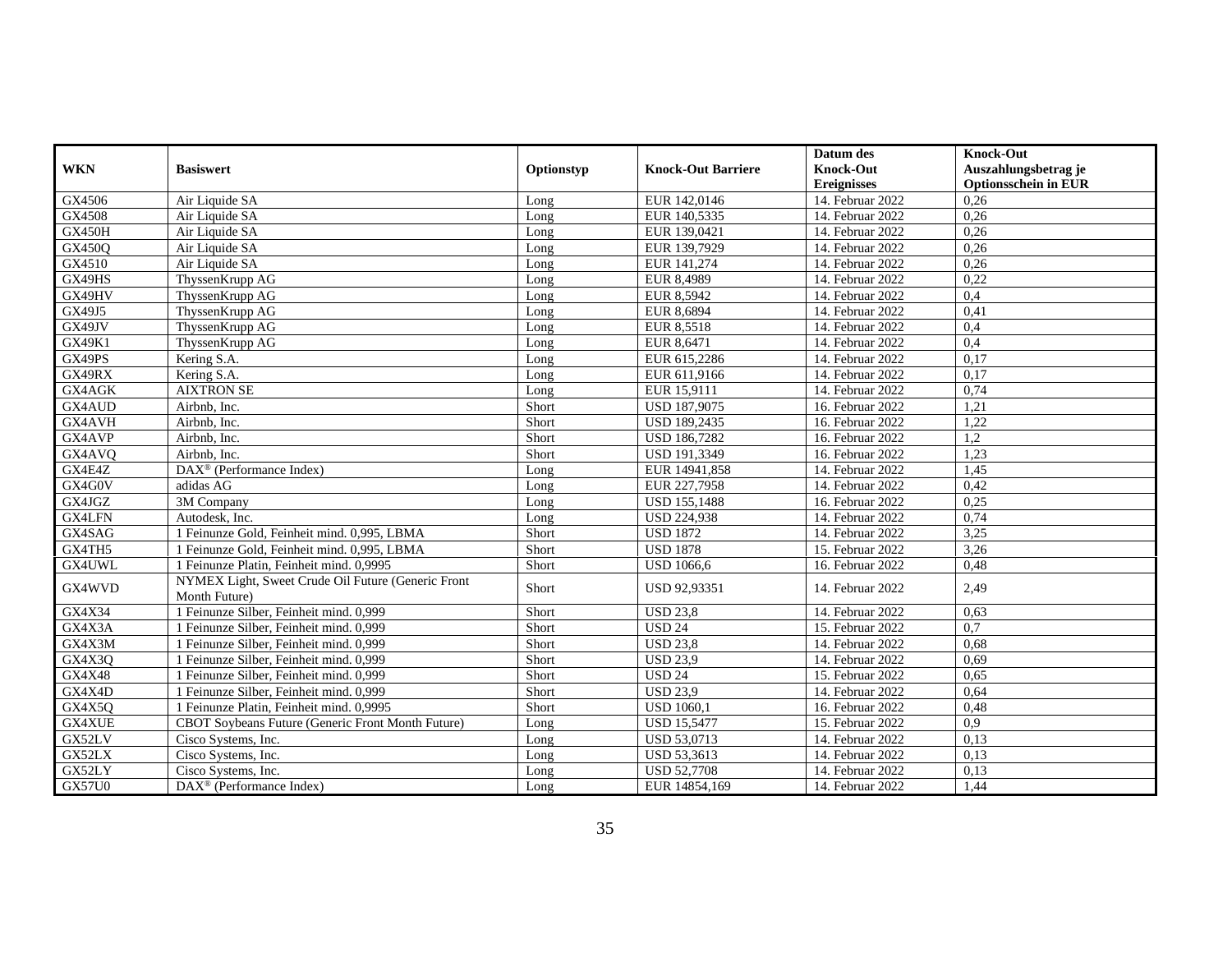|               |                                      |            |                           | Datum des          | <b>Knock-Out</b>            |
|---------------|--------------------------------------|------------|---------------------------|--------------------|-----------------------------|
| <b>WKN</b>    | <b>Basiswert</b>                     | Optionstyp | <b>Knock-Out Barriere</b> | <b>Knock-Out</b>   | Auszahlungsbetrag je        |
|               |                                      |            |                           | <b>Ereignisses</b> | <b>Optionsschein in EUR</b> |
| GX65GE        | Mercedes-Benz Group AG               | Short      | EUR 76,267                | 16. Februar 2022   | 0.23                        |
| GX65GF        | Mercedes-Benz Group AG               | Short      | EUR 76,9991               | 16. Februar 2022   | 0.24                        |
| GX65JB        | Mercedes-Benz Group AG               | Short      | EUR 76,633                | 16. Februar 2022   | 0,24                        |
| GX65M8        | Mercedes-Benz Group AG               | Short      | EUR 77,3554               | 16. Februar 2022   | 0,24                        |
| GX6CR2        | Zalando SE                           | Long       | EUR 60,458                | 14. Februar 2022   | 0.23                        |
| GX6CZ5        | DAX <sup>®</sup> (Performance Index) | Long       | EUR 14956,95              | 14. Februar 2022   | 1,45                        |
| GX6ZWA        | Adobe Inc.                           | Long       | <b>USD 469.8313</b>       | 14. Februar 2022   | 1,16                        |
| GX7006        | AbbVie Inc.                          | Short      | <b>USD 144,7303</b>       | 15. Februar 2022   | 0,38                        |
| GX7BBM        | Walgreens Boots Alliance, Inc.       | Long       | USD 47,3843               | 14. Februar 2022   | 0,12                        |
| GX7BF0        | Mercedes-Benz Group AG               | Short      | EUR 75,6891               | 16. Februar 2022   | 0,23                        |
| GX7DM5        | Daimler Truck Holding AG             | Long       | EUR 30,8968               | 14. Februar 2022   | 0,06                        |
| <b>GX7FUN</b> | Zalando SE                           | Long       | EUR 59,8258               | 14. Februar 2022   | 0,22                        |
| <b>GX7FUS</b> | Zalando SE                           | Long       | EUR 62,1183               | 14. Februar 2022   | 0,23                        |
| GX7FV0        | Zalando SE                           | Long       | EUR 61,0971               | 14. Februar 2022   | 0,23                        |
| GX7HE0        | Plug Power Inc                       | Short      | USD 23,9894               | 16. Februar 2022   | 2,3                         |
| <b>GX7HTE</b> | <b>Starbucks Corporation</b>         | Long       | USD 92,7012               | 14. Februar 2022   | 0,16                        |
| GX7HUX        | <b>Starbucks Corporation</b>         | Long       | USD 93,2123               | 14. Februar 2022   | 0,16                        |
| GX7MAP        | Porsche Automobil Holding SE         | Short      | EUR 89,4616               | 15. Februar 2022   | 0,17                        |
| GX7MBB        | Porsche Automobil Holding SE         | Short      | EUR 89,8822               | 16. Februar 2022   | 0,17                        |
| <b>GX7MFL</b> | ADYEN N.V.                           | Short      | EUR 2015,8882             | 16. Februar 2022   | 1,73                        |
| <b>GX7MHU</b> | <b>Union Pacific Corporation</b>     | Short      | <b>USD 253,391</b>        | 16. Februar 2022   | 0,42                        |
| GX7MJ1        | Union Pacific Corporation            | Short      | <b>USD 254,6045</b>       | 16. Februar 2022   | 0,43                        |
| GX7MJ6        | <b>Union Pacific Corporation</b>     | Short      | <b>USD 252,1774</b>       | 16. Februar 2022   | 0,42                        |
| GX7QEZ        | AbbVie Inc.                          | Short      | <b>USD 145,5607</b>       | 16. Februar 2022   | 0,38                        |
| GX7QF0        | AbbVie Inc.                          | Short      | <b>USD 146,4132</b>       | 16. Februar 2022   | 0,38                        |
| GX7QFB        | Varta AG                             | Long       | EUR 86,5955               | 14. Februar 2022   | 0,4                         |
| GX7QMX        | Micron Technology, Inc.              | Short      | <b>USD 95,9251</b>        | 15. Februar 2022   | 0,44                        |
| GX7QN3        | Micron Technology, Inc.              | Short      | <b>USD 95,4128</b>        | 15. Februar 2022   | 0,43                        |
| GX7QN7        | Micron Technology, Inc.              | Short      | <b>USD 94,9004</b>        | 15. Februar 2022   | 0,43                        |
| GX7QNC        | Micron Technology, Inc.              | Short      | <b>USD 96,428</b>         | 15. Februar 2022   | 0,44                        |
| GX7QPA        | Virgin Galactic Holdings, Inc.       | Short      | <b>USD 9,8588</b>         | 15. Februar 2022   | 0,4                         |
| GX7QPB        | Virgin Galactic Holdings, Inc.       | Short      | <b>USD 10,2592</b>        | 15. Februar 2022   | 0,41                        |
| GX7QPF        | Virgin Galactic Holdings, Inc.       | Short      | <b>USD 10,0495</b>        | 15. Februar 2022   | 0,4                         |
| GX7T21        | DAX <sup>®</sup> (Performance Index) | Long       | EUR 14869,544             | 14. Februar 2022   | 1,44                        |
| GX7T5D        | General Electric Company             | Short      | USD 101,6066              | 16. Februar 2022   | 0,36                        |
| GX7TE0        | Rheinmetall AG                       | Short      | EUR 99,1059               | 16. Februar 2022   | 0,29                        |
| GX7W7Q        | Airbus SE                            | Short      | EUR 119,1347              | 16. Februar 2022   | 0,22                        |
| GX7WE2        | <b>Newmont Corporation</b>           | Short      | <b>USD 64,6537</b>        | 14. Februar 2022   | 0,36                        |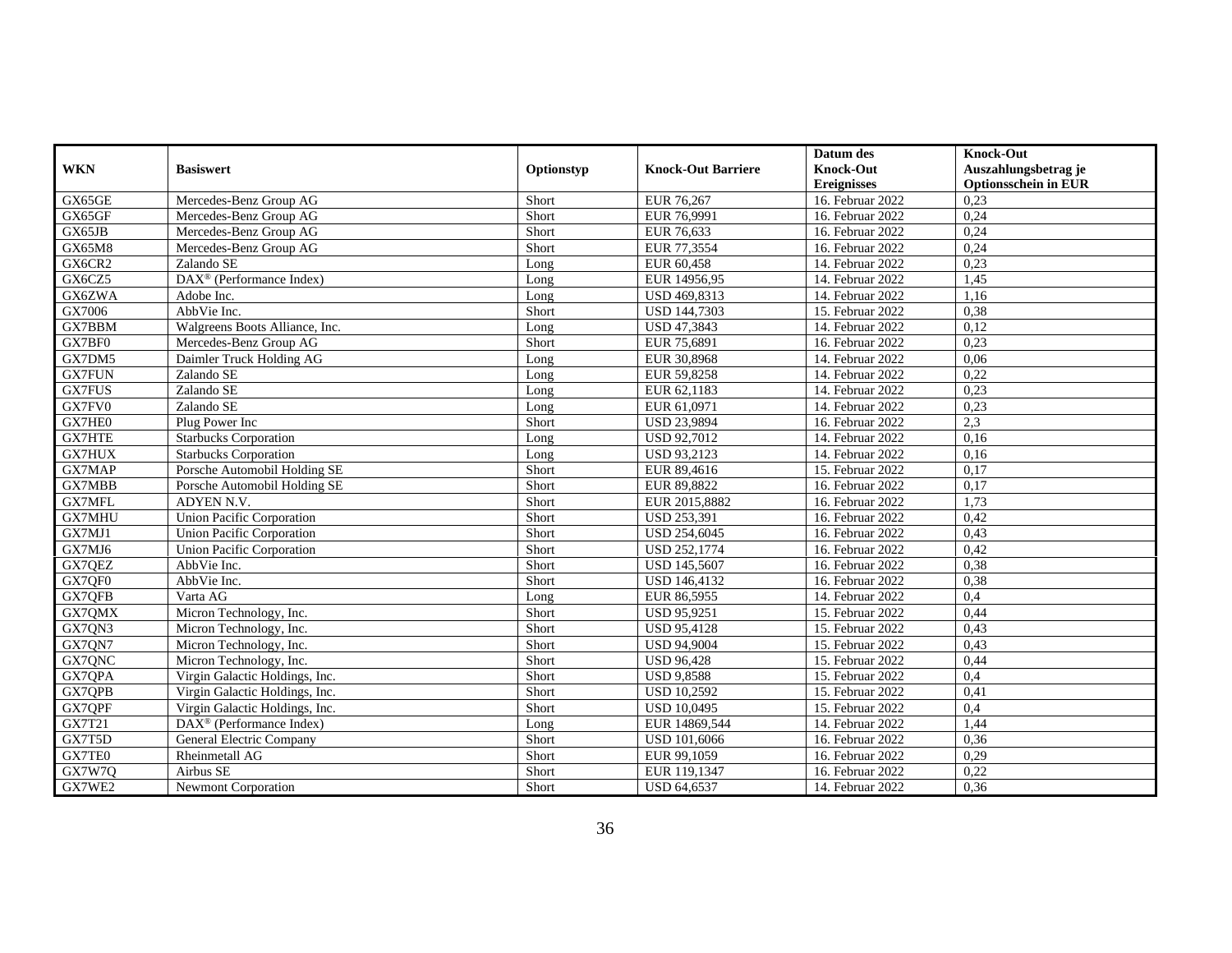|               |                                                           |            |                           | Datum des          | Knock-Out                   |
|---------------|-----------------------------------------------------------|------------|---------------------------|--------------------|-----------------------------|
| <b>WKN</b>    | <b>Basiswert</b>                                          | Optionstyp | <b>Knock-Out Barriere</b> | <b>Knock-Out</b>   | Auszahlungsbetrag je        |
|               |                                                           |            |                           | <b>Ereignisses</b> | <b>Optionsschein in EUR</b> |
| GX7WH6        | Covestro AG                                               | Short      | EUR 55,3499               | 16. Februar 2022   | 0,16                        |
| GX7YLB        | PayPal Holdings, Inc.                                     | Long       | <b>USD 112.7605</b>       | 16. Februar 2022   | 0,28                        |
| GX7YLJ        | Moderna Inc                                               | Long       | <b>USD 145,4884</b>       | 14. Februar 2022   | 1,14                        |
| GX7YM4        | Eckert & Ziegler Strahlen- und Medizintechnik AG          | Long       | EUR 68,3725               | 14. Februar 2022   | 0,26                        |
| GX7YM8        | Eckert & Ziegler Strahlen- und Medizintechnik AG          | Long       | EUR 67,7585               | 14. Februar 2022   | 0,15                        |
| GX82VM        | DAX <sup>®</sup> (Performance Index)/ X-DAX <sup>®</sup>  | Long       | EUR 15062,385             | 14. Februar 2022   | 1,46                        |
| GX82VX        | DAX <sup>®</sup> (Performance Index)/ X-DAX <sup>®</sup>  | Long       | EUR 15024,239             | 14. Februar 2022   | 1.46                        |
| GX82WV        | $DAX^{\circledR}$ (Performance Index)/ X-DAX <sup>®</sup> | Long       | EUR 15070,018             | 14. Februar 2022   | 1,46                        |
| GX82X5        | DAX <sup>®</sup> (Performance Index)/ X-DAX <sup>®</sup>  | Long       | EUR 15047,149             | 14. Februar 2022   | 1,46                        |
| GX82XC        | DAX <sup>®</sup> (Performance Index)/ X-DAX <sup>®</sup>  | Long       | EUR 15031,882             | 14. Februar 2022   | 1,46                        |
| GX82YC        | DAX <sup>®</sup> (Performance Index)/ X-DAX <sup>®</sup>  | Long       | EUR 15054,762             | 14. Februar 2022   | 1,46                        |
| GX82YE        | DAX <sup>®</sup> (Performance Index)/ X-DAX <sup>®</sup>  | Long       | EUR 15008,953             | 14. Februar 2022   | 1,46                        |
| GX82YH        | $DAX^{\circledR}$ (Performance Index)/ X-DAX <sup>®</sup> | Long       | EUR 15016,616             | 14. Februar 2022   | 1,46                        |
| GX82YK        | DAX <sup>®</sup> (Performance Index)/ X-DAX <sup>®</sup>  | Long       | EUR 14963,184             | 14. Februar 2022   | 1,45                        |
| GX82YL        | DAX <sup>®</sup> (Performance Index)/ X-DAX <sup>®</sup>  | Long       | EUR 14879,279             | 14. Februar 2022   | 1,44                        |
| GX82YP        | DAX <sup>®</sup> (Performance Index)/ X-DAX <sup>®</sup>  | Long       | EUR 14940,274             | 14. Februar 2022   | 1,45                        |
| GX82YS        | DAX <sup>®</sup> (Performance Index)/ X-DAX <sup>®</sup>  | Long       | EUR 14993,727             | 14. Februar 2022   | 1,45                        |
| GX82ZA        | $DAX^{\circledR}$ (Performance Index)/X-DAX <sup>®</sup>  | Long       | EUR 14894,535             | 14. Februar 2022   | 1,44                        |
| GX82ZP        | DAX <sup>®</sup> (Performance Index)/ X-DAX <sup>®</sup>  | Long       | EUR 14978,44              | 14. Februar 2022   | 1,45                        |
| <b>GX830V</b> | $DAX^{\circledR}$ (Performance Index)                     | Long       | EUR 15031,882             | 14. Februar 2022   | 1,46                        |
| GX8310        | DAX <sup>®</sup> (Performance Index)                      | Long       | EUR 15016,616             | 14. Februar 2022   | 1,46                        |
| GX8313        | DAX <sup>®</sup> (Performance Index)                      | Long       | EUR 15047,149             | 14. Februar 2022   | 1,46                        |
| GX8317        | $\text{DAX}^{\circledR}$ (Performance Index)              | Long       | EUR 15062.385             | 14. Februar 2022   | 1,46                        |
| <b>GX832H</b> | $DAX^{\circledast}$ (Performance Index)                   | Long       | EUR 14993,727             | 14. Februar 2022   | 1,45                        |
| <b>GX835F</b> | ElringKlinger AG                                          | Long       | EUR 9,8649                | 14. Februar 2022   | 0,04                        |
| <b>GX836B</b> | ElringKlinger AG                                          | Long       | EUR 9,792                 | 14. Februar 2022   | 0,04                        |
| <b>GX836P</b> | ElringKlinger AG                                          | Long       | EUR 9,9377                | 14. Februar 2022   | 0,04                        |
| <b>GX839Z</b> | Halma plc                                                 | Long       | GBP 23.1173               | 14. Februar 2022   | 0,05                        |
| GX83AA        | Philip Morris International Inc.                          | Short      | USD 109,9318              | 15. Februar 2022   | 0,19                        |
| GX83AC        | Philip Morris International Inc.                          | Short      | USD 111,2344              | 16. Februar 2022   | 0,19                        |
| GX83BU        | Varta AG                                                  | Long       | EUR 90,5933               | 14. Februar 2022   | 0,42                        |
| GX83BW        | Varta AG                                                  | Long       | EUR 90,11                 | 14. Februar 2022   | 0,42                        |
| GX83BY        | Varta AG                                                  | Long       | EUR 89,6267               | 14. Februar 2022   | 0,42                        |
| GX83BZ        | Varta AG                                                  | Long       | EUR 88,1874               | 14. Februar 2022   | 0,41                        |
| GX83C5        | Varta AG                                                  | Long       | EUR 88,6707               | 14. Februar 2022   | 0,41                        |
| GX83CD        | Varta AG                                                  | Long       | EUR 85,6975               | 14. Februar 2022   | 0,4                         |
| GX83CJ        | Siemens Energy AG                                         | Long       | EUR 18,145                | 14. Februar 2022   | 0,07                        |
| GX83CK        | Varta AG                                                  | Long       | EUR 87,2313               | 14. Februar 2022   | 0,41                        |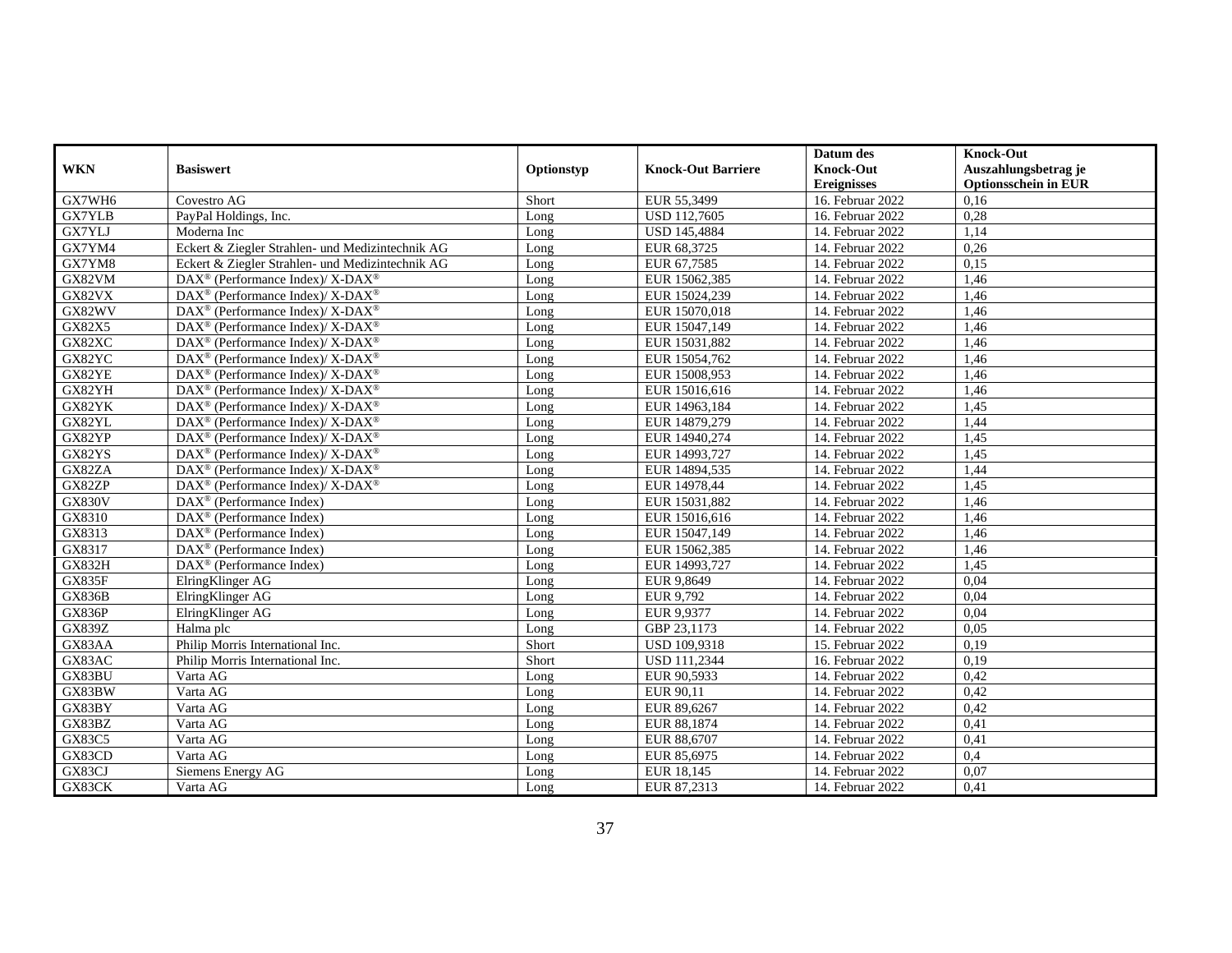|               |                                                          |            |                           | Datum des          | <b>Knock-Out</b>            |
|---------------|----------------------------------------------------------|------------|---------------------------|--------------------|-----------------------------|
| <b>WKN</b>    | <b>Basiswert</b>                                         | Optionstyp | <b>Knock-Out Barriere</b> | Knock-Out          | Auszahlungsbetrag je        |
|               |                                                          |            |                           | <b>Ereignisses</b> | <b>Optionsschein in EUR</b> |
| GX83CL        | Varta AG                                                 | Long       | EUR 89,1539               | 14. Februar 2022   | 0,41                        |
| GX83CM        | Siemens Energy AG                                        | Long       | EUR 18,3427               | 14. Februar 2022   | 0,07                        |
| GX83CN        | Siemens Energy AG                                        | Long       | EUR 18,4363               | 14. Februar 2022   | 0,07                        |
| GX83CY        | <b>Siemens Energy AG</b>                                 | Long       | EUR 18,2386               | 14. Februar 2022   | 0,07                        |
| <b>GX83D3</b> | Varta AG                                                 | Long       | EUR 87,7041               | 14. Februar 2022   | 0,41                        |
| GX861S        | Microsoft Corporation                                    | Long       | USD 291,4248              | 14. Februar 2022   | 0,47                        |
| GX861V        | Salesforce.com, Inc.                                     | Long       | USD 205,7717              | 14. Februar 2022   | 0,51                        |
| GX862A        | Microsoft Corporation                                    | Long       | USD 292,9658              | 14. Februar 2022   | 0,48                        |
| <b>GX867R</b> | Moderna Inc                                              | Long       | <b>USD 141,3905</b>       | 14. Februar 2022   | 1,11                        |
| GX8878        | $\text{DAX}^{\circledR}$ (Performance Index)             | Long       | EUR 14883,265             | 14. Februar 2022   | 1,44                        |
| GX88PX        | Danaher Corporation                                      | Long       | USD 263,1128              | 16. Februar 2022   | 0,43                        |
| GX88QS        | Danaher Corporation                                      | Long       | USD 265,4388              | 16. Februar 2022   | 0,43                        |
| GX88RV        | Danaher Corporation                                      | Long       | <b>USD 270,101</b>        | 14. Februar 2022   | 0,44                        |
| GX88S7        | Danaher Corporation                                      | Long       | USD 267,7648              | 16. Februar 2022   | 0,43                        |
| GX8931        | Roblox Corporation - Class A                             | Long       | <b>USD 53,691</b>         | 16. Februar 2022   | 0,3                         |
| <b>GX893C</b> | The Kraft Heinz Company                                  | Short      | <b>USD 37,0009</b>        | 16. Februar 2022   | 0,13                        |
| <b>GX893P</b> | <b>Comcast Corporation</b>                               | Long       | <b>USD 47.3986</b>        | 14. Februar 2022   | 0,08                        |
| <b>GX893R</b> | The Kraft Heinz Company                                  | Short      | USD 36,6649               | 16. Februar 2022   | 0,13                        |
| <b>GX894B</b> | Roblox Corporation - Class A                             | Long       | <b>USD 57,426</b>         | 16. Februar 2022   | 0,33                        |
| <b>GX894F</b> | Roblox Corporation - Class A                             | Long       | USD 55,2856               | 16. Februar 2022   | 0,31                        |
| <b>GX894M</b> | Heineken N.V.                                            | Short      | EUR 97,4193               | 16. Februar 2022   | 0,18                        |
| <b>GX894V</b> | PowerCell Sweden AB                                      | Long       | SEK 134,2424              | 14. Februar 2022   | 0,05                        |
| GX895J        | PowerCell Sweden AB                                      | Long       | SEK 134,9741              | 14. Februar 2022   | 0,05                        |
| <b>GX896H</b> | Moderna Inc                                              | Long       | USD 143,2502              | 14. Februar 2022   | 1,12                        |
| <b>GX896K</b> | Moderna Inc                                              | Long       | USD 146,9255              | 14. Februar 2022   | 1,15                        |
| GX8984        | adidas AG                                                | Long       | EUR 228,9864              | 14. Februar 2022   | 0,43                        |
| GX89BM        | <b>BASF SE</b>                                           | Long       | EUR 65,964                | 14. Februar 2022   | 0,12                        |
| GX89CB        | <b>BASF SE</b>                                           | Long       | EUR 66,3108               | 14. Februar 2022   | 0,12                        |
| GX89CN        | MorphoSys AG                                             | Long       | EUR 26,1714               | 14. Februar 2022   | 0,1                         |
| GX89CP        | MorphoSys AG                                             | Long       | EUR 25,8906               | 14. Februar 2022   | 0,1                         |
| GX89CQ        | MorphoSys AG                                             | Long       | EUR 25,7449               | 16. Februar 2022   | 0,1                         |
| GX89CS        | MorphoSys AG                                             | Long       | EUR 26,4523               | 14. Februar 2022   | 0,1                         |
| GX89CT        | MorphoSys AG                                             | Long       | EUR 26,0258               | 14. Februar 2022   | $\overline{0,1}$            |
| GX89CU        | MorphoSys AG                                             | Long       | EUR 26,3067               | 14. Februar 2022   | 0,1                         |
| GX89CV        | MorphoSys AG                                             | Long       | EUR 26,5875               | 14. Februar 2022   | 0,1                         |
| GX8AJA        | $\text{DAX}^{\circledR}$ (Performance Index)             | Long       | EUR 15001,057             | 14. Februar 2022   | 1,46                        |
| GX8AJQ        | Dow Jones Industrial Average® Index                      | Long       | USD 34493,106             | 14. Februar 2022   | 0,6                         |
| GX8AK2        | DAX <sup>®</sup> (Performance Index)/ X-DAX <sup>®</sup> | Long       | EUR 14860,25              | 14. Februar 2022   | 1,44                        |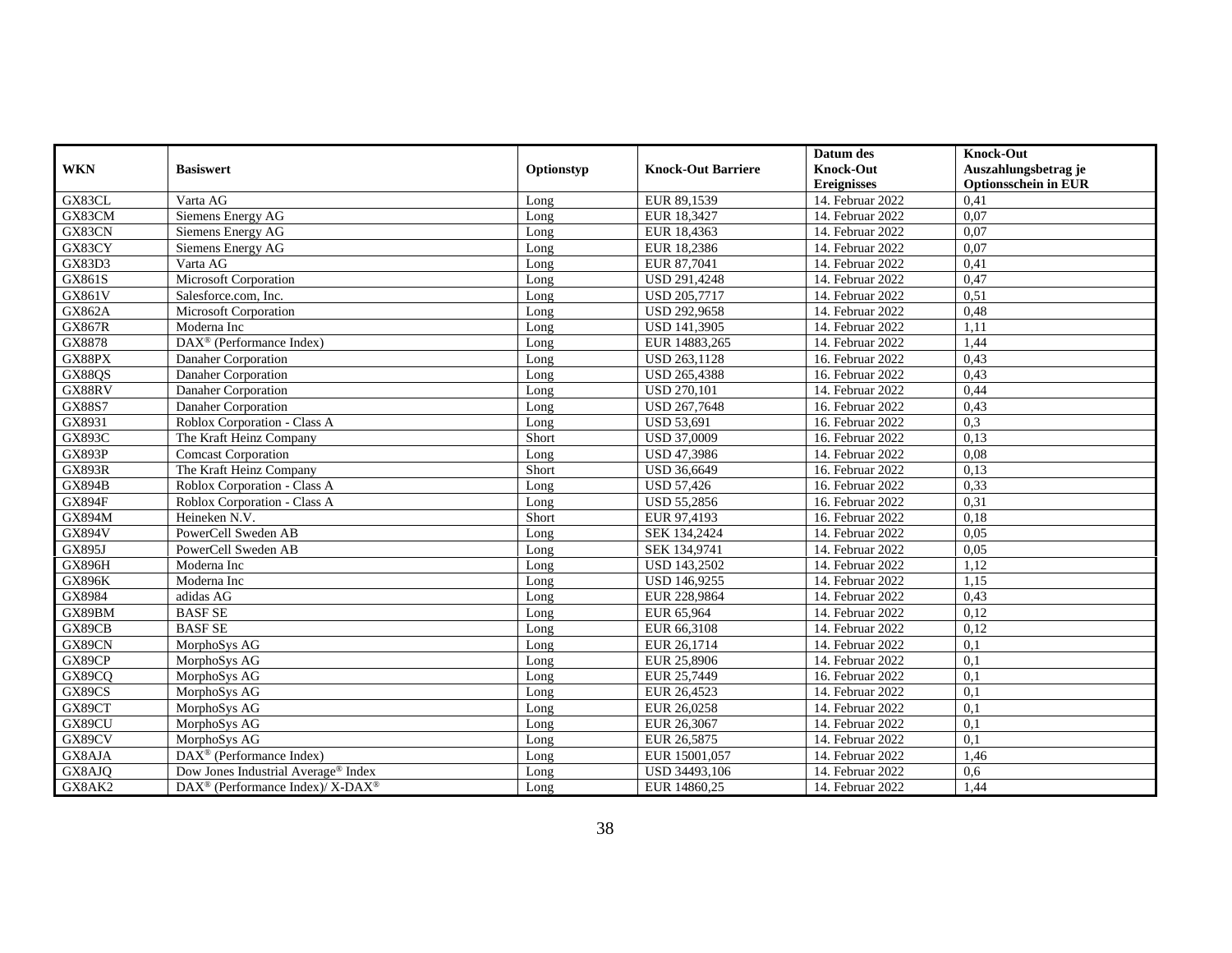|            |                                                          |            |                           | Datum des          | <b>Knock-Out</b>            |
|------------|----------------------------------------------------------|------------|---------------------------|--------------------|-----------------------------|
| <b>WKN</b> | <b>Basiswert</b>                                         | Optionstyp | <b>Knock-Out Barriere</b> | <b>Knock-Out</b>   | Auszahlungsbetrag je        |
|            |                                                          |            |                           | <b>Ereignisses</b> | <b>Optionsschein in EUR</b> |
| GX8AKH     | NASDAQ-100 Index®                                        | Long       | USD 14133,955             | 14. Februar 2022   | 2,44                        |
| GX8AKK     | NASDAO-100 Index®                                        | Long       | USD 14148,812             | 14. Februar 2022   | 2,45                        |
| GX8AKL     | NASDAQ-100 Index®                                        | Long       | USD 14163,608             | 14. Februar 2022   | 2,45                        |
| GX8AKM     | NASDAQ-100 Index®                                        | Long       | USD 14178,313             | 14. Februar 2022   | 2,45                        |
| GX8AKR     | NASDAQ-100 Index®                                        | Long       | USD 14193,088             | 14. Februar 2022   | 2,45                        |
| GX8ALM     | Dow Jones Industrial Average® Index                      | Long       | USD 34422,495             | 14. Februar 2022   | 0,6                         |
| GX8ALN     | Dow Jones Industrial Average® Index                      | Long       | USD 34351,691             | 14. Februar 2022   | 0,59                        |
| GX8ALQ     | Dow Jones Industrial Average <sup>®</sup> Index          | Long       | USD 34387,022             | 14. Februar 2022   | 0,59                        |
| GX8ALS     | Dow Jones Industrial Average <sup>®</sup> Index          | Long       | USD 34369,417             | 14. Februar 2022   | 0,59                        |
| GX8ALZ     | Dow Jones Industrial Average <sup>®</sup> Index          | Long       | USD 34457,806             | 14. Februar 2022   | 0.6                         |
| GX8AM1     | Dow Jones Industrial Average® Index                      | Long       | USD 34475,512             | 14. Februar 2022   | 0,6                         |
| GX8AM2     | Dow Jones Industrial Average® Index                      | Long       | USD 34404,728             | 14. Februar 2022   | 0,6                         |
| GX8AM6     | Dow Jones Industrial Average® Index                      | Long       | USD 34440,048             | 14. Februar 2022   | 0,6                         |
| GX8AMC     | Dow Jones Industrial Average <sup>®</sup> Index          | Long       | USD 34316,278             | 14. Februar 2022   | 0.59                        |
| GX8AMG     | DAX <sup>®</sup> (Performance Index)/ X-DAX <sup>®</sup> | Long       | EUR 14907,004             | 14. Februar 2022   | 1,45                        |
| GX8ANH     | Dow Jones Industrial Average <sup>®</sup> Index          | Long       | USD 34333,872             | 14. Februar 2022   | 0,59                        |
| GX8ANX     | Sea Ltd                                                  | Long       | <b>USD 128,3527</b>       | 14. Februar 2022   | 0,37                        |
| GX8AQC     | 3M Company                                               | Long       | <b>USD 156,3407</b>       | 14. Februar 2022   | 0,25                        |
| GX8AQG     | <b>BioNTech SE</b>                                       | Long       | USD 155,8606              | 14. Februar 2022   | 0,57                        |
| GX8AQJ     | <b>BioNTech SE</b>                                       | Long       | USD 154,9931              | 14. Februar 2022   | 0,57                        |
| GX8AQN     | <b>BioNTech SE</b>                                       | Long       | <b>USD 154,1361</b>       | 14. Februar 2022   | 0,57                        |
| GX8AR6     | Sea Ltd                                                  | Long       | USD 130,3919              | 14. Februar 2022   | 0,38                        |
| GX8AR7     | Sea Ltd                                                  | Long       | <b>USD 132,431</b>        | 14. Februar 2022   | 0,38                        |
| GX8AR8     | Sea Ltd                                                  | Long       | USD 134,4805              | 14. Februar 2022   | 0,39                        |
| GX8ASC     | Visa Inc. - Class A                                      | Long       | USD 223,5309              | 14. Februar 2022   | 0,57                        |
| GX8ASL     | Apple Inc.                                               | Long       | USD 167,1835              | 14. Februar 2022   | 0,42                        |
| GX8AUA     | <b>OUALCOMM</b> Incorporated                             | Long       | USD 162,7553              | 14. Februar 2022   | 0,54                        |
| GX8DC4     | S&P 500 <sup>®</sup> Index                               | Long       | USD 4368,384              | 14. Februar 2022   | 0,76                        |
| GX8DC8     | S&P 500 <sup>®</sup> Index                               | Long       | USD 4400,393              | 14. Februar 2022   | 0,76                        |
| GX8DCA     | S&P 500 <sup>®</sup> Index                               | Long       | USD 4377,512              | 14. Februar 2022   | 0,76                        |
| GX8DCP     | S&P 500 <sup>®</sup> Index                               | Long       | USD 4391,234              | 14. Februar 2022   | 0,76                        |
| GX8DDC     | S&P 500 <sup>®</sup> Index                               | Long       | USD 4372,958              | 14. Februar 2022   | 0,76                        |
| GX8DE7     | S&P 500 <sup>®</sup> Index                               | Long       | USD 4386,619              | 14. Februar 2022   | 0,76                        |
| GX8DEN     | S&P 500 <sup>®</sup> Index                               | Long       | USD 4382,096              | 14. Februar 2022   | 0,76                        |
| GX8DF0     | S&P 500 <sup>®</sup> Index                               | Long       | USD 4395,829              | 14. Februar 2022   | 0,76                        |
| GX8DGJ     | McDonald's Corporation                                   | Long       | <b>USD 254,61</b>         | 14. Februar 2022   | 0,41                        |
| GX8DH2     | McDonald's Corporation                                   | Long       | <b>USD 251,98</b>         | 14. Februar 2022   | 0,41                        |
| GX8DHX     | McDonald's Corporation                                   | Long       | <b>USD 253,3</b>          | 14. Februar 2022   | 0,41                        |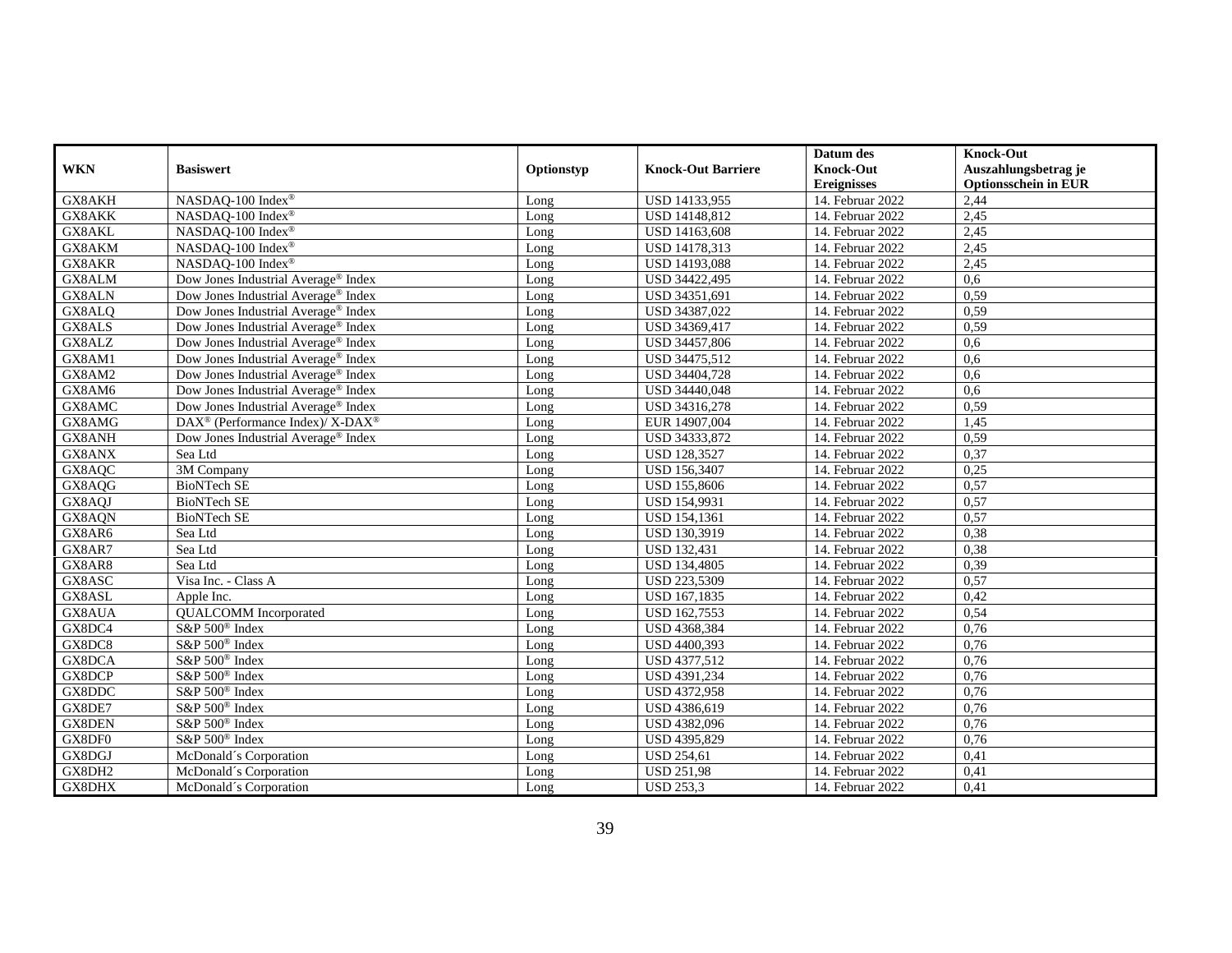|               |                                                          |            |                           | Datum des          | <b>Knock-Out</b>            |
|---------------|----------------------------------------------------------|------------|---------------------------|--------------------|-----------------------------|
| <b>WKN</b>    | <b>Basiswert</b>                                         | Optionstyp | <b>Knock-Out Barriere</b> | <b>Knock-Out</b>   | Auszahlungsbetrag je        |
|               |                                                          |            |                           | <b>Ereignisses</b> | <b>Optionsschein in EUR</b> |
| GX8DMK        | Varta AG                                                 | Long       | EUR 91,24                 | 14. Februar 2022   | 0.42                        |
| GX8DMP        | Varta AG                                                 | Long       | EUR 91.83                 | 14. Februar 2022   | 0,43                        |
| GX8DMQ        | Varta AG                                                 | Long       | EUR 92,35                 | 14. Februar 2022   | 0,43                        |
| GX8DPS        | Johnson & Johnson                                        | Long       | <b>USD 164,31</b>         | 14. Februar 2022   | 0,27                        |
| GX8DPT        | Johnson & Johnson                                        | Long       | <b>USD 166,07</b>         | 14. Februar 2022   | 0,27                        |
| GX8DQH        | Johnson & Johnson                                        | Long       | <b>USD 165.19</b>         | 14. Februar 2022   | 0,27                        |
| GX8DQS        | Taiwan Semiconductor Manufacturing Company Ltd.          | Long       | <b>USD 119.27</b>         | 14. Februar 2022   | 0.34                        |
| GX8DQT        | Taiwan Semiconductor Manufacturing Company Ltd.          | Long       | <b>USD 118,65</b>         | 14. Februar 2022   | 0,34                        |
| GX8DRB        | Taiwan Semiconductor Manufacturing Company Ltd.          | Long       | <b>USD 118,02</b>         | 14. Februar 2022   | 0,34                        |
| GX8DRM        | <b>International Business Machines Corporation</b>       | Long       | <b>USD 129,2106</b>       | 14. Februar 2022   | 0,22                        |
| GX8DRP        | <b>International Business Machines Corporation</b>       | Long       | <b>USD 129,8844</b>       | 14. Februar 2022   | 0,22                        |
| GX8DRQ        | <b>International Business Machines Corporation</b>       | Long       | USD 128,5266              | 16. Februar 2022   | 0,21                        |
| <b>GX8DRR</b> | International Business Machines Corporation              | Long       | <b>USD 130,5684</b>       | 14. Februar 2022   | 0,22                        |
| GX8DRX        | <b>International Business Machines Corporation</b>       | Long       | <b>USD 131,9364</b>       | 14. Februar 2022   | 0,22                        |
| GX8DS4        | <b>International Business Machines Corporation</b>       | Long       | USD 131,2524              | 14. Februar 2022   | 0,22                        |
| GX8DS7        | Lam Research Corporation                                 | Long       | <b>USD 553,83</b>         | 14. Februar 2022   | 1,82                        |
| GX8DSP        | Johnson & Johnson                                        | Long       | <b>USD 166,95</b>         | 14. Februar 2022   | 0,27                        |
| GX8DU7        | Virgin Galactic Holdings, Inc.                           | Long       | <b>USD 8,22</b>           | 14. Februar 2022   | 0,3                         |
| GX8DUC        | Lam Research Corporation                                 | Long       | <b>USD 548,91</b>         | 14. Februar 2022   | 1,81                        |
| GX8FPQ        | adidas AG                                                | Long       | EUR 233,16                | 14. Februar 2022   | 0,44                        |
| GX8FQU        | adidas AG                                                | Long       | EUR 231,92                | 14. Februar 2022   | 0,43                        |
| GX8FR6        | adidas AG                                                | Long       | EUR 234,41                | 14. Februar 2022   | 0,44                        |
| GX8G0X        | DAX <sup>®</sup> (Performance Index)/ X-DAX <sup>®</sup> | Long       | EUR 14924,119             | 14. Februar 2022   | 1,45                        |
| GX8G29        | Dow Jones Industrial Average® Index                      | Long       | USD 34558,04              | 14. Februar 2022   | 0,6                         |
| GX8G2B        | Dow Jones Industrial Average <sup>®</sup> Index          | Long       | USD 34522,317             | 14. Februar 2022   | 0.6                         |
| GX8G2D        | Dow Jones Industrial Average <sup>®</sup> Index          | Long       | USD 34539,98              | 14. Februar 2022   | 0,6                         |
| GX8G2E        | Dow Jones Industrial Average <sup>®</sup> Index          | Long       | USD 34611,63              | 14. Februar 2022   | 0,54                        |
| GX8G2J        | Dow Jones Industrial Average <sup>®</sup> Index          | Long       | USD 34576,009             | 14. Februar 2022   | 0,6                         |
| GX8G2L        | Dow Jones Industrial Average® Index                      | Long       | USD 34593,876             | 14. Februar 2022   | 0,6                         |
| GX8GDE        | Accenture plc                                            | Long       | <b>USD 326,05</b>         | 14. Februar 2022   | 0,53                        |
| GX8GDF        | Accenture plc                                            | Long       | <b>USD 321,89</b>         | 14. Februar 2022   | 0,53                        |
| GX8GEM        | Accenture plc                                            | Long       | <b>USD 323,96</b>         | 14. Februar 2022   | 0,53                        |
| GX8JWL        | EUR/USD (WM-Fixing)                                      | Long       | <b>USD 1,1289</b>         | 14. Februar 2022   | 0,91                        |
| GX8JWN        | EUR/USD (WM-Fixing)                                      | Long       | <b>USD 1,13179</b>        | 14. Februar 2022   | 0,92                        |
| GX8KJL        | PayPal Holdings, Inc.                                    | Long       | <b>USD 113,84</b>         | 14. Februar 2022   | 0,29                        |
| GX8KKK        | PayPal Holdings, Inc.                                    | Long       | <b>USD 114,69</b>         | 14. Februar 2022   | 0,19                        |
| GX8KL3        | Spotify Technology S.A.                                  | Long       | <b>USD 160,2</b>          | 14. Februar 2022   | 0,47                        |
| GX8KLQ        | PayPal Holdings, Inc.                                    | Long       | <b>USD 110,71</b>         | 16. Februar 2022   | 0,28                        |